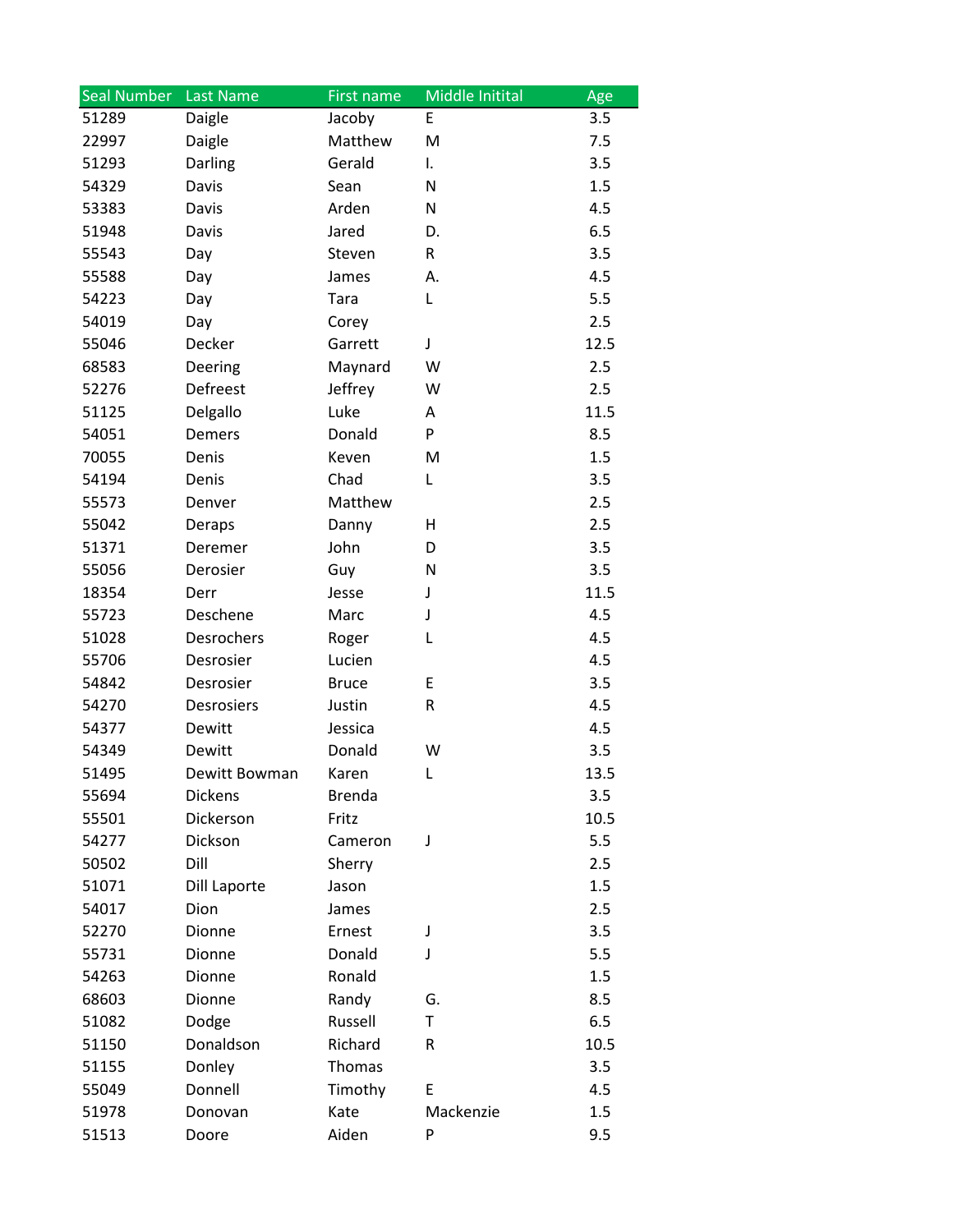| 55058 | Doremus       | Pamela    | J     | 7.5  |
|-------|---------------|-----------|-------|------|
| 51976 | Dorian        | Trevor    |       | 1.5  |
| 54014 | Dorsett       | Donald    | D     | 5.5  |
| 57245 | Dorward       | Mathew    | Ρ.    | 8.5  |
| 54274 | Doten         | Jeff      | W     | 3.5  |
| 55417 | Doucette      | James     | J     | 7.5  |
| 55960 | Doucette      | Guy       |       | 2.5  |
| 54130 | Doughty       | David     | D.    | 2.5  |
| 51261 | Douglas       | John      | А.    | 12.5 |
| 53408 | Douglass      | Marshall  |       | 2.5  |
| 51479 | Downing       | Mason     | G     | 4.5  |
| 52294 | Doyle         | James     |       | 6.5  |
| 55036 | Doyon         | Scott     | M     | 4.5  |
| 54942 | Driscoll      | Tyler     | Α     | 1.5  |
| 54941 | Drottar       | Frederick | S.    | 11.5 |
| 55052 | Dube          | David     | R     | 4.5  |
| 68615 | <b>Dubois</b> | Russell   | S.    | 5.5  |
| 55519 | <b>Dubois</b> | Gabriel   |       | 8.5  |
| 19698 | Dubuc         | Ava       | L     | 6.5  |
| 55057 | Duffy         | Matthew   | R     | 2.5  |
| 51004 | Duley         | Troy      | M.    | 7.5  |
| 35925 | <b>Dumais</b> | John      | D     | 2.5  |
| 57061 | <b>Dumais</b> | Stephen   | L.    | 5.5  |
| 68814 | Dumas         | William   | A     | 7.5  |
| 54159 | Dumas         | Valencia  | R     | 2.5  |
| 54860 | Duncan        | Cyrus     | M.    | 5.5  |
| 70032 | Duncklee      | Nathaniel | J.    | 0.5  |
| 51023 | Duncombe      | Peter     | А.    | 6.5  |
| 18388 | Dunn          | Stephen   | W.    | 3.5  |
| 54291 | Dunn          | Megan     | Α     | 6.5  |
| 53362 | Dunn          | Joshua    | Α     | 2.5  |
| 54282 | Duplisea      | Ashlee    | Paige | 9.5  |
| 51035 | <b>Dupuis</b> | Robert    | L.    | 6.5  |
| 68586 | Durant        | Michael   | R     | 4.5  |
| 53386 | Durland       | Hunter    | N.    | 6.5  |
| 51957 | Dyer          | Matthew   | D     | 7.5  |
| 54080 | Dyer          | Sally     |       | 2.5  |
| 17713 | Dykstra       | Peter     | Τ     | 6.5  |
| 54070 | Easler        | Harold    | D.    | 8.5  |
| 55730 | Eastman       | Aaron     |       | 5.5  |
| 54185 | Eastman       | Zachary   |       | 4.5  |
| 53989 | Eastman       | Michael   | P     | 3.5  |
| 51027 | Eaton         | Hannah    | M     | 4.5  |
| 55752 | Eaton         | Dean      | E     | 3.5  |
| 57244 | Eckstein      | Shannan   | M     | 6.5  |
| 51541 | Edgerly       | Mark      |       | 4.5  |
| 52239 | Edwards       | Taylor    | C     | 3.5  |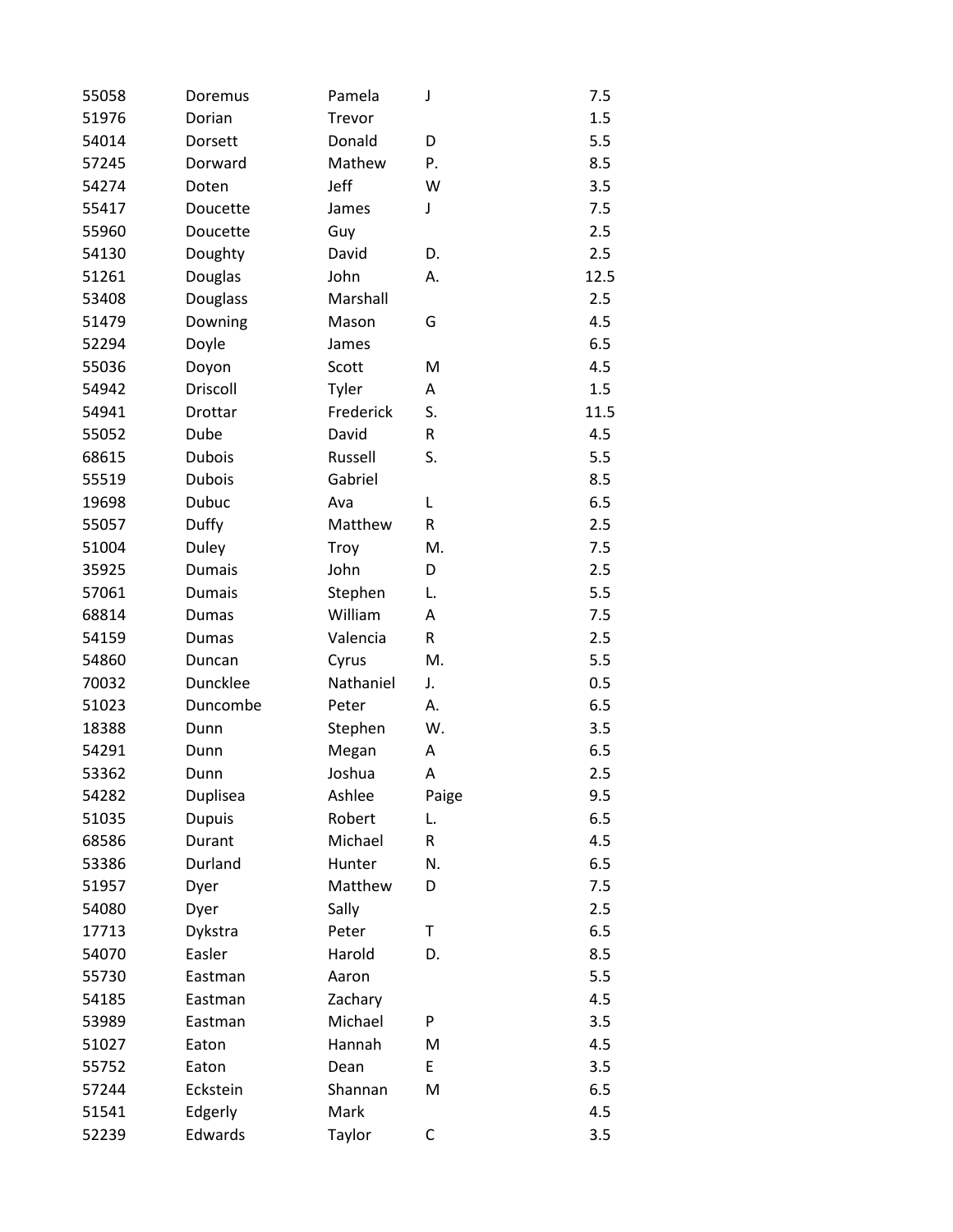| 68617 | Elderkin     | David          | W. | 1.5  |
|-------|--------------|----------------|----|------|
| 55527 | Elderkin     | <b>Bailey</b>  |    | 7.5  |
| 51066 | Elie         | Aline          | D  | 3.5  |
| 44716 | Elliott      | William        | н  | 5.5  |
| 54009 | Elliott      | Richard        | К  | 8.5  |
| 53404 | Elliott      | Craig          | S  | 9.5  |
| 68808 | Elliott      | <b>Brandon</b> | J  | 3.5  |
| 55677 | Ellis        | William        | J  | 13.5 |
| 51953 | Elsaesser    | Frederick      | J  | 2.5  |
| 55957 | Emerson      | Jonathon       |    | 2.5  |
| 55480 | Emmons       | Trevor         | S  | 3.5  |
| 54100 | English      | Jay            | н  | 2.5  |
| 55629 | Eon          | Robert         | I. | 8.5  |
| 53987 | Erskine      | Zackary        |    | 6.5  |
| 55456 | Estelle      | Jason          | I. | 3.5  |
| 51016 | Fallows      | John           | D  | 2.5  |
| 54333 | Fancy        | Zachary        | J  | 2.5  |
| 55989 | Fanucci      | Robert         | E  | 2.5  |
| 70026 | Farley       | Heidi          | L  | 9.5  |
| 17723 | Farley       | Joel           | Α  | 3.5  |
| 55421 | Faron        | Mark           | S  | 2.5  |
| 57254 | Farrar       | Michael        | J  | 3.5  |
| 54874 | Farrington   | Scott          | L  | 8.5  |
| 70598 | Faulkingham  | William        | R  | 3.5  |
| 55764 | Faustman     | Will           |    | 3.5  |
| 54345 | Federico     | Todd           | A  | 5.5  |
| 54095 | Feeney       | James          | H  | 6.5  |
| 35900 | Fenderson    | Jeremy         | D  | 2.5  |
| 55034 | Ferry        | Daniel         | T  | 5.5  |
| 54322 | Fessenden    | Joseph         | E  | 8.5  |
| 55585 | Fiala        | Edward         | M  | 3.5  |
| 51941 | Field        | Caleb          | S. | 2.5  |
| 54222 | Fielding     | William        | J  | 2.5  |
| 51111 | <b>Files</b> | Roger          | M  | 1.5  |
| 18380 | Finateri     | Joseph         |    | 7.5  |
| 51079 | Finch        | Ryan           | D  | 6.5  |
| 54361 | Fiore        | Michael        | JS | 1.5  |
| 55790 | Fisher       | Michael        | Α  | 8.5  |
| 68050 | Fisher       | William        | P  | 4.5  |
| 55729 | Fisher       | Joseph         | Τ  | 7.5  |
| 52284 | Fitch        | Linsay         |    | 2.5  |
| 51462 | Fitzmaurice  | Michael        | D  | 3.5  |
| 35924 | Fitzsimmons  | Richard        | R  | 7.5  |
| 68044 |              |                |    | 4.5  |
| 56942 | Achey        | Shane          |    | 7.5  |
| 52232 | Achey        | Connor         | D  | 2.5  |
| 52298 | Achey        | Clayton        | T. | 5.5  |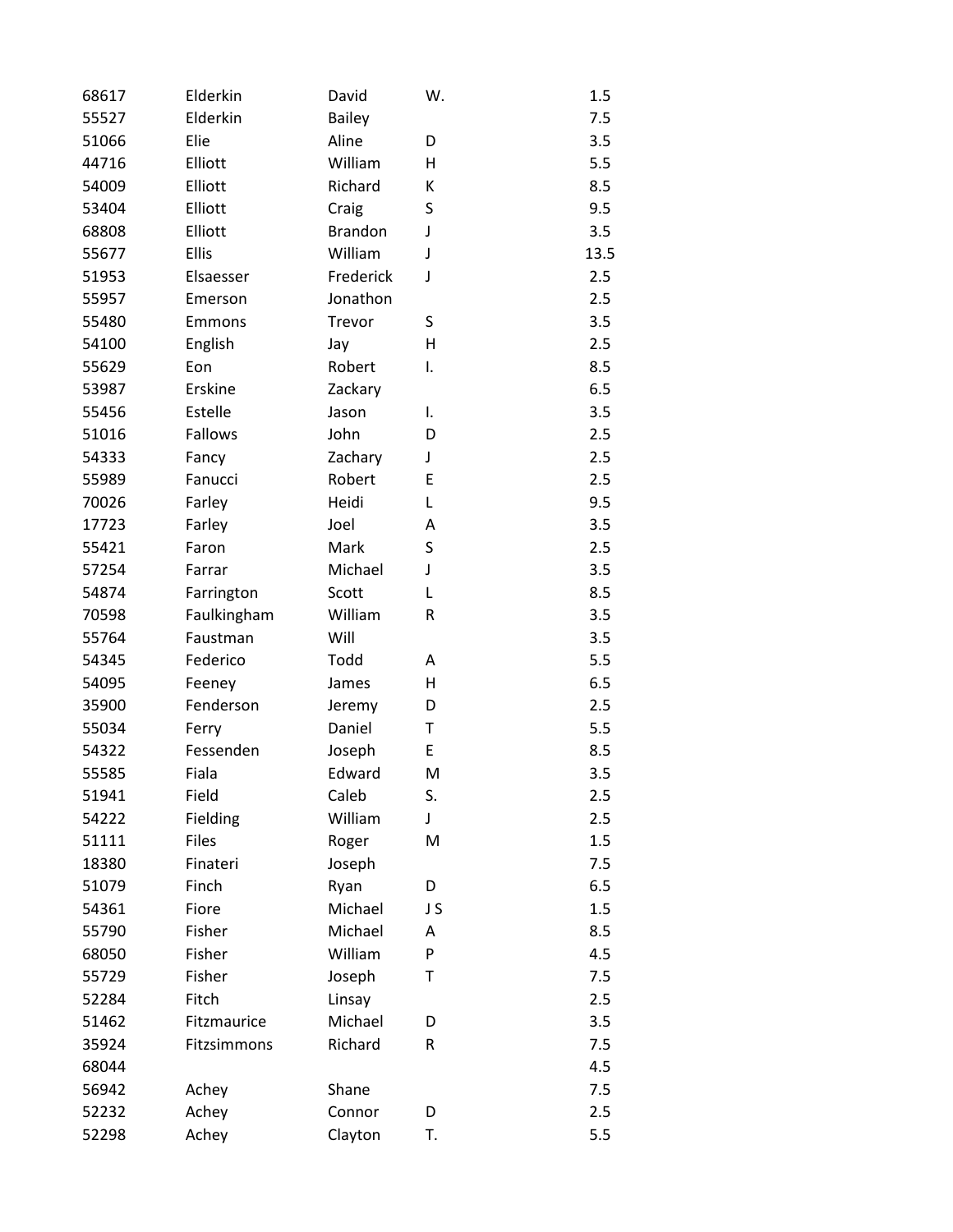| 54264 | Ackley    | Scott          | $\overline{H}$ | 6.5  |
|-------|-----------|----------------|----------------|------|
| 51533 | Adams     | Wayne          | Α              | 8.5  |
| 55481 | Adams     | William        | H              | 2.5  |
| 52305 | Adams     | Jeffrey        | S              | 5.5  |
| 51959 | Adams     | Michael        |                | 3.5  |
| 55586 | Adams     | Cory           | S              | 2.5  |
| 17718 | Adams     | Richard        | D              | 2.5  |
| 55656 | Ahlquist  | Robert         | C              | 2.5  |
| 55605 | Albert    | Mathew         | R              | 4.5  |
| 51127 | Albert    | <b>Brady</b>   | M.             | 3.5  |
| 55781 | Albert    | Mark           |                | 9.5  |
| 55545 | Albert    | John           |                | 3.5  |
| 55649 | Albert    | John           | S              | 3.5  |
| 55407 | Aldrich   | Elise          | L              | 4.5  |
| 54044 | Aldus     | Eric           | S              | 2.5  |
| 68585 | Alexander | Douglas        |                | 3.5  |
| 54212 | Alhumadi  | Mohaned        | A              | 3.5  |
| 55542 | Allen     | Jason          | M              | 3.5  |
| 54350 | Allen     | Stuart         | D              | 7.5  |
| 17715 | Allen     | Henry          |                | 7.5  |
| 55414 | Allen     | <b>Brandon</b> | R              | 3.5  |
| 18342 | Allen     | Ryan           | R              | 5.5  |
| 55508 | Allen     | Spencer        | К              | 3.5  |
| 54302 | Allen     | Benjamin       | J              | 1.5  |
| 54315 | Alley     | Richard        | M              | 1.5  |
| 18359 | Alley     | Michael        | Н              | 4.5  |
| 35927 | Alley     | Howard         | J              | 3.5  |
| 54029 | Alley     | Sawyer         | S              | 6.5  |
| 54337 | Amburg    | Timothy        | P              | 14.5 |
| 19718 | Amend     | Joseph         | P              | 5.5  |
| 54960 | Ames      | Rickie         | L.             | 1.5  |
| 51292 | Amnott    | Matthew        | Т              | 2.5  |
| 51291 | Andersen  | David          | J              | 6.5  |
| 51020 | Anderson  | Kyle           |                | 4.5  |
| 18361 | Anderson  | Libby          | J              | 3.5  |
| 55516 | Anderson  | Paul           |                | 8.5  |
| 68052 | Anderson  | Eric           | W              | 5.5  |
| 48657 | Andrews   | James          | Η.             | 1.5  |
| 54086 | Apgar     | Susan          | R              | 4.5  |
| 70057 | Archer    | <b>Nick</b>    | D              | 8.5  |
| 51083 | Archer    | Edward         | F              | 2.5  |
| 24309 | Arno      | Toby           | S              | 2.5  |
| 54244 | Arrants   | Jeffrey        | N              | 2.5  |
| 52293 | Arris     | Granville      | L.             | 2.5  |
| 52233 | Arsenault | Alex           |                | 3.5  |
| 48638 | Arsenault | Steven         | M.             | 4.5  |
| 51145 | Arsenault | Hank           | G              | 1.5  |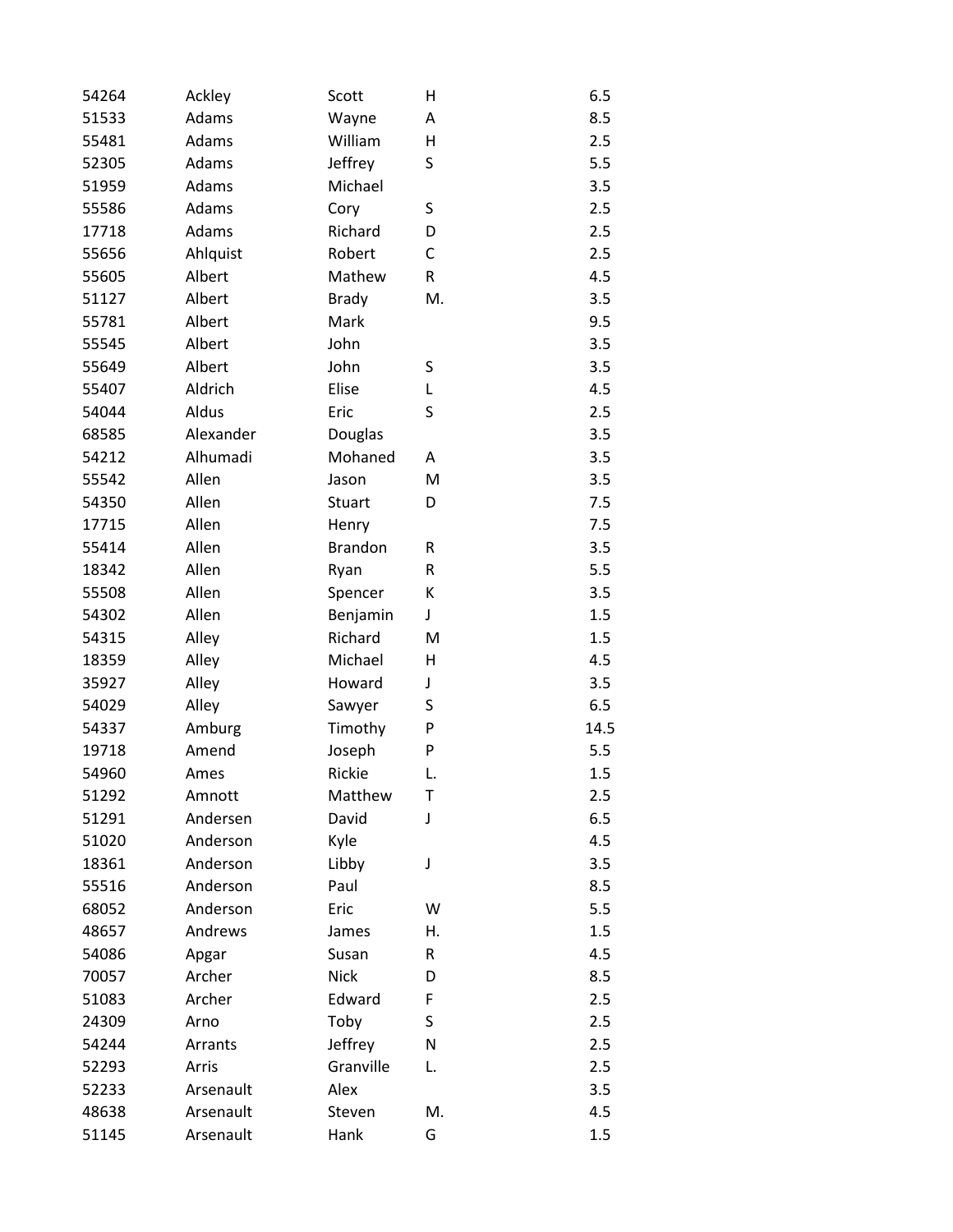| 55698 | ashman           | Desmon       |         | 5.5  |
|-------|------------------|--------------|---------|------|
| 18348 | Ashmore          | Jai          | Τ       | 2.5  |
| 70049 | Ashton           | Ashly        |         | 2.5  |
| 55571 | Atkins           | Glen         | Α       | 2.5  |
| 51350 | Atwood           | Chris        | J       | 3.5  |
| 54873 | Austin           | Lawrence     | D.      | 2.5  |
| 55970 | Austin           | Karyn        | Α       | 2.5  |
| 53375 | Austin           | Barry        | William | 2.5  |
| 51489 | Ayers            | Edwin        | R.      | 4.5  |
| 51280 | <b>Babb</b>      | Barry        | 0       | 7.5  |
| 55670 | Bachelder        | Walter       | R       | 8.5  |
| 54039 | <b>Bagley</b>    | Elijah       | M       | 4.5  |
| 54354 | <b>Bailey</b>    | Jeremy       | J.      | 3.5  |
| 53371 | <b>Bailey</b>    | Billy        | J.      | 8.5  |
| 54230 | <b>Bailey</b>    | Michael      | К       | 11.5 |
| 55578 | <b>Baker</b>     | Joseph       | S.      | 3.5  |
| 54027 | <b>Baker</b>     | Robert       | J       | 5.5  |
| 70022 | <b>Baker</b>     | David        | Ε.      | 2.5  |
| 51300 | <b>Ballard</b>   | Michael      | J       | 7.5  |
| 51320 | Balsavage        | Anthony      | J       | 6.5  |
| 54304 | <b>Barnard</b>   | Mark         | Η.      | 1.5  |
| 51103 | <b>Barnes</b>    | Rhonda       | I.      | 4.5  |
| 48647 | <b>Barnett</b>   | Troy         | S       | 4.5  |
| 54181 | Barr             | Thomas       | M       | 6.5  |
| 51009 | <b>Barrett</b>   | Nathan       | A       | 4.5  |
| 54116 | <b>Barter</b>    | Shannon      | M       | 5.5  |
| 68819 | <b>Barto</b>     | John         | P       | 2.5  |
| 51952 | Batchelder       | Craig        | А.      | 8.5  |
| 68605 | <b>Bates</b>     | Emily        |         | 4.5  |
| 54184 | <b>Baumann</b>   | Coreene      | A       | 6.5  |
| 51500 | <b>Baxter</b>    | Bobby        | W.      | 8.5  |
| 57239 | Beach            | David        | S       | 5.5  |
| 15576 | Beach            | James        | Α       | 10.5 |
| 55669 | <b>Beaulieu</b>  | <b>Brian</b> | D       | 3.5  |
| 24321 | Beauregard       | Mark         | S       | 10.5 |
| 22924 | Beaver           | Nancy        | L       | 3.5  |
| 55604 | <b>Beck</b>      | Andrew       | J.      | 4.5  |
| 54196 | <b>Beckwith</b>  | Samantha     | M       | 3.5  |
| 54259 | <b>Bedard</b>    | Paul         | D       | 1.5  |
| 68822 | <b>Beede</b>     | Charles      | R.      | 12.5 |
| 57252 | Belanger         | Richard      | G       | 5.5  |
| 68807 | Belanger         | David        | Т.      | 6.5  |
| 54176 | Bellefleur       | Nicholas     | S       | 4.5  |
| 52268 | <b>Belliveau</b> | Amy          | В       | 2.5  |
| 51363 | Belmont          | Wyatt        | G       | 3.5  |
| 54318 | Benner           | Jared        | D       | 5.5  |
| 54281 | <b>Bennett</b>   | Gary         | M       | 6.5  |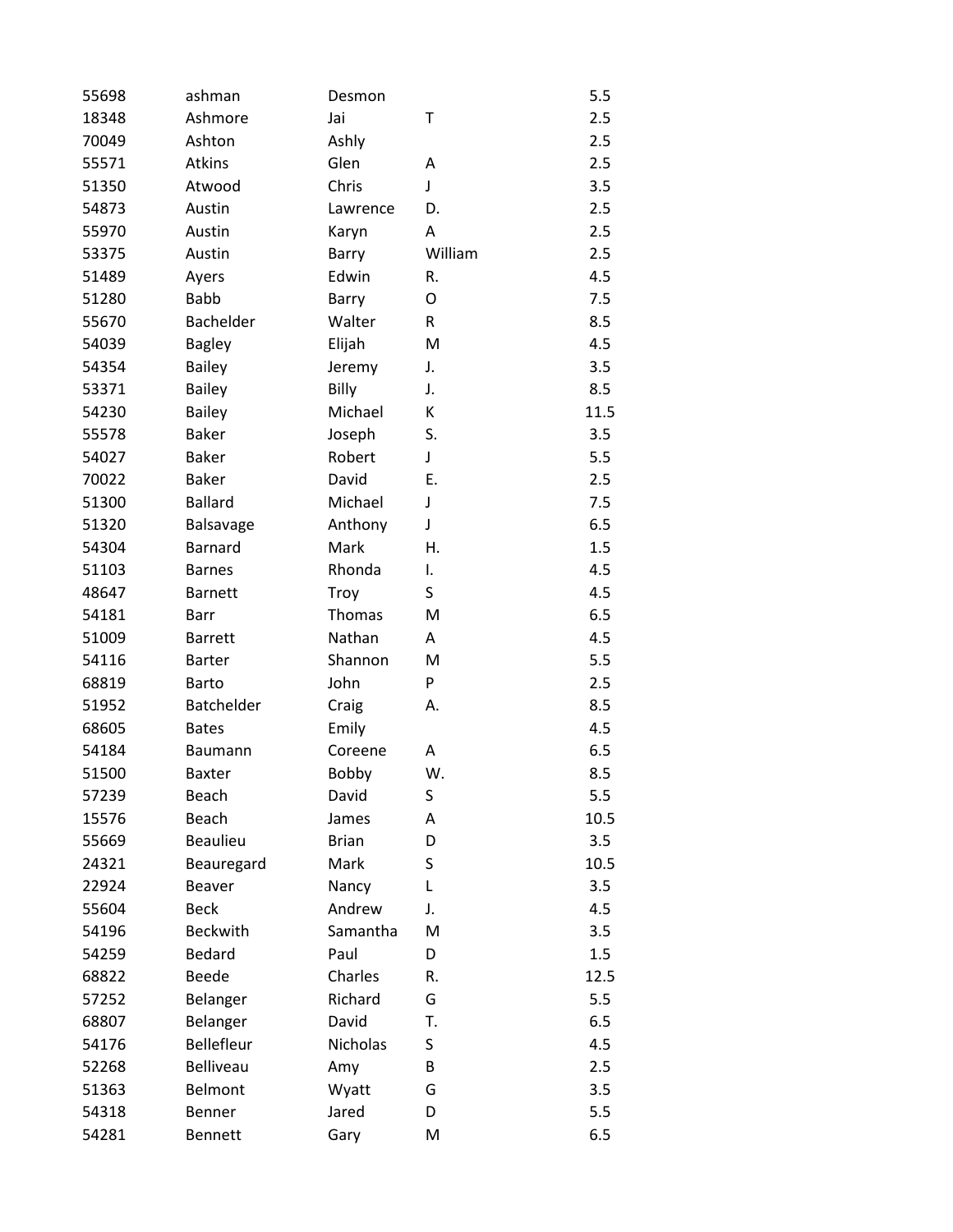| 55726 | <b>Benvie</b>    | Scott          | Α        | 4.5  |
|-------|------------------|----------------|----------|------|
| 52260 | Benway           | Jonathan       | M.       | 7.5  |
| 54299 | Bernard          | Sean           | L        | 2.5  |
| 54320 | <b>Bernier</b>   | Tianna         |          | 6.5  |
| 70035 | <b>Bernier</b>   | Chanel         | E        | 3.5  |
| 55719 | <b>Bernier</b>   | Cole           | D.       | 8.5  |
| 52304 | Berry            | Dennis         | A        | 2.5  |
| 51081 | Berry            | Wayne          | А.       | 7.5  |
| 48704 | <b>Bertin</b>    | Christropher   |          | 5.5  |
| 55971 | <b>Berube</b>    | Anthony        | M.       | 3.5  |
| 54179 | <b>Beske</b>     | Robert         | P        | 7.5  |
| 18384 | Beyer            | Christopher    |          | 3.5  |
| 54164 | Beyer            | James          | R.       | 7.5  |
| 52297 | <b>Bickford</b>  | <b>Brandon</b> |          | 4.5  |
| 51540 | <b>Bickford</b>  | Michael        | S.       | 8.5  |
| 22911 | <b>Bickford</b>  | John           | A        | 9.5  |
| 55631 | <b>Billing</b>   | Kendrick       | L        | 12.5 |
| 54173 | <b>Billings</b>  | Kimberly       | А.       | 2.5  |
| 51094 | <b>Binder</b>    | Douglas        | R.       | 9.5  |
| 51017 | <b>Birtz</b>     | Scott          | D        | 3.5  |
| 57069 | <b>Bisson</b>    | Madison        |          | 3.5  |
| 52264 | Bisson           | Christopher    | J.       | 3.5  |
| 68851 | <b>Bisson</b>    | Zackary        | D        | 2.5  |
| 53365 | <b>Blais</b>     | Raymond        | R.       | 7.5  |
| 53384 | <b>Blais</b>     | <b>Bruno</b>   |          | 5.5  |
| 55584 | <b>Blaisdell</b> | Kevin          | S        | 2.5  |
| 52241 | <b>Blake</b>     | Donald         | L        | 3.5  |
| 54170 | Blanchard        | Hartwell       | Η        | 2.5  |
| 54211 | Blood            | Harold         | 0.       | 7.5  |
| 22983 | Blood            | <b>Bridget</b> | Α        | 8.5  |
| 55625 | Blow             | Kenneth        | C        | 4.5  |
| 55514 | <b>Bock</b>      | Jordan         | W        | 3.5  |
| 52243 | <b>Bolduc</b>    | Nicholas       | J        | 10.5 |
| 48634 | Bond             | James          | В        | 8.5  |
| 54286 | Bonn             | William        |          | 8.5  |
| 56943 | <b>Bonner</b>    | Leah           | Rejeanne | 5.5  |
| 51296 | Bonney           | Preston        | Ε.       | 4.5  |
| 53394 | Boone            | Michael        | P        | 2.5  |
| 18368 | <b>Bordas</b>    | Alex           |          | 5.5  |
| 52299 | Bornstein        | Jared          | M.       | 6.5  |
| 68830 | <b>Bosse</b>     | Mark           | А.       | 3.5  |
| 51109 | <b>Bosse</b>     | James          | F        | 2.5  |
| 51286 | <b>Boston</b>    | Thomas         | W        | 3.5  |
| 55775 | <b>Boston</b>    | Richard        | E        | 6.5  |
| 55446 | Bouchard         | Carmen         |          | 5.5  |
| 52255 | Bouchard         | Troy           | M        | 7.5  |
| 55696 | Boucher          | Leroy          |          | 9.5  |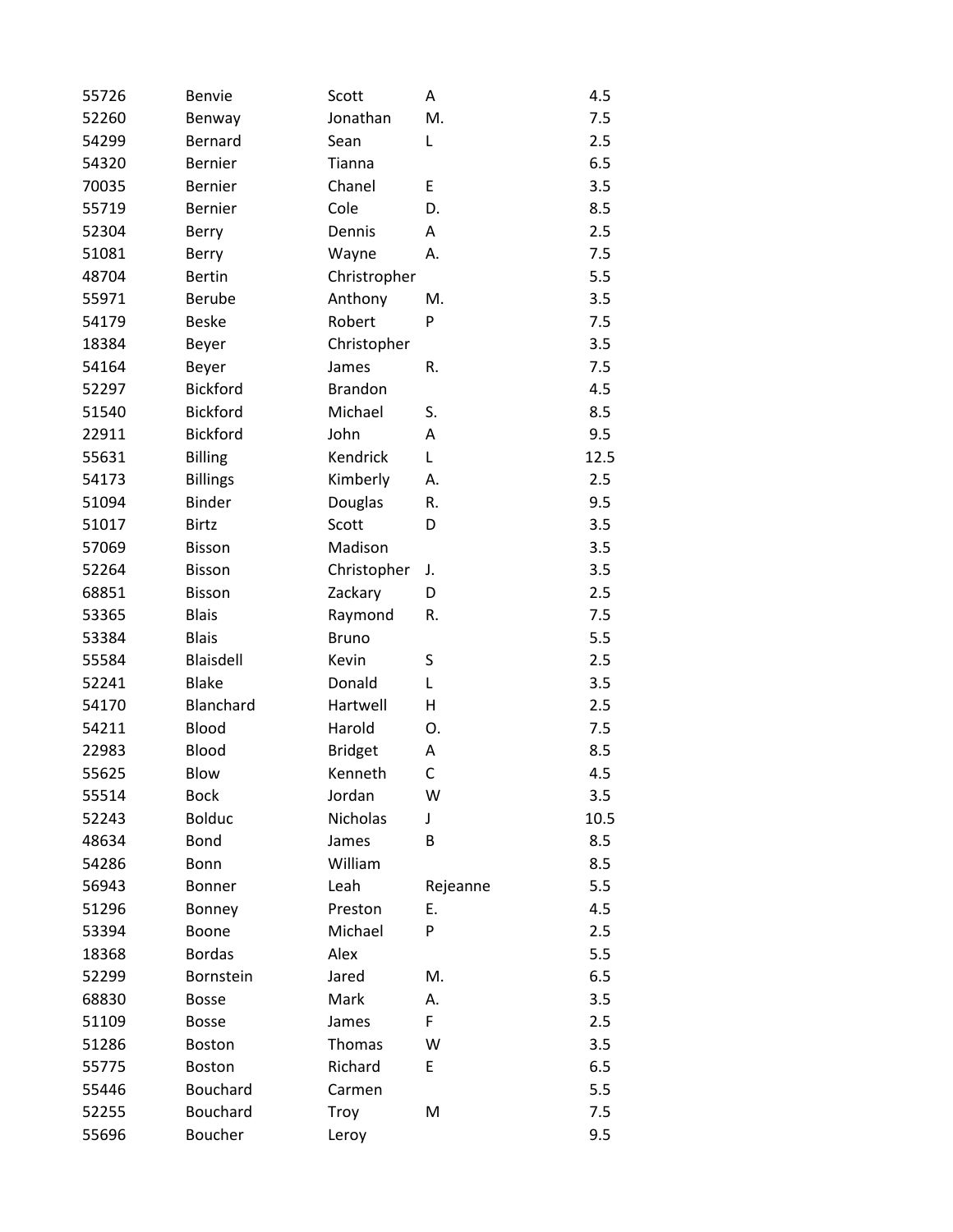| 55528 | <b>Boucher</b>   | Wallace       |         | 5.5  |
|-------|------------------|---------------|---------|------|
| 55802 | <b>Bouley</b>    | Ethan         | R       | 7.5  |
| 55504 | <b>Bouley</b>    | John          | M       | 11.5 |
| 55489 | Bourgoin         | Tasha         | Α       | 3.5  |
| 68582 | Bowden           | Troy          | Α       | 4.5  |
| 54013 | Bowden           | Michael       | Α       | 6.5  |
| 68853 | Boyce            | Logan         |         | 6.5  |
| 54307 | Boyd             | <b>Norris</b> | J.      | 1.5  |
| 51482 | Boyd             | Jackie        |         | 5.5  |
| 53403 | <b>Brackley</b>  | Justin        | R       | 3.5  |
| 54060 | <b>Brackley</b>  | Anthony       | Eben    | 8.5  |
| 55440 | Braeutigam       | Kent          | T       | 6.5  |
| 54246 | <b>Bragg</b>     | Tammy         | A       | 2.5  |
| 55459 | <b>Braley</b>    | Charles       | Α       | 8.5  |
| 51305 | <b>Brann</b>     | Cole          | Cr      | 2.5  |
| 51054 | <b>Brann</b>     | Clyde         |         | 12.5 |
| 51102 | <b>Brann</b>     | Olivia        | Α       | 7.5  |
| 55766 | <b>Bray</b>      | Robert        | Anthony | 3.5  |
| 70059 | <b>Brewer</b>    | John          | W       | 8.5  |
| 55544 | <b>Brewer</b>    | Jeremy        | W       | 3.5  |
| 70023 | <b>Brewer</b>    | Logan         | А.      | 1.5  |
| 22937 | <b>Brewer</b>    | Phineas       | S.      | 5.5  |
| 51119 | <b>Brewer</b>    | David         | R       | 3.5  |
| 55740 | <b>Bridges</b>   | Nicholas      | Robert  | 6.5  |
| 51975 | <b>Brissette</b> | David         | L       | 2.5  |
| 35940 | <b>Britten</b>   | Francis       | D       | 5.5  |
| 55641 | <b>Brock</b>     | Christine     |         | 4.5  |
| 54867 | <b>Brooks</b>    | Steven        | M       | 11.5 |
| 55506 | <b>Brooks</b>    | Robert        | W       | 2.5  |
| 51942 | <b>Brown</b>     | Amy           | J       | 2.5  |
| 19695 | <b>Brown</b>     | James         | Α       | 8.5  |
| 55785 | <b>Brown</b>     | David         |         | 8.5  |
| 54287 | <b>Brown</b>     | Jeremy        | D       | 2.5  |
| 51141 | <b>Brown</b>     | Jeffery       | S.      | 3.5  |
| 51939 | <b>Brown</b>     | Robert        | L       | 3.5  |
| 52285 | <b>Brown</b>     | Karen         |         | 1.5  |
| 68848 | <b>Brown</b>     | Max           | P       | 1.5  |
| 55691 | <b>Brown</b>     | John          | M       | 3.5  |
| 17714 | <b>Brown</b>     | Ricky         | S       | 3.5  |
| 54055 | <b>Browning</b>  | Kenneth       |         | 7.5  |
| 54008 | <b>Browning</b>  | Steven        | В       | 7.5  |
| 70047 | <b>Bryant</b>    | Joshua        | Α       | 8.5  |
| 51368 | <b>Bryant</b>    | Joseph        | T       | 4.5  |
| 54288 | <b>Buckley</b>   | Thomas        | W       | 3.5  |
| 55479 | <b>Bumford</b>   | Frank         | 0       | 8.5  |
| 55608 | <b>Bunker</b>    | Wesley        | J.      | 3.5  |
| 48655 | <b>Burgess</b>   | Zachary       | J       | 4.5  |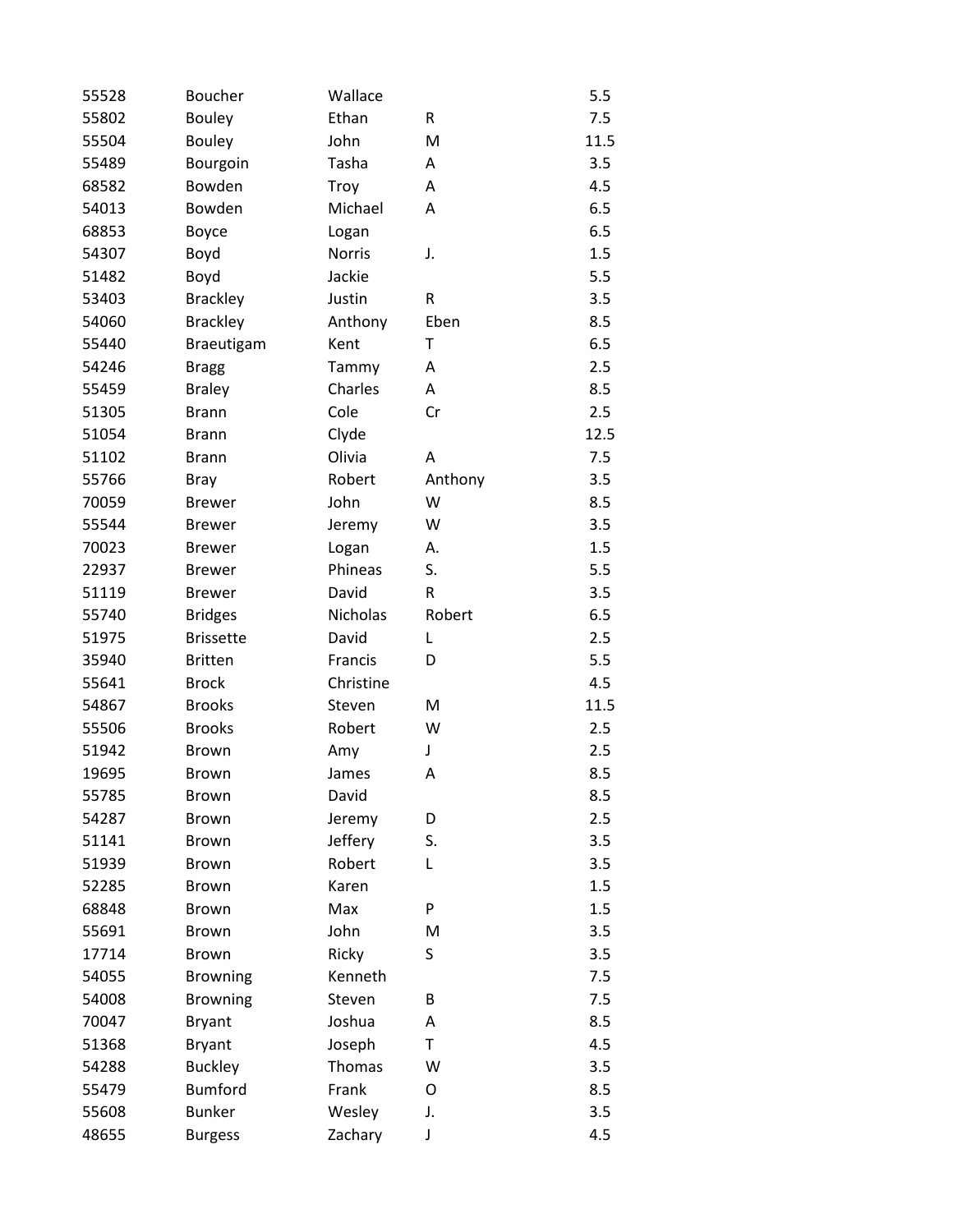| 68589 | <b>Burgess</b>  | David        | A       | 4.5  |
|-------|-----------------|--------------|---------|------|
| 51057 | <b>Burleigh</b> | Richard      | Α       | 1.5  |
| 51377 | Burnham         | Matthew      | G.      | 1.5  |
| 51509 | <b>Burrill</b>  | David        | P       | 2.5  |
| 55776 | <b>Bushey</b>   | Taylor       | J       | 7.5  |
| 54028 | <b>Bushey</b>   | Stephen      | $\sf R$ | 7.5  |
| 54042 | <b>Butler</b>   | Cody         | J       | 2.5  |
| 17741 | <b>Butler</b>   | Dean         |         | 1.5  |
| 68059 | <b>Buzzell</b>  | Chad         |         | 5.5  |
| 53381 | <b>Buzzell</b>  | Merton       | H       | 6.5  |
| 55580 | Cabaniss        | Curtis       | M       | 2.5  |
| 53402 | Cadman          | David        |         | 6.5  |
| 22995 | Cafro           | Adam         | J       | 2.5  |
| 54156 | Cahall          | James        |         | 6.5  |
| 55560 | Calder          | Howard       |         | 12.5 |
| 52277 | Camire          | Nikki        | Τ       | 3.5  |
| 55553 | Campbell        | Michael      |         | 3.5  |
| 55984 | Campbell        | Gregory      | L       | 2.5  |
| 18352 | Campbell        | Clyde        | S       | 4.5  |
| 54335 | Campbell        | Steven       | R.      | 2.5  |
| 51063 | Cannan          | Donald       | С       | 4.5  |
| 19717 | Carey           | Ronald       | C       | 7.5  |
| 55457 | Carle           | Timothy      | Α       | 2.5  |
| 55476 | Caron           | Jaimmie      | G       | 5.5  |
| 55453 | Caron           | Tina         |         | 2.5  |
| 55658 | Carroll         | Michael      |         | 2.5  |
| 55630 | Carroll         | William      |         | 2.5  |
| 55737 | Carsten         | Edward       | J       | 2.5  |
| 55638 | Carter          | William      | К       | 3.5  |
| 54362 | Carter          | Nicholas     | C       | 3.5  |
| 51003 | Carter          | Tonya        | J       | 8.5  |
| 22986 | Casey           | Kimberley    |         | 5.5  |
| 54083 | Cass            | Fred         | F.      | 8.5  |
| 55431 | Cassie          | Daris        |         | 2.5  |
| 51476 | Castonguay      | Jean         | А.      | 2.5  |
| 55678 | Caton           | Gilbert      | P       | 5.5  |
| 68624 | Cayouette       | Peter        | Ρ.      | 3.5  |
| 55974 | Chambers        | Jacob        | R.      | 3.5  |
| 51962 | Champagne       | Dennis       | J       | 5.5  |
| 68056 | Champion        | Gordon       | R       | 7.5  |
| 51276 | Chandler        | <b>Bruce</b> | W       | 5.5  |
| 68805 | Chapais         | David        | J       | 3.5  |
| 51092 | Chapman         | Cole         | D       | 7.5  |
| 51504 | Chapman         | Jillian      | N       | 1.5  |
| 68852 | Charles         | Stephen      | P       | 1.5  |
| 54229 | Charnock        | Torrey       |         | 12.5 |
| 55976 | Charrier        | Matthew      | C       | 9.5  |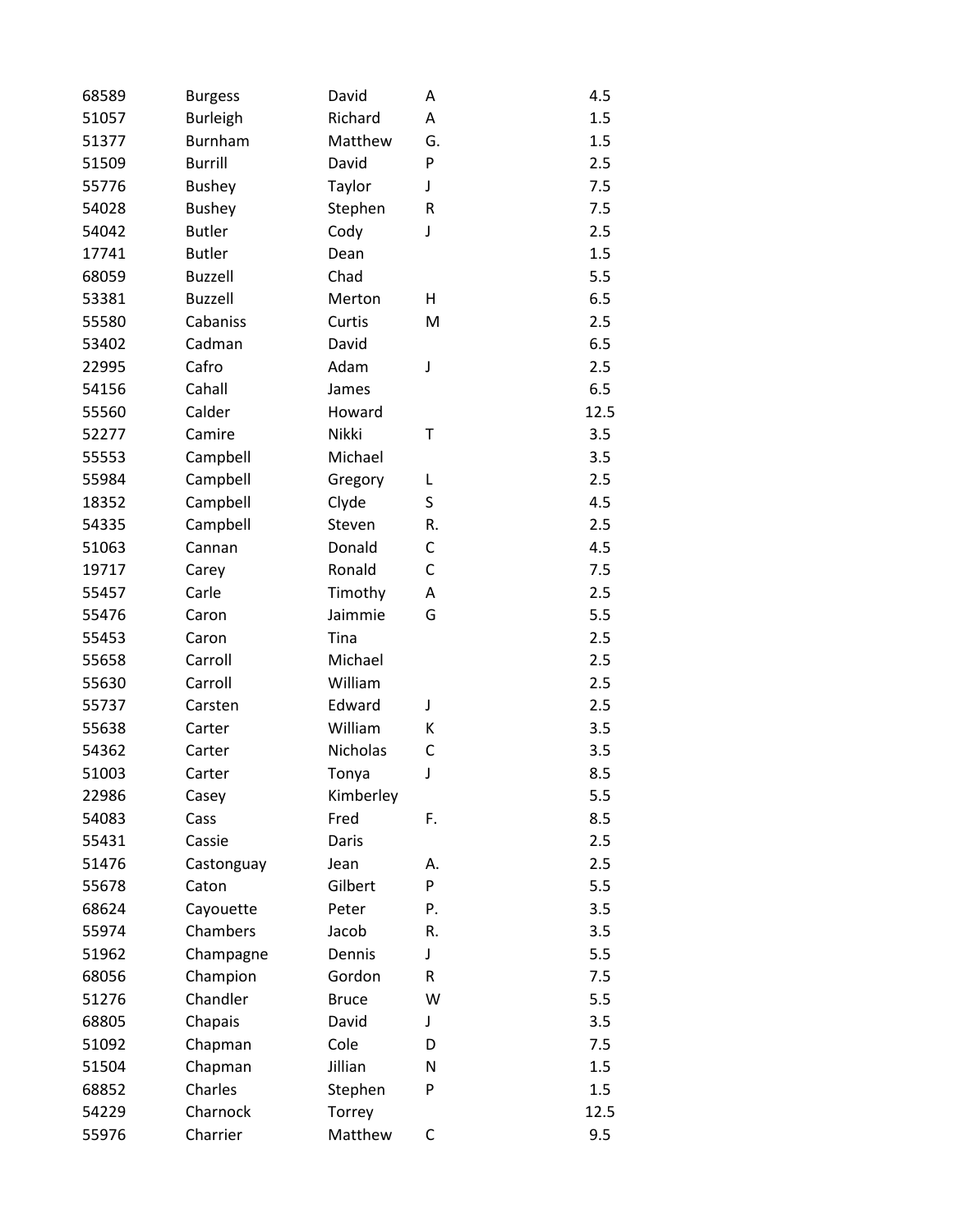| 51275 | Charrier     | Caleb        | L    | 7.5  |
|-------|--------------|--------------|------|------|
| 51374 | Chartrand    | Benjamin     | Carl | 2.5  |
| 51352 | Chase        | Seth         | W.   | 7.5  |
| 55511 | Chasse       | Gary         | J    | 3.5  |
| 55503 | Chessie      | Stephen      |      | 4.5  |
| 54272 | Chiappone    | Anthony      | D    | 11.5 |
| 55464 | Chouinard    | David        | J    | 4.5  |
| 55047 | Christianson | Nathan       | W    | 3.5  |
| 53366 | Churchill    | James        |      | 14.5 |
| 70061 | Chute        | Richard      | E    | 2.5  |
| 55992 | Clairmont    | John         | Α    | 6.5  |
| 54297 | Clancy       | James        | E    | 3.5  |
| 22987 | Clark        | William      | н    | 6.5  |
| 52295 | Clark        | Randall      | W    | 3.5  |
| 54858 | Clark        | Steven       | W    | 1.5  |
| 68832 | Clark        | Nathan       | В.   | 1.5  |
| 51943 | Clark        | Harold       | R    | 4.5  |
| 51123 | Clark        | Bryan        | E    | 3.5  |
| 55707 | Clark        | Travis       | E    | 2.5  |
| 55051 | Claytore     | William      |      | 7.5  |
| 55579 | Clement      | Phillip      | M.   | 2.5  |
| 70074 | Clements     | Stephen      |      | 3.5  |
| 54351 | Clemons      | James        | Η.   | 1.5  |
| 48635 | Cloonan      | Michael      | P    | 6.5  |
| 55401 | Cloutier     | Mark         | S    | 2.5  |
| 51539 | Cloutier     | <b>Tracy</b> | Α    | 6.5  |
| 55561 | Cluff        | Steven       | L    | 2.5  |
| 54001 | Cluff        | Timothy      | L    | 9.5  |
| 51050 | Coffin       | Dean         | R.   | 2.5  |
| 70031 | Coflesky     | David        | W    | 4.5  |
| 51964 | Colburn      | Gary         | L.   | 3.5  |
| 51358 | Colby        | Steven       | S    | 7.5  |
| 51376 | Cole         | David        | G    | 2.5  |
| 54152 | Coleman      | Gabriel      | R    | 4.5  |
| 57272 | Colgan       | Thomas       | W    | 2.5  |
| 17742 | Collier      | Arthur       | C    | 10.5 |
| 54120 | Collins      | Mark         | A    | 6.5  |
| 55979 | Collins      | Peter        | R    | 4.5  |
| 70600 | Condon       | William      | Υ.   | 2.5  |
| 54065 | Conrad       | Kamdyn       | C    | 4.5  |
| 55054 | Cook         | Kevin        | R    | 3.5  |
| 51282 | Coombs       | Winslow      | А.   | 2.5  |
| 52240 | Cooper       | Harold       |      | 2.5  |
| 18353 | Copeland     | Rebecca      | L.   | 5.5  |
| 52261 | Corliss      | Theron       | J    | 2.5  |
| 55953 | Cormier      | Kenneth      |      | 1.5  |
| 52292 | Cormier      | <b>Tracy</b> | Н    | 9.5  |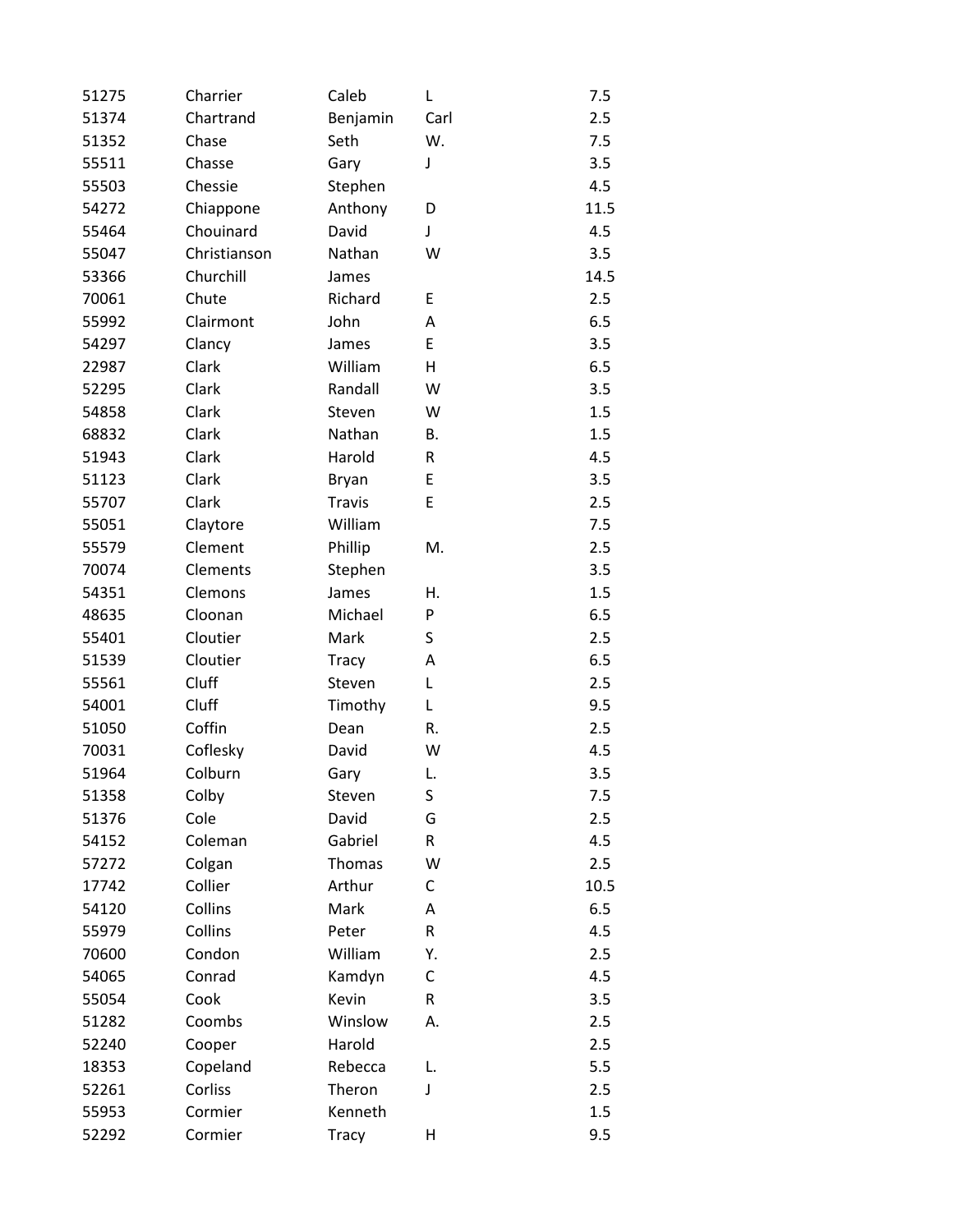| 55418 | Corriveau  | Randy          | J       | 2.5  |
|-------|------------|----------------|---------|------|
| 55422 | Corriveau  | Robert         | C.      | 2.5  |
| 54138 | Coslet     | Darcy          | M       | 6.5  |
| 48646 | Costa      | Lawrence       | P.      | 4.5  |
| 68602 | Costigan   | Kenneth        |         | 6.5  |
| 54084 | Cote       | Jeanie         | M       | 2.5  |
| 53400 | Cote       | <b>Bryce</b>   | O       | 2.5  |
| 55717 | Cote       | <b>Brandon</b> | J       | 7.5  |
| 55650 | Cote       | Chad           | D       | 2.5  |
| 55615 | Cote       | Ronald         | F       | 2.5  |
| 55749 | Cotiaux    | Robert         | S       | 1.5  |
| 51088 | Cottrell   | Josh           |         | 2.5  |
| 51075 | Cousens    | Richard        | V.      | 4.5  |
| 35923 | Covington  | George         | R       | 8.5  |
| 54352 | Cowan      | Linwood        | Η.      | 7.5  |
| 54075 | Cox        | Dany           | M       | 3.5  |
| 68833 | Crabtree   | Terrence       | J       | 3.5  |
| 55643 | Crafts     | Dale           | J       | 2.5  |
| 51519 | Craig      | Justin         | Α       | 6.5  |
| 55681 | Crawford   | Ronald         | L       | 2.5  |
| 54359 | Crawford   | William        | A       | 7.5  |
| 54096 | Crawford   | Theodore       | E       | 3.5  |
| 51527 | Cressy     | Aaron          |         | 6.5  |
| 57237 | Crochere   | Douglas        | J       | 7.5  |
| 51288 | Crocker    | Nicholas       | M       | 2.5  |
| 18383 | Crone      | Joanna         | I.      | 10.5 |
| 55572 | Cronkhite  | Donald         | W       | 5.5  |
| 68818 | Crooker    | Franklin       | T.      | 5.5  |
| 55727 | Crowley    | Shelley        | R       | 5.5  |
| 51287 | Cruver     | Michael        | L       | 5.5  |
| 54847 | Cullen     | Lily           |         | 2.5  |
| 55050 | Cummings   | Logan          | W       | 3.5  |
| 68839 | Cunningham | Scott          |         | 2.5  |
| 51507 | Curry      | Lauren         | Marie   | 6.5  |
| 18392 | Curtis     | Calvin         | К       | 2.5  |
| 55977 | Curtis     | Barry          | Α       | 3.5  |
| 54341 | Cushman    | Ethan          |         | 6.5  |
| 35914 | Cushman    | Mark           | Α       | 5.5  |
| 55735 | Cust       | Jon            | Michael | 14.5 |
| 51508 | Cwikla     | Jason          | E       | 2.5  |
| 55574 | Cyr        | Morgan         | C       | 9.5  |
| 55557 | Cyr        | Leo            | J       | 2.5  |
| 55558 | Cyr        | Jason          | Α       | 6.5  |
| 55048 | Cyr        | Ricky          | Dustin  | 7.5  |
| 55742 | Cyr        | Peter          |         | 9.5  |
| 55635 | Cyr        | Robert         | M       | 6.5  |
| 55962 | Cyr        | Jesse          |         | 9.5  |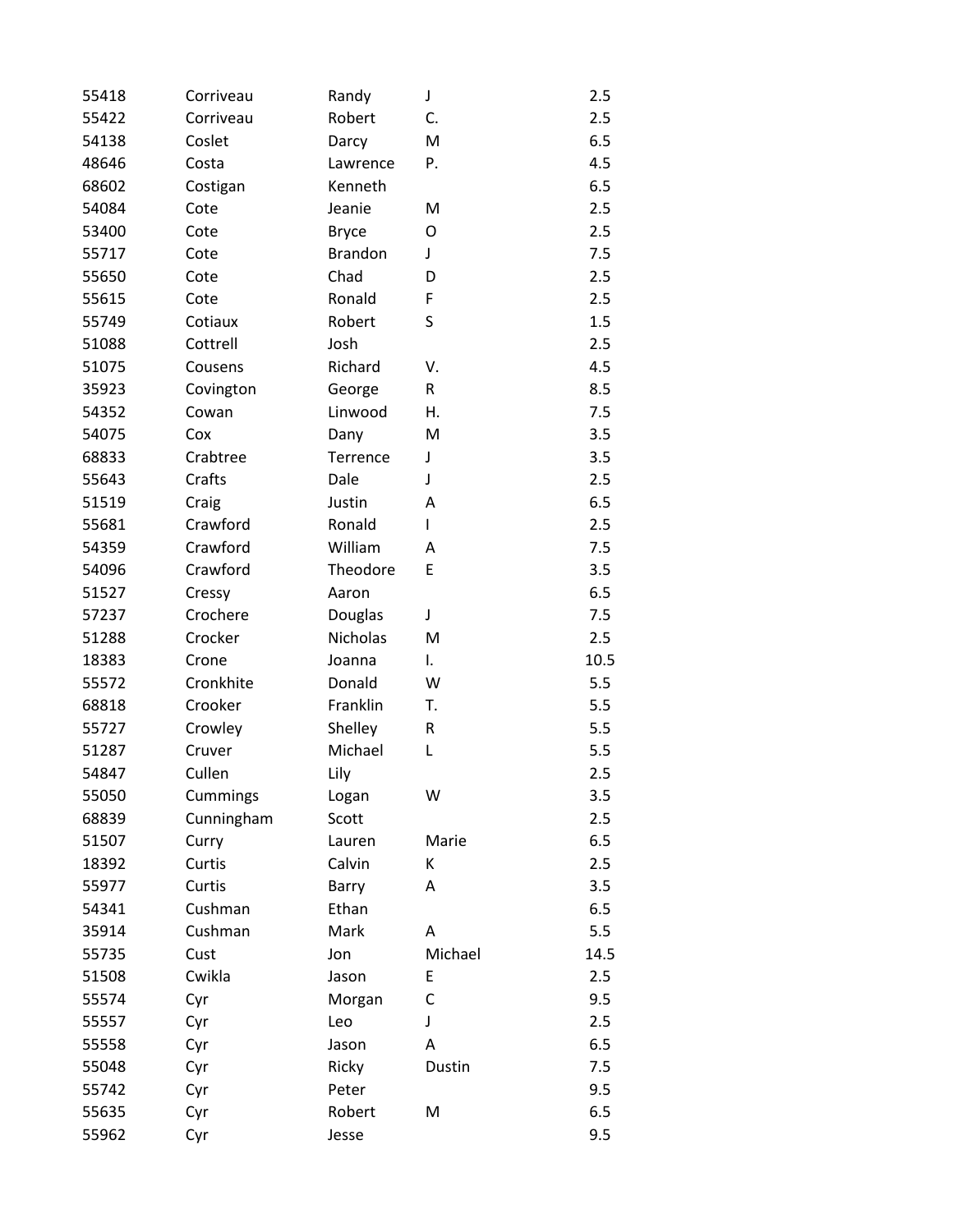| 55791 | Cyr             | Paul          | L.      | 3.5  |
|-------|-----------------|---------------|---------|------|
| 55568 | Daggett         | Douglas       | Α       | 4.5  |
| 52275 | Daggett         | Patrick       | L       | 2.5  |
| 55529 | Daigle          | Daniel        | M       | 3.5  |
| 55450 | Daigle          | Corey         | M       | 6.5  |
| 51264 | Daigle          | Chloe         |         | 3.5  |
| 54236 | Daigle          | Adam          | А.      | 2.5  |
| 55427 | Daigle          | Joseph        | Ronald  | 5.5  |
| 55699 | Daigle          | Jason         | M       | 4.5  |
| 68813 | Flagg           | Gerrett       | Г       | 7.5  |
| 51517 | Flagg           | Wyatt         | Matthew | 9.5  |
| 52288 | Flagg           | Russ          | C       | 2.5  |
| 48664 | Flaherty        | Patricia      | Α       | 1.5  |
| 51467 | Flanagan        | Kevin         | G.      | 9.5  |
| 54218 | <b>Flanders</b> | Ralph         | А.      | 2.5  |
| 55515 | <b>Flanders</b> | James         | А       | 6.5  |
| 43850 | Fleet           | Michael       | D       | 2.5  |
| 68802 | Fleet           | Jeffrey       | L       | 2.5  |
| 55990 | Fleming         | Gary          | Α       | 2.5  |
| 53376 | Fletcher        | Earl          | C       | 2.5  |
| 51108 | Flint           | Daniel        | E       | 1.5  |
| 57263 | Flint           | Mark          |         | 5.5  |
| 54158 | Fogg            | Jeffrey       | W.      | 2.5  |
| 24320 | Folger          | Robin         |         | 10.5 |
| 54059 | Fortier         | Michael       | J       | 5.5  |
| 55688 | Fortin          | Michael       | G       | 11.5 |
| 55485 | Fortin          | <b>Blaine</b> | Α       | 3.5  |
| 52291 | Fortin          | Paul          | R       | 7.5  |
| 35887 | Fortin          | Conrad        | P       | 8.5  |
| 51493 | Fortin          | Yvette        | Α       | 3.5  |
| 54151 | Foss            | Harold        | C       | 5.5  |
| 54172 | Fossati         | Gerald        | Т       | 2.5  |
| 52247 | Foster          | Michael       | G       | 2.5  |
| 55469 | Foster          | Michael       | R       | 4.5  |
| 54865 | Fowler          | Shawn         | O       | 3.5  |
| 68611 | Fowler          | Clyde         | Α       | 3.5  |
| 54073 | Francoeur       | Collin        | D       | 4.5  |
| 54356 | Frechette       | James         | С       | 1.5  |
| 51143 | Frederick       | Jesse         |         | 9.5  |
| 55701 | Fredette        | Randall       | E       | 1.5  |
| 55493 | Freeman         | Dustin        | R       | 6.5  |
| 52300 | French          | Stephen       | L       | 7.5  |
| 53369 | French          | Chalbi        | G       | 2.5  |
| 55734 | Frenette        | Guy           | C.      | 6.5  |
| 55461 | Freston         | Kasey         | С       | 2.5  |
| 68831 | Friot           | Jeffrey       |         | 2.5  |
| 68606 | Fritz           | James         | Н.      | 3.5  |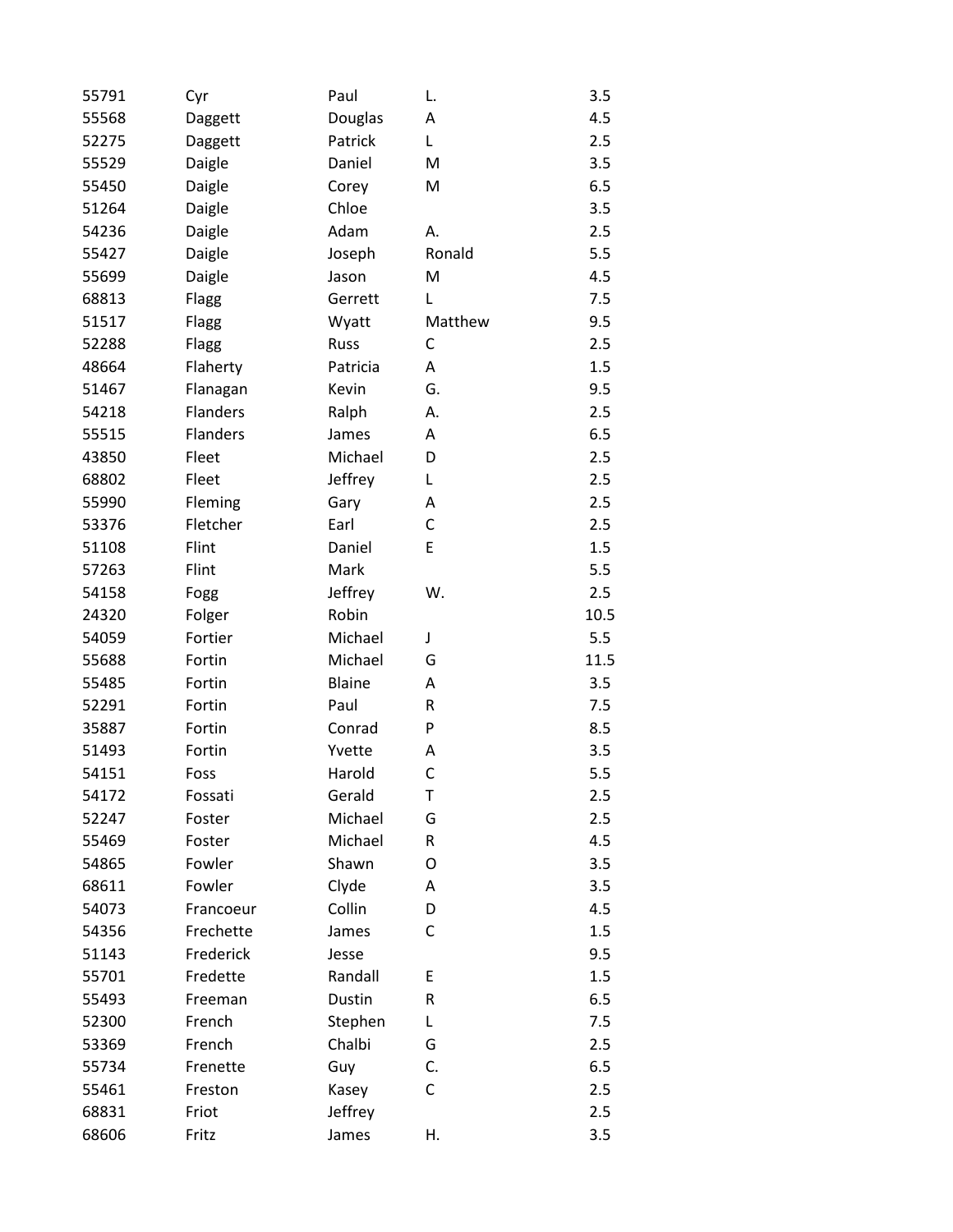| 53405 | Frongillo      | David        | B         | 7.5  |
|-------|----------------|--------------|-----------|------|
| 51270 | Frost          | Terrance     | L.        | 3.5  |
| 51369 | Frost          | Nicholas     | А.        | 3.5  |
| 68836 | Frye           | Adam         | P         | 3.5  |
| 55728 | <b>Fuentes</b> | Cameron      | N.        | 2.5  |
| 54121 | Fuller         | Joseph       | Т.        | 2.5  |
| 51356 | Furbush        | Rodney       | В.        | 3.5  |
| 17755 | Furlong        | David        | Е.        | 1.5  |
| 68588 | Fusco          | Joseph       | Α         | 2.5  |
| 51940 | Gagne          | Raymond      | Α         | 2.5  |
| 52246 | Gagne          | Raymond      | Α         | 4.5  |
| 55039 | Gagne          | Dylan        | Robert    | 9.5  |
| 54041 | Gagnon         | Troy         | С         | 3.5  |
| 55952 | Gallagher      | Richard      | ${\sf R}$ | 5.5  |
| 54342 | Gallant        | John         | L         | 3.5  |
| 51072 | Galuski        | Marjorie     |           | 1.5  |
| 51096 | Gamage         | <b>Bruce</b> |           | 2.5  |
| 68592 | Gamble         | Richard      | Α         | 4.5  |
| 51100 | Gardner        | Cory         |           | 4.5  |
| 70599 | Garner         | Macy         |           | 2.5  |
| 55533 | Gary           | Tina         | M.        | 7.5  |
| 68600 | Gaudio         | Jan          |           | 2.5  |
| 68846 | Gausman        | George       | L         | 1.5  |
| 51503 | Gay            | Ernest       | C         | 1.5  |
| 54053 | Gecsedi        | Richard      | P         | 9.5  |
| 70060 | Geib           | lan          | L         | 14.5 |
| 51469 | Gemelli        | William      | E         | 4.5  |
| 55961 | Gendreau       | Philip       |           | 1.5  |
| 15578 | Genest         | Owen         | Τ         | 5.5  |
| 22998 | George         | Joshua       | E         | 3.5  |
| 54292 | Gerard         | Jamie        |           | 2.5  |
| 55627 | Gervais        | Chance       | B         | 5.5  |
| 57062 | Gibson         | Reid         | M.        | 5.5  |
| 54321 | Giel           | Michael      | F         | 3.5  |
| 54227 | Gillespie      | Joseph       | L         | 6.5  |
| 55967 | Gillman        | Frank        | R         | 3.5  |
| 57264 | Gillon         | Christopher  | Thomas    | 7.5  |
| 54308 | Gilpatric      | Jason        | J         | 4.5  |
| 55689 | Gionfriddo     | Gregory      | P         | 9.5  |
| 54875 | Girard         | Chip         | Ρ.        | 3.5  |
| 51472 | Giroux         | Alan         | J         | 4.5  |
| 51262 | Giroux         | Celeste      | J.        | 4.5  |
| 51490 | Given          | Gregory      |           | 5.5  |
| 68619 | Gleason        | Guy          | Α         | 1.5  |
| 54063 | Glidden        | <b>Bruce</b> | W         | 3.5  |
| 51297 | Glinko         | Clifford     |           | 11.5 |
| 55038 | Good           | John         | С         | 3.5  |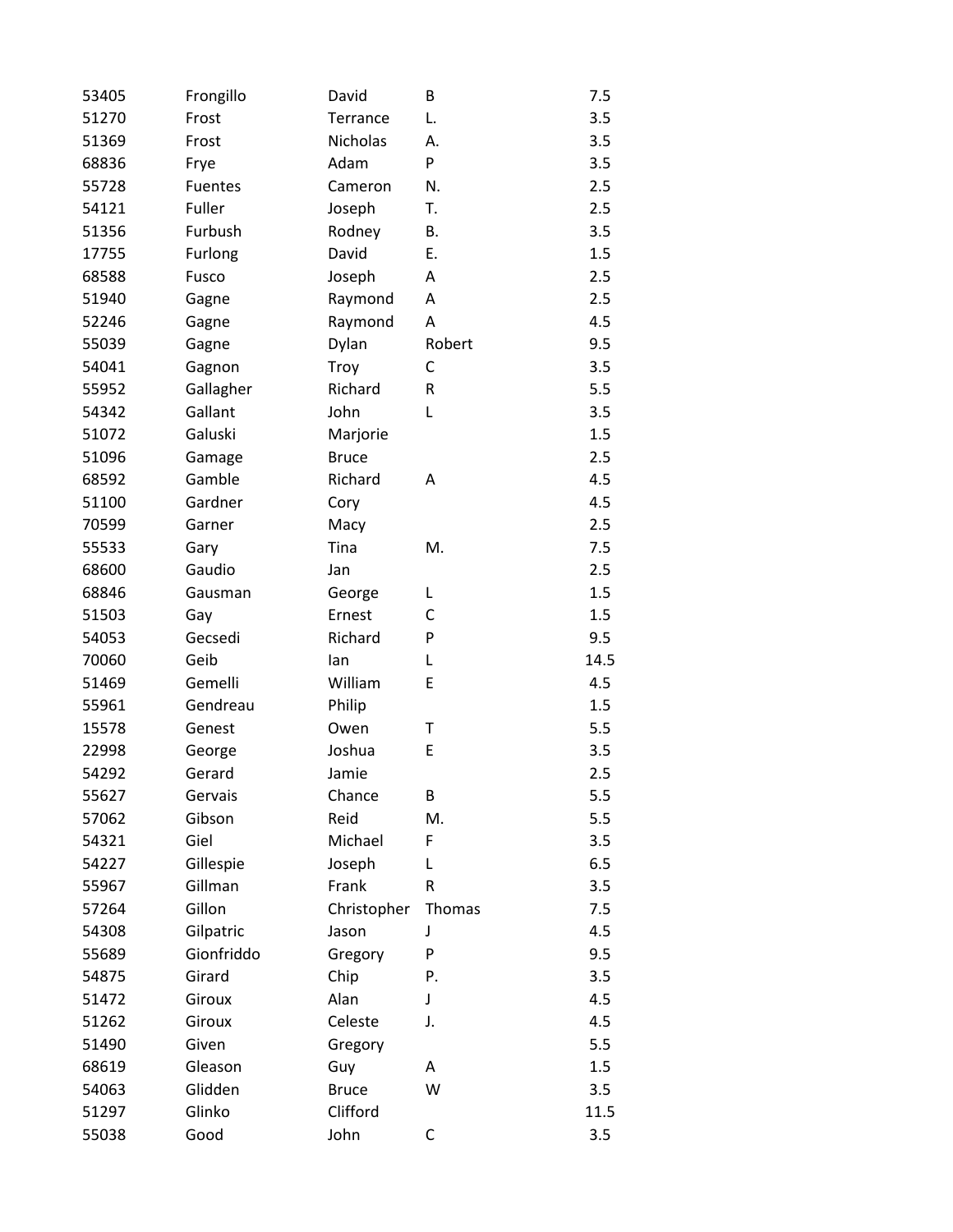| 51132 | Goodreau  | Peter          | A       | 12.5 |
|-------|-----------|----------------|---------|------|
| 55423 | Goodridge | Mark           | R       | 5.5  |
| 55746 | Gooldrup  | Howard         | H       | 14.5 |
| 54149 | Gordon    | Terry          | L       | 2.5  |
| 70036 | Gordon    | Jeffrey        | А.      | 3.5  |
| 55531 | Gough     | Wyatt          | Allen   | 2.5  |
| 54035 | Gould     | Dennis         | Α       | 3.5  |
| 54191 | Gould     | Eric           | L       | 7.5  |
| 54097 | Gould     | William        | Thomas  | 2.5  |
| 54877 | Goulette  | David          | G       | 4.5  |
| 51492 | Grady     | Robert         | Ε.      | 9.5  |
| 55628 | Graffam   | Gene           |         | 5.5  |
| 51062 | Graham    | William        | L.      | 2.5  |
| 57262 | Graham    | <b>Silas</b>   | M       | 2.5  |
| 17756 | Grange    | William        | N       | 5.5  |
| 54324 | Grant     | William        | R       | 2.5  |
| 51265 | Grant     | Chad           | Michael | 4.5  |
| 54189 | Grant     | Jenna          | M       | 8.5  |
| 55682 | Grant     | Erving         | L.      | 9.5  |
| 51144 | Grant     | Danielle       | R.      | 4.5  |
| 19697 | Grant     | Mark           | Ε.      | 8.5  |
| 51080 | Grant     | David          | Η.      | 3.5  |
| 68622 | Grass     | Zachery        | S.      | 2.5  |
| 55700 | Grass     | Kevin          | W.      | 7.5  |
| 54310 | Graves    | <b>Bradley</b> | Ε.      | 3.5  |
| 51945 | Graves    | George         | Α       | 2.5  |
| 54140 | Gray      | Erik           |         | 7.5  |
| 54054 | Gray      | David          | Α       | 2.5  |
| 55551 | Gray      | Anthony        | D       | 2.5  |
| 35877 | Gray      | Richard        | L       | 7.5  |
| 18389 | Greco     | Kristy         | B       | 6.5  |
| 18341 | Green     | John           | David   | 5.5  |
| 51029 | Green     | Steven         | R.      | 1.5  |
| 51518 | Greene    | Kenneth        | Α       | 5.5  |
| 68604 | Greenleaf | Jackson        | Τ       | 10.5 |
| 57255 | Greenleaf | Stacy          | Г       | 6.5  |
| 52225 | Greenwood | Paul           | W       | 6.5  |
| 54119 | Greiner   | Gerard         |         | 2.5  |
| 51039 | Gross     | Scott          | L.      | 3.5  |
| 55436 | Grover    | Daniel         |         | 10.5 |
| 52231 | Guay      | Lionel         | C.      | 3.5  |
| 70054 | Guerrette | Douglas        | Α       | 5.5  |
| 55675 | Guerrette | Cecilia        |         | 6.5  |
| 55466 | Guimond   | Timmy          |         | 2.5  |
| 22917 | Guimond   | Joseph         | Lauria  | 6.5  |
| 56936 | Gurney    | Shawn          | Τ.      | 2.5  |
| 51037 | Hadley    | Rhonda         | L.      | 10.5 |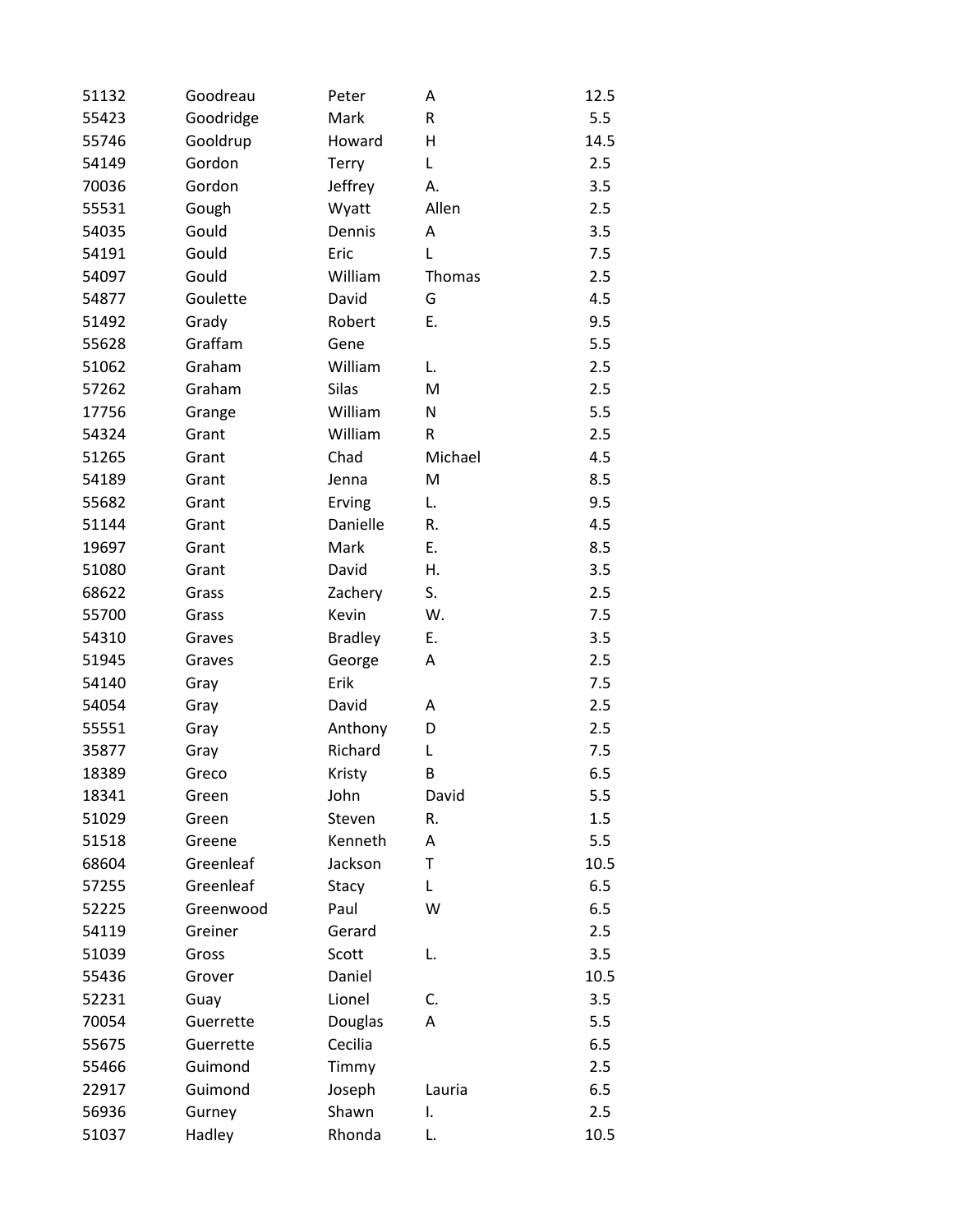| 55642 | Hafford    | Bobby          | L       | 2.5  |
|-------|------------|----------------|---------|------|
| 68842 | Hagelin    | lan            | D       | 4.5  |
| 52224 | Haggan     | Thomas         | C       | 5.5  |
| 54003 | Haines     | Gary           | R       | 2.5  |
| 55673 | Haldaway   | Tyler          | D       | 7.5  |
| 54312 | Haley      | Linda          | Louise  | 3.5  |
| 51087 | Hall       | Russell        | J.      | 2.5  |
| 53398 | Hall       | Joshua         | Α       | 7.5  |
| 55526 | Hall       | Adam           | W       | 10.5 |
| 55416 | Hall       | Irvin          | W       | 2.5  |
| 55751 | Hall       | Derek          | J       | 9.5  |
| 18357 | Hall       | <b>Brenton</b> | Τ       | 2.5  |
| 68628 | Hall       | Ernest         | Α       | 1.5  |
| 55761 | Hall       | Irvin          | W.      | 2.5  |
| 51531 | Hallowell  | <b>Brent</b>   | W       | 6.5  |
| 68841 | Hamel      | Ross           |         | 13.5 |
| 68828 | Hamel      | Adam           |         | 8.5  |
| 51463 | Hamilton   | Ronald         | R       | 2.5  |
| 50505 | Hammond    | Jordan         | R.      | 3.5  |
| 54122 | Hand       | Hal            | W       | 6.5  |
| 55645 | Haney      | Joseph         | L       | 2.5  |
| 57066 | Haney      | Milo           | L       | 4.5  |
| 68042 | Hanington  | Eric           |         | 1.5  |
| 54114 | Hanlon     | Todd           | J       | 6.5  |
| 54311 | Hanning    | Larry          | M.      | 4.5  |
| 54193 | Hannon     | <b>Brian</b>   | J.      | 1.5  |
| 53984 | Hanscom    | Dean           | P       | 9.5  |
| 54240 | Hanscom    | David          | W       | 7.5  |
| 55721 | Hanson     | Jeffry         | н       | 3.5  |
| 55672 | Happel     | John           | C.      | 8.5  |
| 24307 | Harding    | Scott          | В.      | 3.5  |
| 51061 | Harding    | William        | W       | 1.5  |
| 54844 | Harlan     | Daniel         | M.      | 9.5  |
| 51471 | Harlow     | Emily          | M       | 3.5  |
| 53380 | Harmon     | John           | A       | 3.5  |
| 35928 | Harmon     | Matthew        | S       | 8.5  |
| 68801 | Harmon     | William        | Н       | 3.5  |
| 57278 | Harmon     | William        | Zackery | 0.5  |
| 51074 | Harmon     | Kristen        | M.      | 4.5  |
| 54278 | Harnden    | Michael        | N.      | 1.5  |
| 55426 | Harner     | Kim            | W.      | 5.5  |
| 55607 | Harper     | Owen           | S       | 5.5  |
| 51521 | Harrington | Shawn          | D       | 2.5  |
| 48639 | Harrington | Ramsey         | G.      | 5.5  |
| 55958 | Harrington | Randy          | S.      | 7.5  |
| 51091 | Harris     | <b>Breanna</b> | S       | 3.5  |
| 52254 | Harris     | Robert         | L       | 2.5  |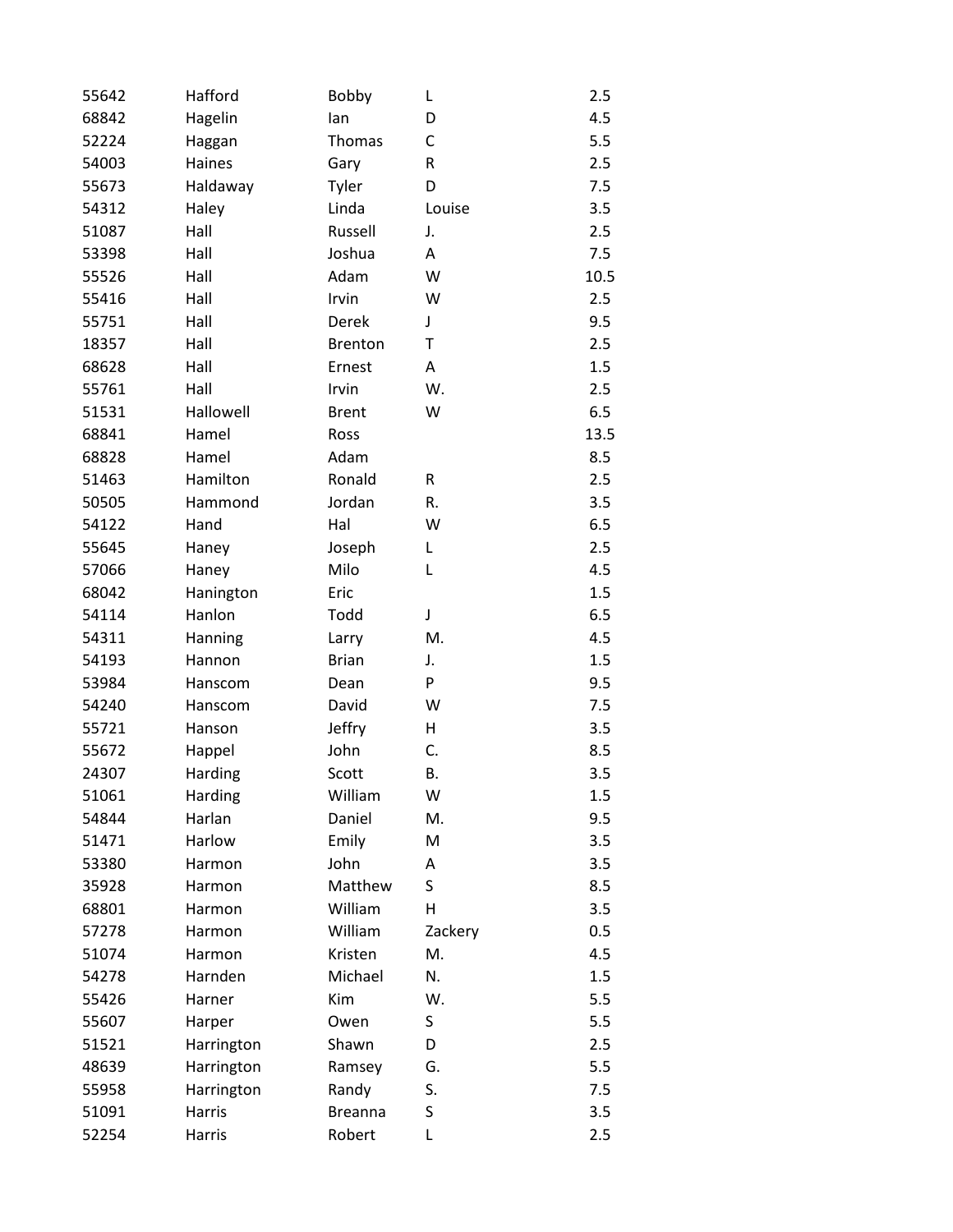| 51045 | Harris         | Lorraine       | M            | 4.5  |
|-------|----------------|----------------|--------------|------|
| 55606 | Hart           | Callie         | $\mathsf{C}$ | 7.5  |
| 51977 | Hartford       | Gary           | W            | 3.5  |
| 54262 | Hartford       | Steven         |              | 3.5  |
| 18363 | Hartford       | Ronald         | L.           | 3.5  |
| 51979 | Hartley        | Kent           | L            | 7.5  |
| 55653 | Hartman        | Michael        | C            | 8.5  |
| 24319 | Harvey         | <b>Brendan</b> | К.           | 4.5  |
| 48643 | Harvey         | Aaron          | Scott        | 3.5  |
| 54165 | Haskell        | Jeffery        | M            | 7.5  |
| 55711 | Hatch          | Jeffrey        |              | 2.5  |
| 51130 | Hatch          | James          | C            | 1.5  |
| 55055 | Havens         | Clayton        |              | 7.5  |
| 70584 | <b>Hawkins</b> | Alvah          | L            | 4.5  |
| 55424 | <b>Hawkins</b> | Paul           | Α            | 4.5  |
| 35885 | Hay            | Austin         | E            | 6.5  |
| 68816 | Haynes         | Bailey         | Α            | 7.5  |
| 55779 | Hazelton       | David          | А.           | 1.5  |
| 53985 | Heathcote      | Patrick        | W            | 2.5  |
| 68620 | Heatley        | Ricky          | W            | 1.5  |
| 55763 | Hebert         | Curtis         | А.           | 3.5  |
| 55975 | Hebert         | Dennis         |              | 6.5  |
| 55660 | Heikkinen      | <b>Blaine</b>  |              | 2.5  |
| 55715 | Hellum         | Judy           | L.           | 2.5  |
| 55520 | Helman         | Cameron        |              | 5.5  |
| 48640 | Henderson      | Troy           | Q            | 5.5  |
| 57238 | Henderson      | Adam           |              | 4.5  |
| 53393 | Hennis         | Jeff           |              | 2.5  |
| 51040 | Hereford       | Danny          | W            | 16.5 |
| 54016 | Herger         | Gerald         | Jr           | 4.5  |
| 51468 | Herlocher      | Carl           |              | 4.5  |
| 55621 | Hermansen      | Kurt           | К            | 4.5  |
| 54005 | Herrick        | Addyson        | S            | 4.5  |
| 70040 | <b>Higgins</b> | Herschel       | Η            | 3.5  |
| 51055 | Higgins        | Richard        | T            | 4.5  |
| 54217 | <b>Higgins</b> | Tyler          | J.           | 8.5  |
| 68849 | Hilbourne      | Adam           | R            | 8.5  |
| 52271 | Hill           | William        | S.           | 2.5  |
| 52266 | Hilliard       | Francis        | E            | 2.5  |
| 51538 | Hilts          | Raymond        |              | 6.5  |
| 51041 | Hinchman       | Daniel         | С            | 3.5  |
| 55540 | Hinkley        | Leon           | Α            | 6.5  |
| 51497 | Hobbs          | Monie          | В            | 2.5  |
| 54011 | Hobbs          | Robert         |              | 4.5  |
| 22992 | Hodgkins       | Michael        | D.           | 3.5  |
| 18345 | Hogan          | Michael        | T.           | 3.5  |
| 51545 | Hogan          | Frank          | J.           | 3.5  |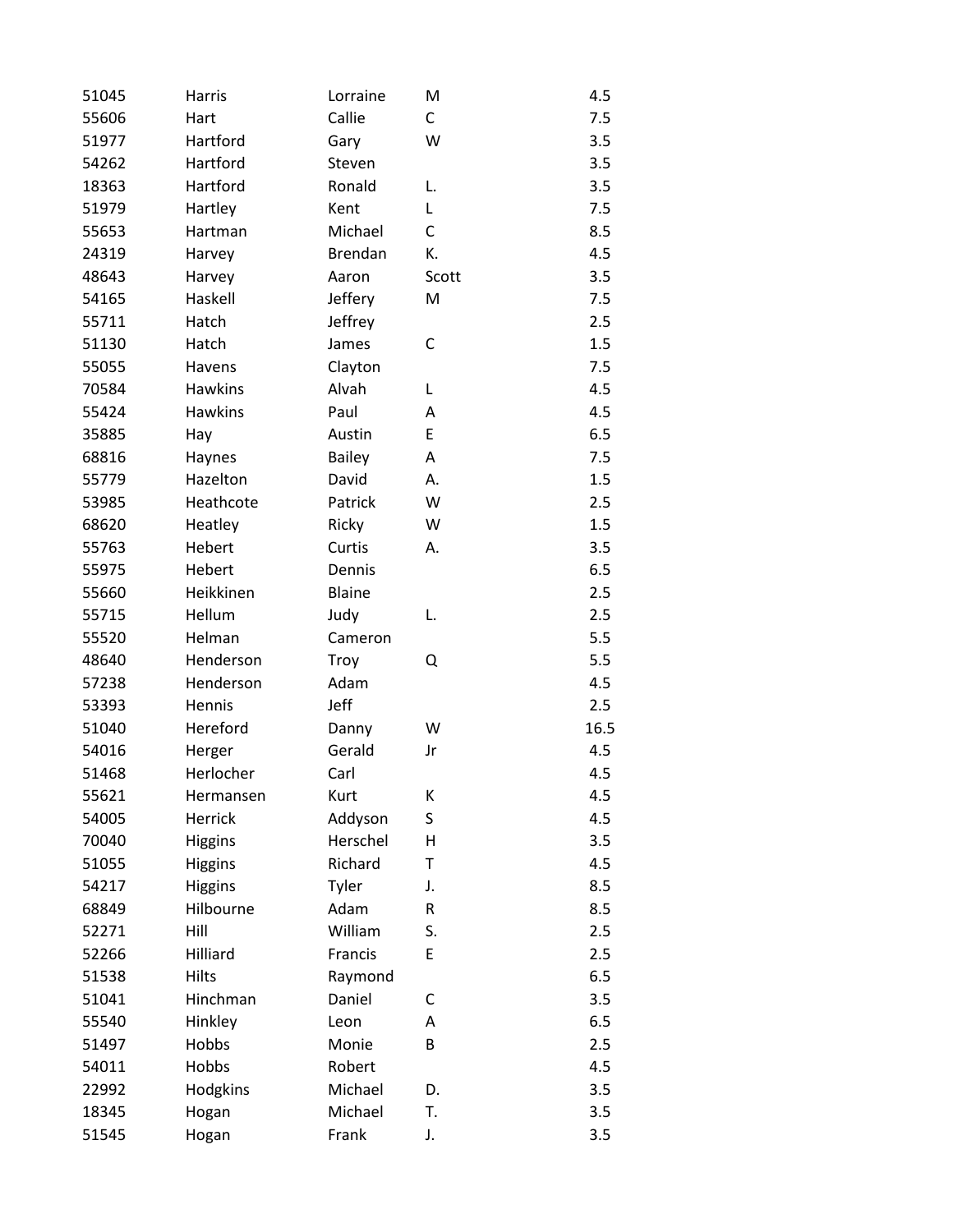| 55532 | Hollman         | Christopher  | J      | 2.5  |
|-------|-----------------|--------------|--------|------|
| 54328 | Holman          | <b>Brian</b> | D      | 1.5  |
| 51506 | Hood            | Troy         | Ρ.     | 10.5 |
| 68835 | Hood            | Gary         | А.     | 10.5 |
| 54206 | Hook            | Katherine    | J      | 2.5  |
| 56954 | Hooke           | Steven       |        | 1.5  |
| 54857 | Hopkins         | Paul         | Η.     | 1.5  |
| 54214 | Hopkins         | Shane        |        | 3.5  |
| 51034 | Hopkins         | Michelle     | L.     | 3.5  |
| 51105 | Horne           | Robert       | G      | 1.5  |
| 51134 | Horton          | Chelsea      | Α      | 10.5 |
| 18371 | Hosford         | Dale         | M      | 10.5 |
| 54267 | Houghtaling     | John         | L      | 8.5  |
| 51076 | House           | Morgan       | L      | 5.5  |
| 54360 | Howard          | Corey        | W.     | 3.5  |
| 55991 | Howe            | Wallace      | T      | 5.5  |
| 68616 | Howe            | Shawn        | M      | 2.5  |
| 51097 | Howe            | Richard      | Α      | 11.5 |
| 68041 | Howell          | Pierce       | W      | 4.5  |
| 52283 | Hoyt            | Tyler        | Edward | 4.5  |
| 55593 | Hubler          | Jeffrey      | L.     | 2.5  |
| 57067 | Huff            | Andrea       | J.     | 5.5  |
| 68621 | Hughgill        | Robert       | C      | 4.5  |
| 18379 | Hull            | George       | R.     | 5.5  |
| 55420 | Hunt            | Joseph       | R.     | 7.5  |
| 54089 | Hunter          | Robert       |        | 7.5  |
| 54066 | Hunter          | William      |        | 10.5 |
| 68815 | Hunter          | Matthew      |        | 10.5 |
| 55750 | Hussey          | Raymond      | L      | 3.5  |
| 70033 | Huston          | Jamie        | A      | 2.5  |
| 48641 | <b>Hutchins</b> | Andrew       | D      | 4.5  |
| 54334 | Hutchinson      | Ricky        | т.     | 2.5  |
| 51012 | Ireland         | Wayne        | C      | 6.5  |
| 55986 | Irish           | Eugene       | E      | 2.5  |
| 51946 | Irish           | Cynthia      |        | 8.5  |
| 22909 | Irving          | Lilly        |        | 6.5  |
| 55664 | Jack            | Nathaniel    | К.     | 5.5  |
| 19714 | Jack            | Jason        | P.     | 6.5  |
| 68599 | Jackson         | Lauriston    |        | 5.5  |
| 68587 | Jackson         | David        | L.     | 5.5  |
| 51974 | Jacobs          | Jesse        | L      | 3.5  |
| 24314 | Jacobs          | Gabe         | F      | 4.5  |
| 52267 | Jacques         | Normand      |        | 2.5  |
| 22927 | James           | Arikka       |        | 3.5  |
| 55556 | James           | Gregory      | M      | 3.5  |
| 54117 | Jandreau        | Lonnie       | S.     | 4.5  |
| 35921 | Jandreau        | Wade         | J      | 6.5  |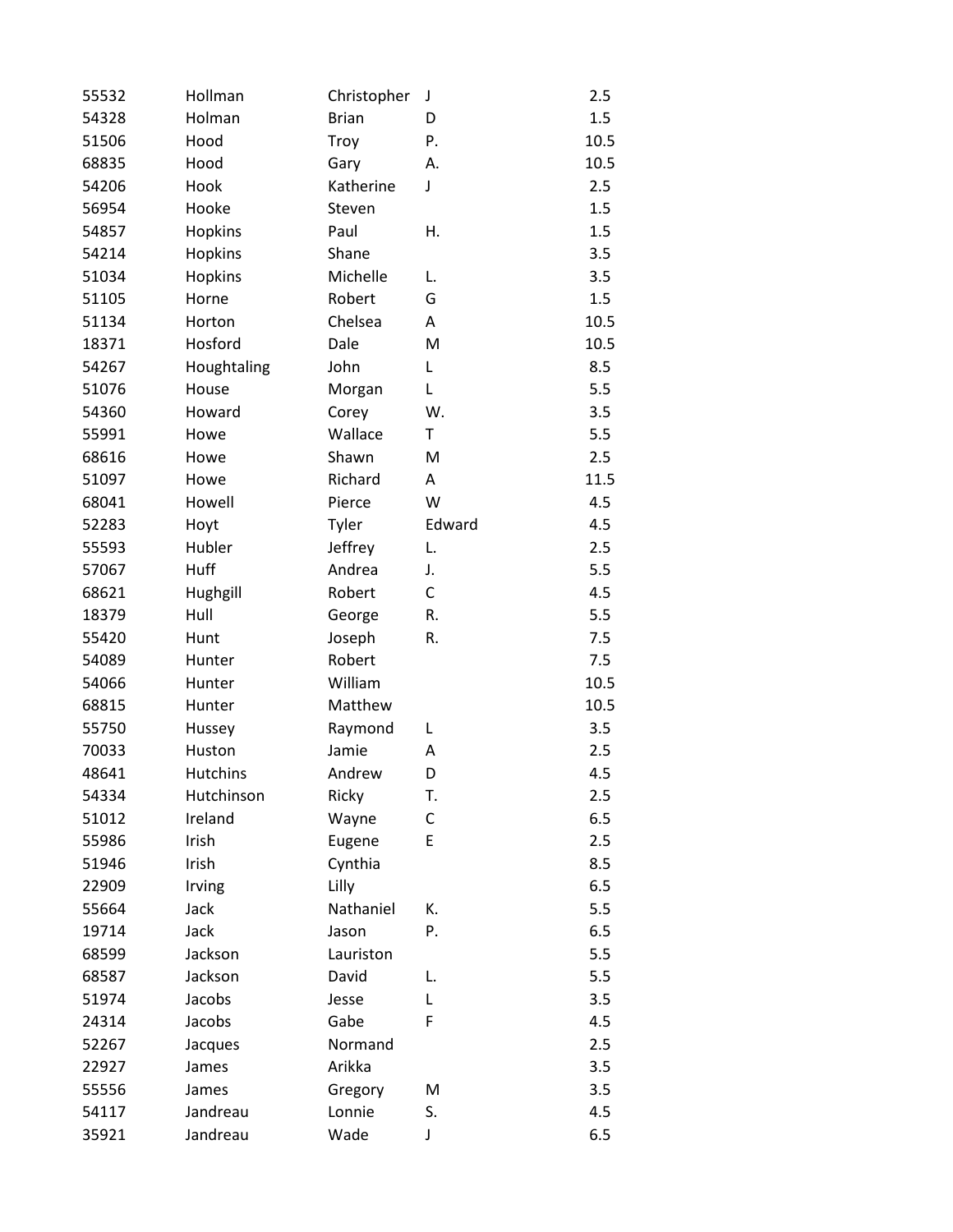| 54115 | Jandreau       | James          | M           | 3.5  |
|-------|----------------|----------------|-------------|------|
| 70025 | Jantzen        | Joel           | Α           | 5.5  |
| 54030 | Jasmin         | Joshua         |             | 3.5  |
| 35899 | Jay            | Kenneth        | R           | 2.5  |
| 54123 | Jelley         | Ralph          | F           | 4.5  |
| 54064 | Jenkins        | Thomas         |             | 2.5  |
| 55408 | Jenkins        | Greg           | J           | 2.5  |
| 17712 | Jewell         | Thomas         | W           | 1.5  |
| 55782 | Johndro        | Stephen        | G           | 2.5  |
| 68048 | Johndro        | Richard        | C           | 6.5  |
| 51065 | Johnsen        | Martin         | W.          | 4.5  |
| 51131 | Johnson        | Joshua         | R           | 4.5  |
| 54180 | Johnson        | Anna           | M           | 5.5  |
| 51274 | Johnson        | David          | M           | 5.5  |
| 55724 | Johnson        | Clifford       | F           | 5.5  |
| 57253 | Johnston       | Dylan          |             | 2.5  |
| 54094 | Johnston       | <b>Brandon</b> | L           | 2.5  |
| 51051 | Jones          | Richard        | R           | 3.5  |
| 54864 | Jones          | Michael        | E           | 1.5  |
| 54289 | Jones          | Collin         | Christopher | 13.5 |
| 55756 | Jones          | Kyle           | Τ           | 3.5  |
| 53361 | Jones          | <b>Brett</b>   | W           | 2.5  |
| 51966 | Jones          | Neil           | J           | 2.5  |
| 51536 | Jordan         | Duane          | А.          | 2.5  |
| 51543 | Jordan         | Doris          | Α           | 2.5  |
| 56949 | Jordan         | Paul           | D.          | 1.5  |
| 54167 | Joslin         | Matt           | S           | 8.5  |
| 52280 | Joy            | Gerald         | B           | 8.5  |
| 51269 | Jusino         | Alcides        |             | 5.5  |
| 54303 | Justice        | Scott          | Α           | 9.5  |
| 57070 | Kane           | Joshua         | D           | 2.5  |
| 54092 | Kane           | Ethan          | M           | 3.5  |
| 51113 | Kane           | Seth           | R           | 8.5  |
| 51140 | Karashin       | William        | E           | 6.5  |
| 18362 | Karnes         | Roman          | R           | 3.5  |
| 51036 | <b>Kaselis</b> | Richard        | M           | 3.5  |
| 54279 | <b>Kearns</b>  | James          | R           | 2.5  |
| 55614 | Keating        | Stephen        | J.          | 2.5  |
| 55612 | Kehr           | Dorothy        | Α           | 2.5  |
| 52296 | Keiper         | Lawrence       | R           | 1.5  |
| 55432 | Kellett        | Abby           | L           | 3.5  |
| 55597 | Kelly          | Jacob          |             | 4.5  |
| 55789 | Kelly          | Sherwin        | G           | 5.5  |
| 55693 | Kelly          | Tina           | L           | 7.5  |
| 55411 | Kennedy        | Kevin          |             | 3.5  |
| 51961 | Kennedy        | Tony           |             | 2.5  |
| 51010 | Kenney         | Gary           | L           | 2.5  |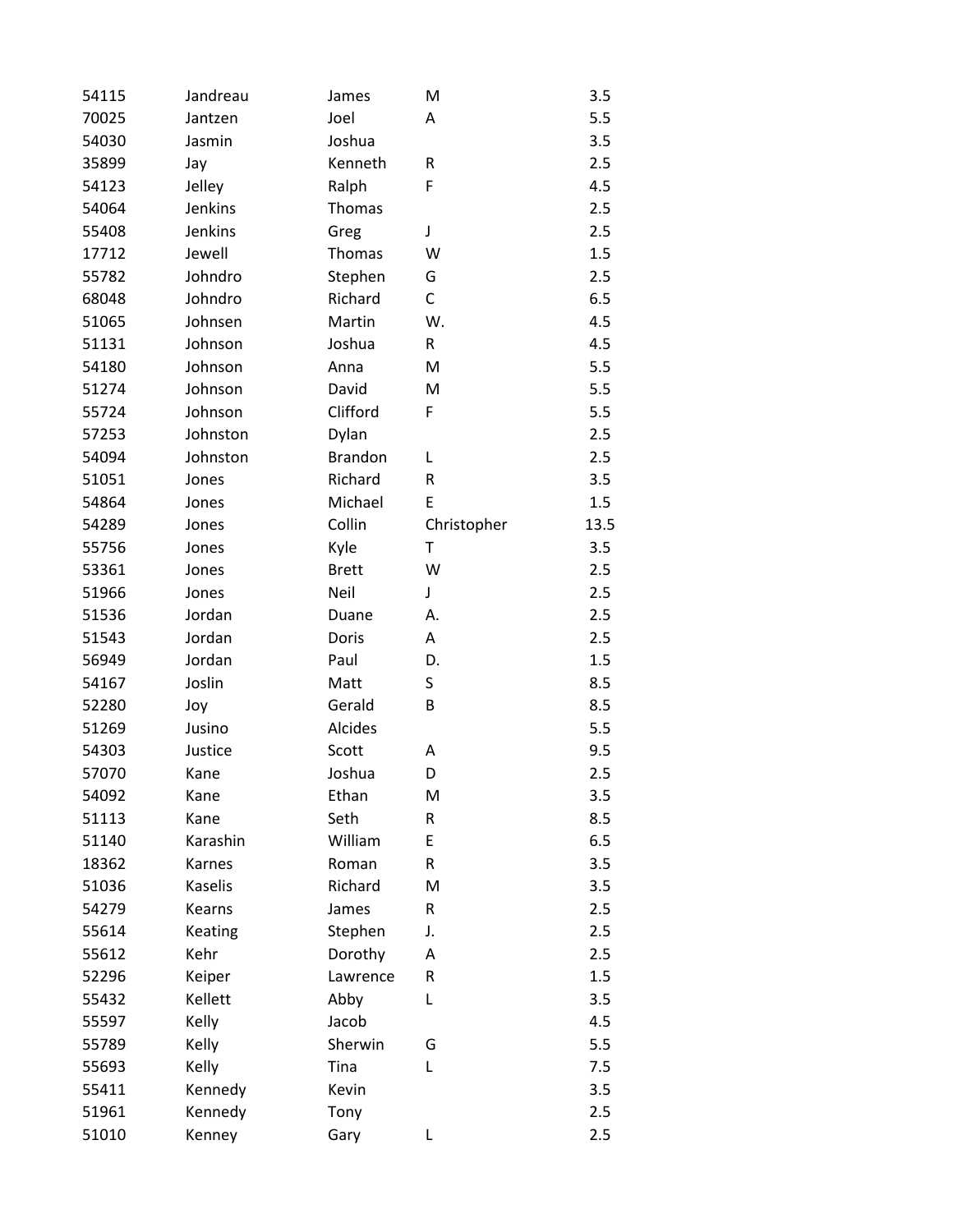| 53379 | Kersey      | Leo          | F.     | 3.5  |
|-------|-------------|--------------|--------|------|
| 70027 | Kieffer     | Ginger       | Wenzel | 7.5  |
| 54132 | King        | Joseph       | L      | 6.5  |
| 55044 | King        | Michael      | В.     | 3.5  |
| 52251 | <b>King</b> | Justin       | G      | 4.5  |
| 54127 | Kinney      | Jonathan     |        | 5.5  |
| 53986 | Kinney      | Kohen        | C      | 9.5  |
| 68804 | Kirsch      | Paul         | C      | 7.5  |
| 55757 | Knight      | Albert       | W      | 2.5  |
| 57275 | Knowles     | David        | C.     | 5.5  |
| 68596 | Knowles     | David        |        | 4.5  |
| 51044 | Knowles     | Elijah       |        | 7.5  |
| 54232 | Knowles     | Aaron        | Τ      | 4.5  |
| 54363 | Knowles     | Finnegan     |        | 2.5  |
| 55760 | Knox        | Eli          | Z.     | 2.5  |
| 54033 | Knudsen     | <b>Neils</b> | Ε.     | 6.5  |
| 51068 | Kobierski   | Alex         | M      | 6.5  |
| 54228 | Kohnle      | Matthieu     | L      | 9.5  |
| 54204 | Korbini     | Ashell       | B      | 2.5  |
| 55804 | Korn        | Joseph       | L      | 12.5 |
| 22985 | Koskinen    | Kyle         | L      | 3.5  |
| 55655 | Koskinen    | Steven       | S.     | 4.5  |
| 68612 | Koukoulas   | Andrew       | N      | 8.5  |
| 54091 | Krolak      | <b>Brian</b> | P      | 8.5  |
| 54242 | Kyricos     | Kathryn      |        | 2.5  |
| 55509 | Labonte     | Maurice      | C      | 5.5  |
| 55609 | Labonte     | Mitchell     | Nathan | 5.5  |
| 54871 | Labonte     | David        | R      | 10.5 |
| 24322 | Labree      | Michael      | D.     | 10.5 |
| 54139 | Lachance    | Joshua       | J      | 1.5  |
| 51032 | Lacombe     | Sandra       | J.     | 2.5  |
| 54166 | Ladd        | Adam         | М.     | 11.5 |
| 68803 | Ladd        | <b>Bruce</b> | Α      | 2.5  |
| 35926 | Ladd        | Russell      | D      | 10.5 |
| 54849 | Laduke      | Christopher  | W.     | 2.5  |
| 51516 | Laforest    | Joseph       | С      | 2.5  |
| 22899 | Lamb        | Kenneth      | L      | 2.5  |
| 51484 | Lamb        | Jeffery      | P      | 2.5  |
| 54161 | Lambertucci | Albert       | Н      | 8.5  |
| 54878 | Lamoreau    | Jeffrey      | D.     | 4.5  |
| 70028 | Lamoreau    | Kelly        | В      | 2.5  |
| 51267 | Lander      | Timothy      | J      | 2.5  |
| 54128 | Landi       | Anthony      | V      | 3.5  |
| 54946 | Landry      | Pierre       | R      | 3.5  |
| 54353 | Landry      | Nathan       | Г      | 3.5  |
| 55592 | Landsgard   | Tyson        | G      | 5.5  |
| 52250 | Lane        | Gordon       | W.S.   | 9.5  |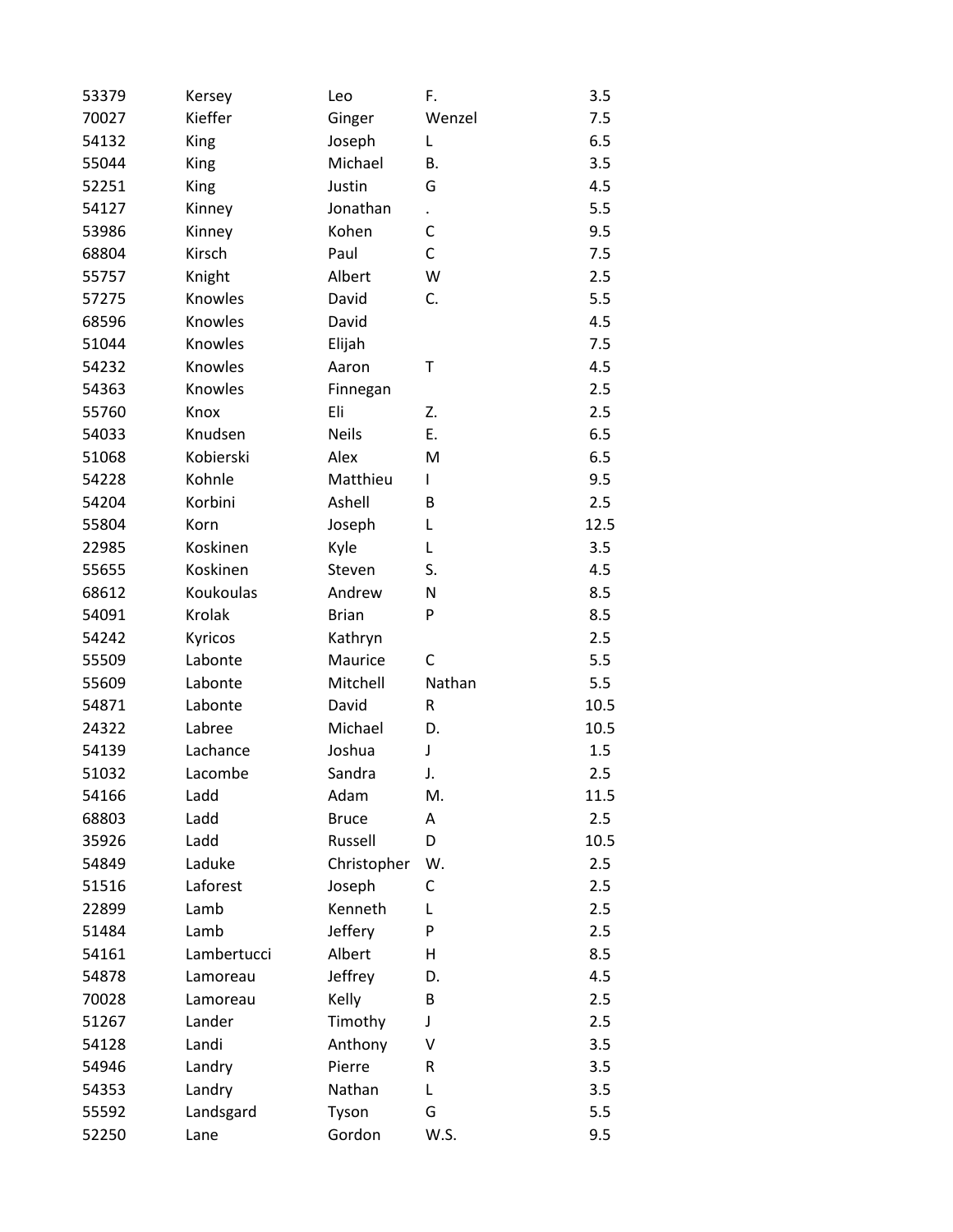| 44682 | Langlois    | Louis          | R    | 1.5  |
|-------|-------------|----------------|------|------|
| 35934 | Laplante    | Amy            | L    | 4.5  |
| 51129 | Larcombe    | Cassie         |      | 2.5  |
| 51306 | Laroche     | <b>Brandon</b> | R    | 3.5  |
| 55788 | Larose      | Richard        | Α    | 7.5  |
| 17734 | Larsen      | David          | C.   | 1.5  |
| 54088 | Lavallee    | James          | А.   | 7.5  |
| 51532 | Lavalley    | Patrick        | G.   | 12.5 |
| 17737 | Lavoie      | Lucien         | J    | 7.5  |
| 54266 | Lavway      | <b>Bruce</b>   | P.   | 5.5  |
| 54032 | Lavway      | Danielle       | M    | 3.5  |
| 35917 | Leavitt     | Dale           | W    | 5.5  |
| 55987 | lebel       | breton         |      | 2.5  |
| 54859 | Leblanc     | Daniel         |      | 2.5  |
| 55582 | Lebreux     | Alain          | E    | 2.5  |
| 50507 | Lebrun      | Leo            | Α    | 3.5  |
| 51949 | Leconte     | Matthew        | C.   | 3.5  |
| 51018 | Lee         | Nichole        | J    | 1.5  |
| 68049 | Lee         | Ransford       | D    | 6.5  |
| 51499 | Legere      | Ernest         | E    | 8.5  |
| 55771 | Lemar       | <b>Brian</b>   | Ε.   | 2.5  |
| 51514 | Lemay       | Robert         | J    | 6.5  |
| 51153 | Lemire      | Kyle           | J    | 4.5  |
| 55718 | Leroux      | Leo            | J    | 7.5  |
| 68820 | Lesnikoski  | Joseph         |      | 2.5  |
| 55483 | Letellier   | Douglas        | A    | 7.5  |
| 53999 | Letts       | Joseph         | D    | 3.5  |
| 55995 | Levasseur   | Michael        |      | 1.5  |
| 55447 | Lewis       | Helen          |      | 2.5  |
| 54049 | Libby       | Frederick      | A    | 2.5  |
| 51268 | Libby       | Kenneth        |      | 2.5  |
| 54058 | Libby       | Jessica        | Lynn | 3.5  |
| 19716 | Libby       | Kaleb          | W    | 3.5  |
| 52286 | Liberty     | Normand        | P    | 1.5  |
| 54099 | Lilly       | Shane          | D    | 7.5  |
| 55498 | Lincoln     | Ryan           |      | 4.5  |
| 51486 | Lincoln     | Richard        | W    | 2.5  |
| 54298 | Lindquist   | Justin         |      | 2.5  |
| 54326 | Lindsey     | Eugene         |      | 1.5  |
| 54851 | Linscott    | Sterling       | W    | 1.5  |
| 51480 | Lisherness  | Anne           |      | 9.5  |
| 55471 | L'Italien   | Rodney         |      | 4.5  |
| 51510 | Little      | Lester         | W    | 2.5  |
| 18381 | Little      | Margaret       | F    | 1.5  |
| 51944 | Littlefield | Caleb          | J    | 2.5  |
| 54336 | Littlefield | Richard        | А.   | 7.5  |
| 55494 | Lizotte     | Alan           | G.   | 2.5  |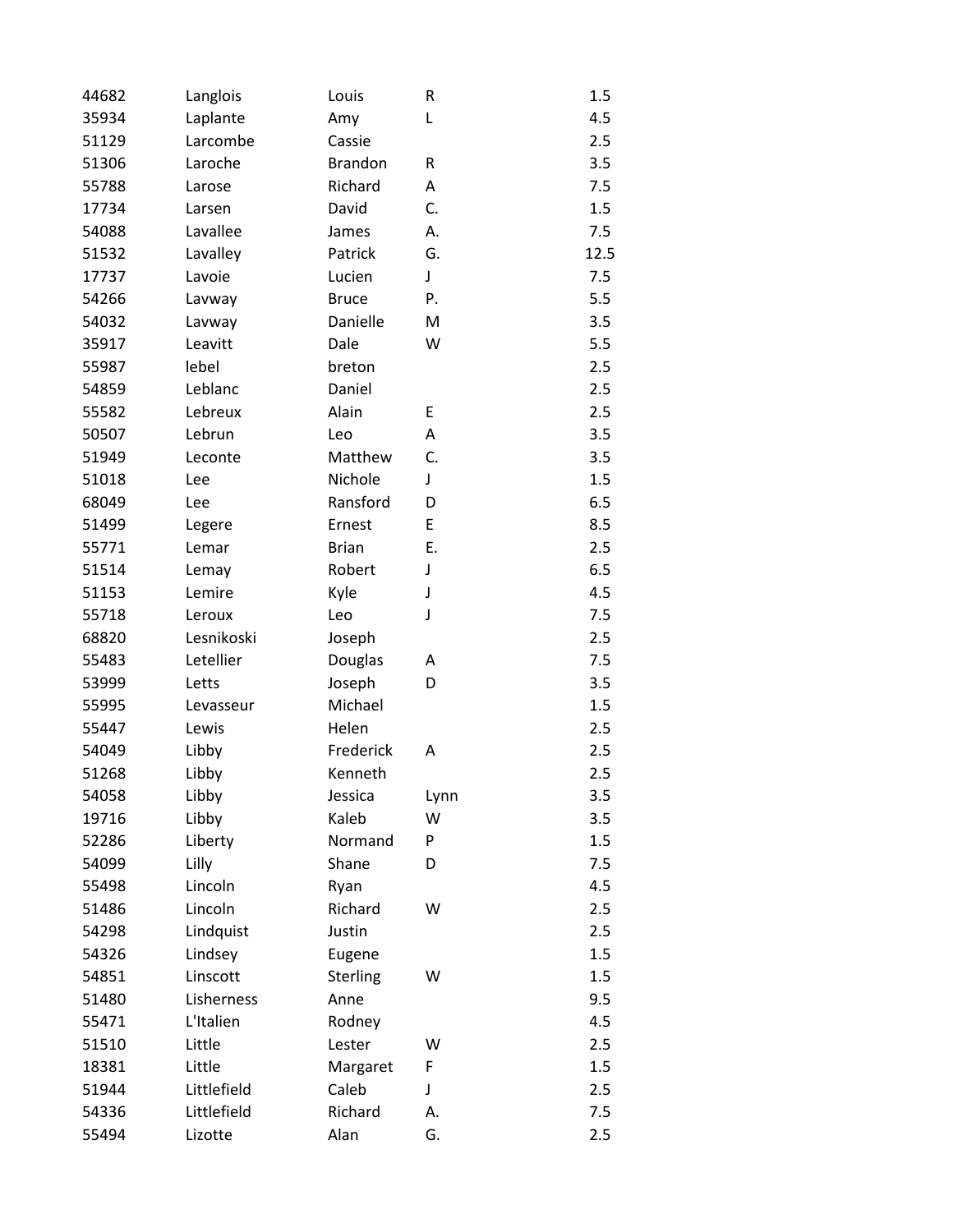| 55565 | Lizotte         | David           |     | 2.5 |
|-------|-----------------|-----------------|-----|-----|
| 18375 | Lloyd           | Mitchell        | C   | 3.5 |
| 55637 | Logan           | Kyle            | R.  | 3.5 |
| 35935 | London          | Alex            | W   | 4.5 |
| 18351 | London          | Trevor          | E   | 6.5 |
| 54129 | Long            | Mark            |     | 8.5 |
| 54045 | Long            | Christopher     | Α.  | 3.5 |
| 54056 | Long            | Patrick         | T   | 3.5 |
| 55569 | Look            | Michael         | L   | 4.5 |
| 51089 | Lord            | John            | W   | 2.5 |
| 55430 | Lord            | John            | В   | 9.5 |
| 51272 | Lothridge       | Nathan          | L   | 4.5 |
| 51312 | Lovejoy         | Stephanie       | Kay | 2.5 |
| 68054 | Lovejoy         | David           | V   | 6.5 |
| 22916 | Lovely          | Patrick         | В   | 2.5 |
| 53997 | Lovetere        | John            | D.  | 8.5 |
| 51048 | Lowell          | John            | Η   | 6.5 |
| 51547 | Lozinski        | Jeffrey         | А.  | 2.5 |
| 55799 | Luce            | Darrell         | W   | 5.5 |
| 55541 | Luce            | Adam            | S   | 7.5 |
| 68810 | Luce            | Wesley          | C.  | 4.5 |
| 54331 | Lugdon          | Kimberly        | J.  | 2.5 |
| 51537 | Lugdon          | Lauren          |     | 3.5 |
| 51277 | Lugdon          | Kevin           | E   | 4.5 |
| 51367 | Lujan           | Devan           | J   | 7.5 |
| 51278 | Luker           | <b>Bradford</b> | C   | 5.5 |
| 70066 | Lully           | Madison         | Α   | 1.5 |
| 52234 | Lumbert         | Rena            |     | 8.5 |
| 54207 | Lusardi         | Logan           | B   | 9.5 |
| 55787 | Lyon            | <b>Brandon</b>  | T   | 7.5 |
| 55965 | Lyons           | John            | R   | 3.5 |
| 51502 | Lyons           | Jacob           |     | 3.5 |
| 18346 | Lyons           | Richard         | K   | 4.5 |
| 68051 | Lyons           | Adam            |     | 1.5 |
| 54050 | Maberry         | Shaun           |     | 2.5 |
| 55599 | Macdonald       | Douglas         | W   | 3.5 |
| 54135 | Macdonald       | Larry           | H   | 2.5 |
| 55806 | Macdonald       | Charles         | R   | 3.5 |
| 48632 | Macfarlane      | Shawn           | E.H | 3.5 |
| 68812 | Machrone        | Robert          |     | 6.5 |
| 51085 | Mack            | Randi           | L.  | 4.5 |
| 48637 | Mack            | <b>Brian</b>    | R.  | 3.5 |
| 55402 | Macmichael      | Ralph           |     | 3.5 |
| 51120 | Macneill        | Dave            |     | 2.5 |
| 55680 | <b>Maddocks</b> | Wyatt           | R   | 5.5 |
| 55496 | Magalski        | Jennifer        | L   | 7.5 |
| 68626 | Magee           | Roy             | G   | 8.5 |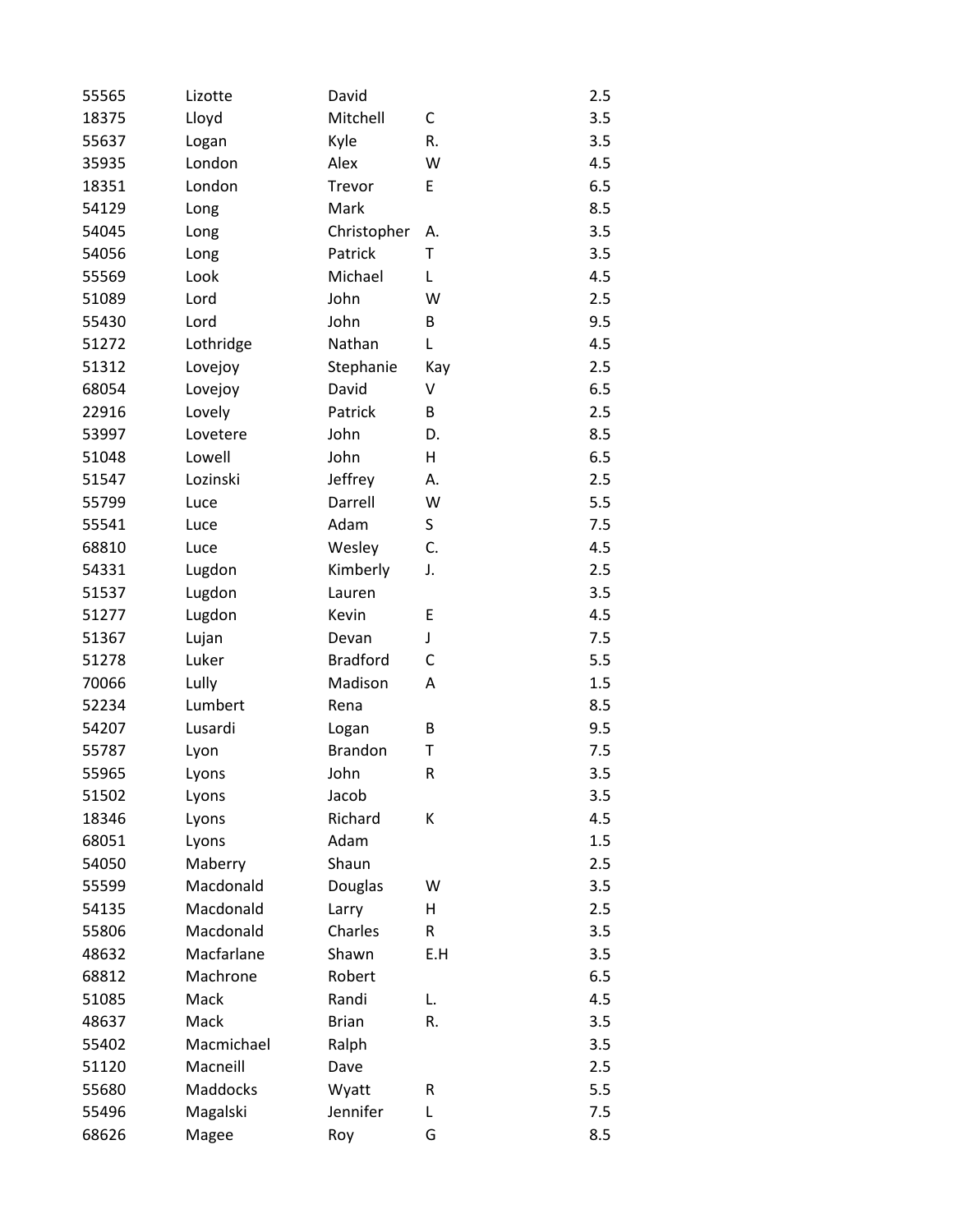| 70069 | Mahaney-Faulkner Lauren |                | M  | 3.5 |
|-------|-------------------------|----------------|----|-----|
| 55624 | Makson                  | Paul           |    | 2.5 |
| 68847 | Mallette                | Richard        | W  | 5.5 |
| 54265 | Maloney                 | Benjamin       |    | 3.5 |
| 55463 | Mancini                 | Mark           | J  | 2.5 |
| 51530 | Mannisto                | Joseph         | L  | 2.5 |
| 48658 | Manske                  | Lance          |    | 3.5 |
| 55523 | Mantz                   | Allen          | J  | 8.5 |
| 55467 | Marquis                 | Walker         | C  | 2.5 |
| 55477 | Marquis                 | Rene           |    | 2.5 |
| 54841 | Marshall                | Paul           | А. | 4.5 |
| 48656 | Martin                  | <b>Travis</b>  | M  | 1.5 |
| 68843 | Martin                  | Anthony        | Α  | 8.5 |
| 55539 | Martin                  | Edward         | L  | 6.5 |
| 18350 | Martin                  | Adam           | D  | 4.5 |
| 21864 | Martin                  | Jeffery        | W  | 6.5 |
| 55796 | Martin                  | Leland         | J. | 2.5 |
| 51058 | Martin                  | Tyler          | J  | 5.5 |
| 55695 | Mason                   | Delbert        | R. | 9.5 |
| 51373 | Masse                   | Timothy        | M  | 5.5 |
| 54880 | Matulonis               | Douglas        | K  | 2.5 |
| 51086 | Maurice                 | Zachary        | C  | 2.5 |
| 51019 | Mayo                    | Dakota         | S  | 3.5 |
| 48683 | Mcallister              | Charity        | L. | 3.5 |
| 51128 | Mcatee                  | Michael        | R  | 0.5 |
| 55045 | Mccabe                  | Gary           | E  | 2.5 |
| 55982 | Mccabe                  | Jesse          | Α  | 1.5 |
| 55499 | Mccarthy                | Corie          | E  | 4.5 |
| 54226 | Mccaslin                | David          | J  | 6.5 |
| 55524 | Mccauley                | Shawn          | M. | 6.5 |
| 55455 | Mcclintick              | Shay           | L  | 2.5 |
| 68823 | Mcclure                 | <b>Brandon</b> |    | 5.5 |
| 54182 | Mccormack               | Benjamin       | M  | 8.5 |
| 55410 | Mccray                  | Daniel         |    | 3.5 |
| 54006 | Mccrillis               | Connor         | J  | 6.5 |
| 54317 | Mccrossin               | Paula          | D. | 2.5 |
| 54147 | Mccrum                  | Darrell        | E  | 3.5 |
| 55774 | Mccue                   | Jeffrey        | Α  | 3.5 |
| 22910 | Mcdonald                | Cathleen       | M  | 0.5 |
| 54197 | Mcdonald                | Payton         |    | 3.5 |
| 24310 | Mcdonough               | Connor         | J  | 2.5 |
| 52273 | Mcdougal                | Benjamin       |    | 3.5 |
| 68618 | Mcdowell                | Keith          | D  | 7.5 |
| 51498 | Mcfarland               | Paul           | 0  | 6.5 |
| 53992 | Mcfarren                | Jeffrey        | J. | 5.5 |
| 55517 | Mcgary                  | Evan           | К. | 4.5 |
| 53409 | Mcgee                   | Jason          | M  | 3.5 |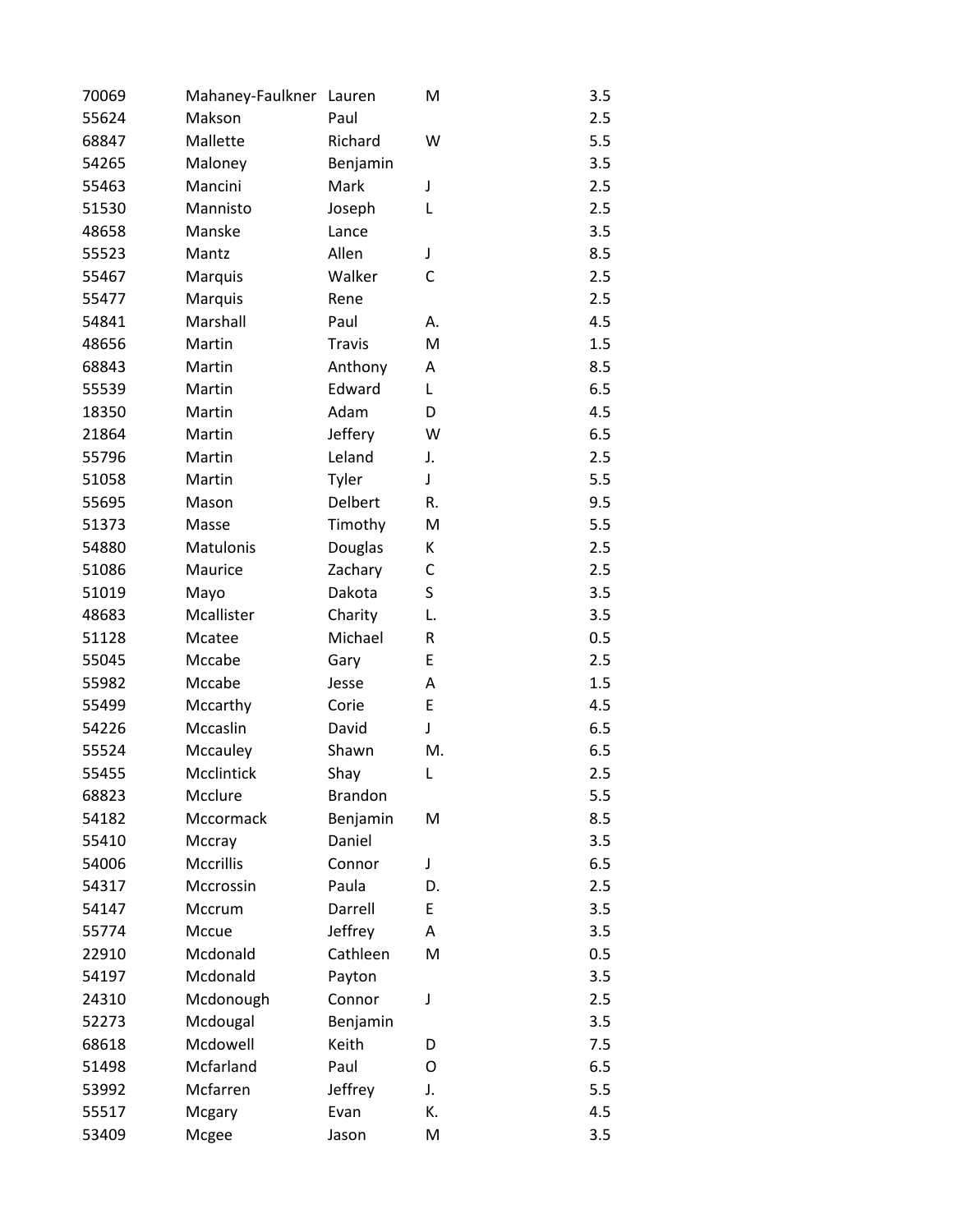| 54076 | Mcgeechan    | Kyle          | P         | 2.5 |
|-------|--------------|---------------|-----------|-----|
| 51015 | Mcglauflin   | Parker        | J         | 2.5 |
| 55770 | Mcgovern     | Dalton        |           | 5.5 |
| 52230 | Mcgovern     | Kenneth       |           | 7.5 |
| 57233 | Mcguire      | Alec          | D.        | 7.5 |
| 17735 | Mcguire      | Ryan          |           | 2.5 |
| 54327 | Mcintyre     | Michael       | B         | 2.5 |
| 55497 | Mciver       | Shain         | C         | 4.5 |
| 17706 | Mckechnie    | Tammy         | J         | 4.5 |
| 54219 | Mclaggan     | Kevin         | D         | 4.5 |
| 51956 | Mclaren      | Kevin         | M.        | 8.5 |
| 54118 | Mclaughlin   | Joseph        | Ε.        | 3.5 |
| 57249 | Mclaughlin   | Kimberly      |           | 3.5 |
| 54146 | Mclean       | Woodbury      | W         | 3.5 |
| 19719 | Mcleod       | Kenzie        | E         | 3.5 |
| 55993 | Mcmanus      | Arthur        | W         | 4.5 |
| 68610 | Mcnally      | Andrew        | J         | 3.5 |
| 51285 | Mcnamara     | William       | C         | 7.5 |
| 18080 | Mcphee       | Richard       | Α         | 4.5 |
| 54234 | Mcquarrie    | Dale          | ${\sf R}$ | 2.5 |
| 54366 | Mcreavey     | Chase         | A         | 3.5 |
| 55769 | Mcsorley     | <b>Travis</b> | Α         | 4.5 |
| 55783 | Mcsorley     | Hunter        |           | 2.5 |
| 22981 | Mcwilliams   | Dale          | L         | 5.5 |
| 56946 | Meggison     | Rusty         |           | 1.5 |
| 68850 | <b>Meirs</b> | Mary Ann      |           | 4.5 |
| 55419 | Melvin       | Howard        |           | 2.5 |
| 54178 | Merchant     | Laney         |           | 2.5 |
| 57420 | Mercier      | Michael       | R         | 6.5 |
| 55636 | Merrifield   | Craig         | S         | 2.5 |
| 54034 | Merrill      | Charlotte     |           | 8.5 |
| 55708 | Merrill      | John          |           | 2.5 |
| 55686 | Merrill      | Shaun         | M         | 3.5 |
| 18360 | Meserve      | Dustin        |           | 2.5 |
| 55505 | Michaud      | Geneva        |           | 3.5 |
| 54358 | Michaud      | Patrick       | Michael   | 6.5 |
| 55473 | Michaud      | Jared         | В         | 4.5 |
| 55433 | Michaud      | Amy           |           | 3.5 |
| 55413 | Michaud      | Steve         |           | 6.5 |
| 55651 | Michaud      | Victor        | L.        | 2.5 |
| 55780 | Michaud      | Kirk          | M         | 5.5 |
| 55441 | Michaud      | Elaine        | Headley   | 3.5 |
| 55956 | Michaud      | Larry         | Υ.        | 2.5 |
| 51473 | Miele        | Norman        | Ε.        | 5.5 |
| 53983 | Miller       | Arnold        |           | 3.5 |
| 54154 | Miller       | Hale          | W         | 3.5 |
| 57258 | Miller       | Gregory       | С         | 3.5 |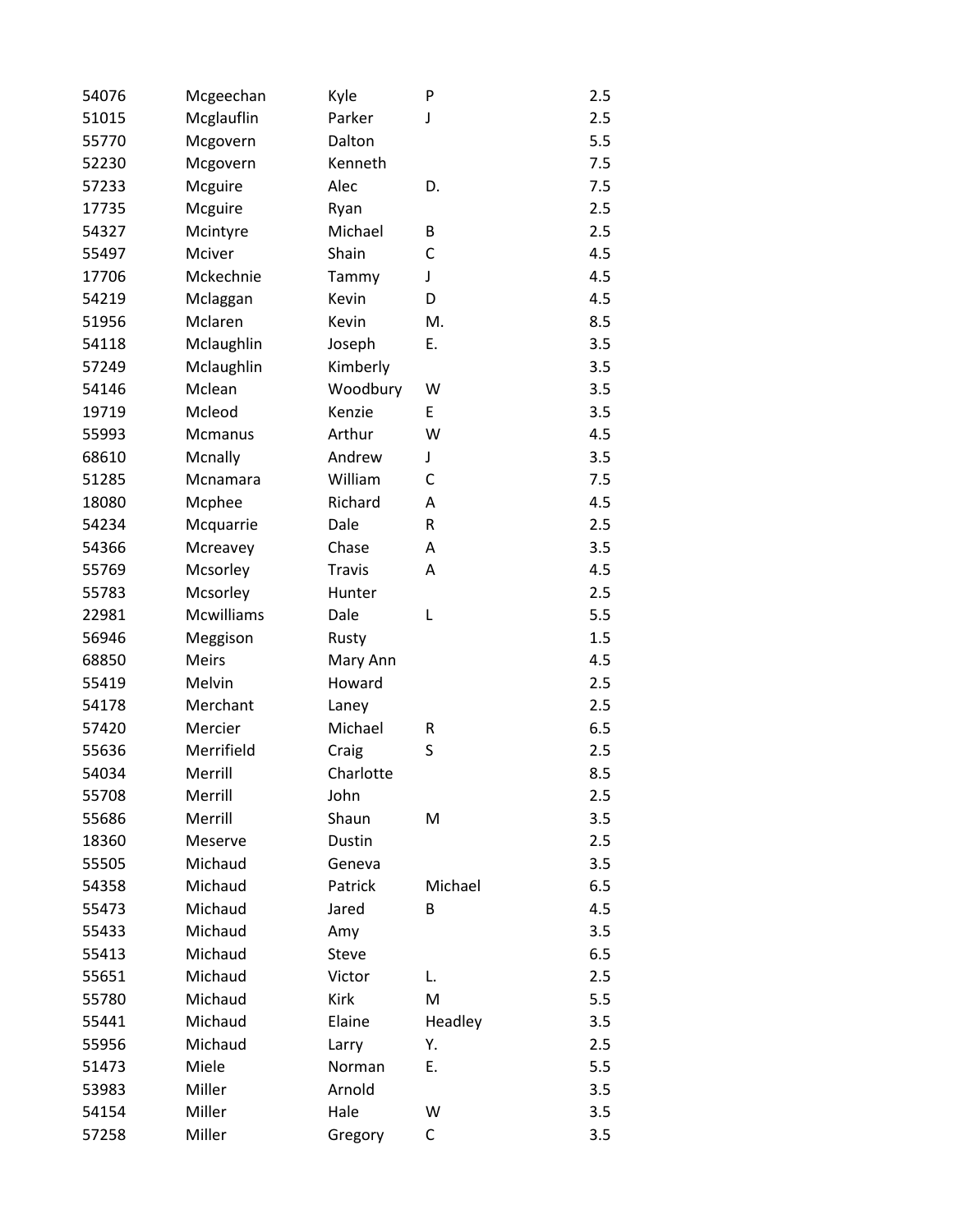| 55559 | Miller        | Christopher |      | 2.5  |
|-------|---------------|-------------|------|------|
| 22928 | Miller        | Robert      | С    | 0.5  |
| 54344 | Miller        | Alicia      | Lynn | 9.5  |
| 15580 | Miller        | Jesse       | W.   | 4.5  |
| 68590 | Miller        | Charles     | V    | 6.5  |
| 51157 | Miller        | Joshua      | L    | 2.5  |
| 52242 | Miller        | James       | Α    | 3.5  |
| 51550 | Milligan      | Dean        | R    | 3.5  |
| 55041 | Milliken      | Lucas       | C    | 7.5  |
| 54134 | Millson       | James       | Н    | 6.5  |
| 54257 | Milone        | Luigi       | E    | 1.5  |
| 55710 | Mitchell      | John        | R    | 2.5  |
| 51972 | Mitchell      | Daniel      | E    | 0.5  |
| 51124 | Mitchell      | Marissa     | Rose | 7.5  |
| 22908 | Mitchell      | Lauren      | Η    | 6.5  |
| 22996 | Moir          | William     | D    | 6.5  |
| 51126 | Moleon        | Juliette    |      | 2.5  |
| 55800 | Molinski      | Daniel      | P    | 11.5 |
| 54325 | Montag        | William     |      | 1.5  |
| 18367 | Moody         | Devan       | M.   | 6.5  |
| 56939 | Moody         | Wesley      | D    | 9.5  |
| 51304 | Moody         | Kenneth     | А.   | 5.5  |
| 55448 | Moon          | Billy       | J    | 2.5  |
| 54271 | Moore         | James       | C.   | 1.5  |
| 68826 | Moore         | Shawn       | R    | 4.5  |
| 51011 | Moore         | Paula       | F    | 3.5  |
| 55639 | Moore         | Terrence    | R.   | 3.5  |
| 18378 | Moores        | Jonathan    | T    | 1.5  |
| 54078 | Moran         | Stephen     | M    | 4.5  |
| 54330 | Moreau        | Michael     | Τ    | 1.5  |
| 53407 | Morgan        | Michaela    | M    | 2.5  |
| 52279 | Morin         | Stephanie   | L.   | 5.5  |
| 70077 | Morin         | Steven      | D    | 1.5  |
| 55665 | Morneault     | Joshua      | A    | 2.5  |
| 55594 | Morneault     | Jackson     | Α    | 2.5  |
| 54175 | <b>Morris</b> | Lucas       |      | 7.5  |
| 55657 | <b>Morris</b> | Lawrence    | W    | 2.5  |
| 68821 | Morrison      | Diane       | Н.   | 13.5 |
| 54255 | Morrow        | Rene        | J.   | 6.5  |
| 57065 | Morse         | Roger       | Α    | 3.5  |
| 54015 | Moulton       | Tim         | Α    | 6.5  |
| 22988 | Moulton       | Jody        | P    | 10.5 |
| 56948 | Mourmouras    | Ilias       | M    | 9.5  |
| 57259 | Mrowca        | Todd        | D    | 3.5  |
| 53378 | Mullen        | Jonethen    | D    | 11.5 |
| 55690 | Mullikin      | Wanda       | J    | 1.5  |
| 54340 | Mullin        | Paul        | E    | 2.5  |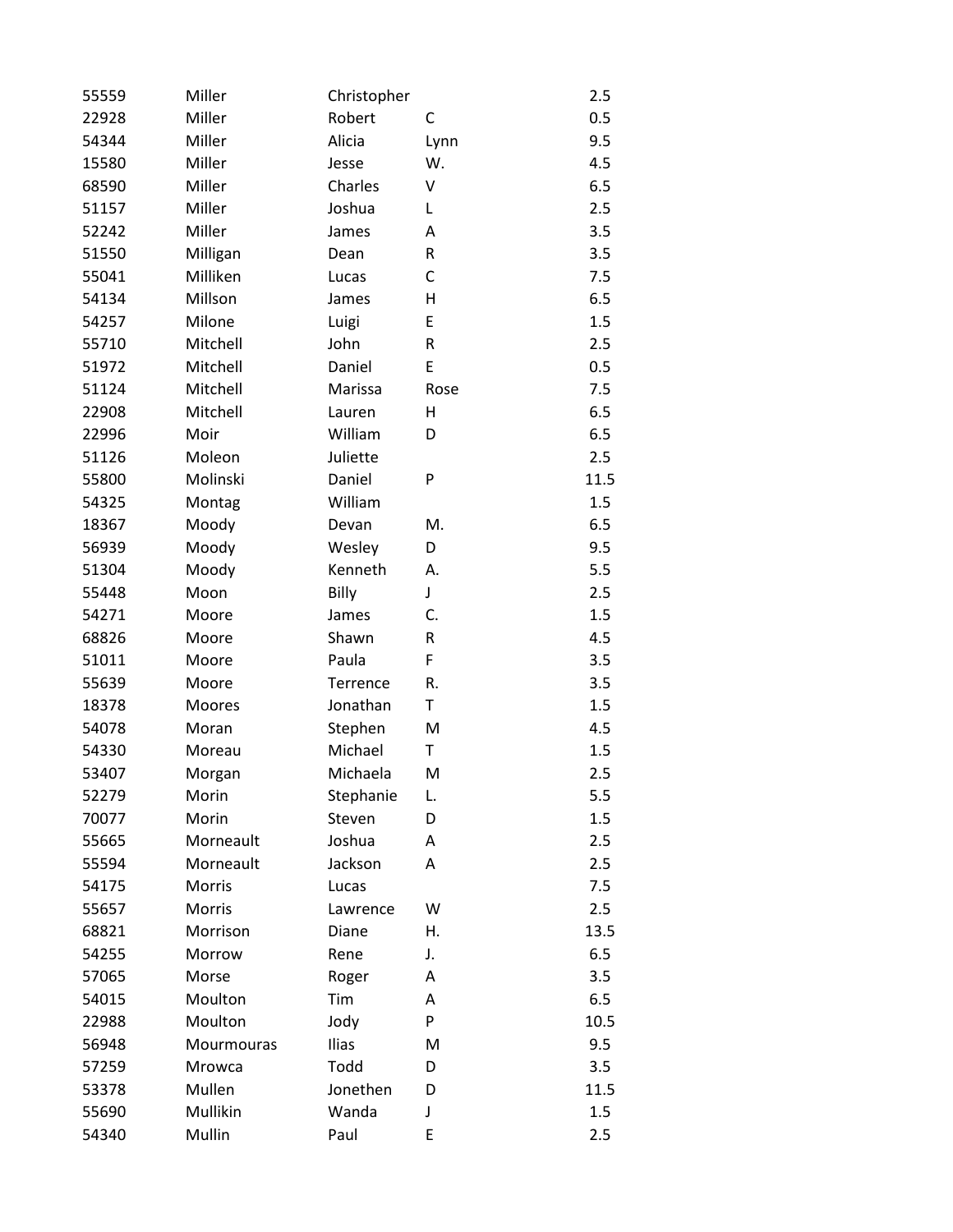| 55510 | Murphy      | Joshua        | C      | 8.5 |
|-------|-------------|---------------|--------|-----|
| 51069 | Murphy      | Jeff          |        | 5.5 |
| 54047 | Murphy      | Joshua        | Г      | 2.5 |
| 51364 | Murphy      | Gerard        | М.     | 6.5 |
| 51315 | Murray      | Daniel        | G      | 7.5 |
| 55667 | Nadeau      | Norman        | W      | 2.5 |
| 51043 | Nadeau      | Mark          | Α      | 3.5 |
| 55468 | Nansteel    | Stephen       | L      | 7.5 |
| 55980 | Nason       | <b>Thomas</b> | C      | 3.5 |
| 55767 | Nason       | Sharon        | F      | 3.5 |
| 54137 | Nelson      | Cody          | J      | 2.5 |
| 54046 | Nelson      | Anthony       | W      | 3.5 |
| 55403 | Nichols     | Elaine        | C.     | 7.5 |
| 22993 | Nichols     | Shannon       | R      | 8.5 |
| 54284 | Nichols     | Steven        | B      | 2.5 |
| 54067 | Nickens     | Timothy       | Edward | 7.5 |
| 51049 | Nickerson   | John          | C.     | 2.5 |
| 55985 | Nickerson   | Bethany       |        | 3.5 |
| 54171 | Noeldechen  | Eric          |        | 6.5 |
| 48705 | Norko       | Tyler         | M      | 4.5 |
| 19713 | Norton      | Ross          | A      | 4.5 |
| 54079 | <b>Nott</b> | Karl          | R.     | 2.5 |
| 68593 | Nowicki     | William       | P      | 5.5 |
| 19696 | <b>Nute</b> | Kirby         | J      | 2.5 |
| 51378 | <b>Nutt</b> | Jerrod        |        | 4.5 |
| 54102 | O'Malley    | Matthew       | J      | 6.5 |
| 54332 | Obar        | Dennis        | L      | 3.5 |
| 55043 | O'Brien     | <b>Travis</b> | M      | 2.5 |
| 54155 | Oclair      | Kay           |        | 2.5 |
| 68055 | Oldershaw   | Roy           | D      | 2.5 |
| 55434 | Oldroyd     | James         | B      | 8.5 |
| 54201 | Oliver      | Benje         | L.     | 3.5 |
| 54845 | Olson       | Robert        | J      | 2.5 |
| 55412 | O'Neill     | Jeffrey       |        | 5.5 |
| 53392 | Ordway      | Kelsey        | D      | 5.5 |
| 54022 | Orr         | Matthew       | P      | 5.5 |
| 22999 | Osborn      | Alan          | J      | 2.5 |
| 15579 | Osborne     | Jeffery       |        | 5.5 |
| 55652 | Osiowy      | Boguslaw      |        | 4.5 |
| 55999 | Ouellette   | Robert        | D      | 8.5 |
| 54040 | Ouellette   | Jacob         | P      | 2.5 |
| 55442 | Ouellette   | Zachary       |        | 2.5 |
| 17722 | Ouellette   | Scott         | Α      | 5.5 |
| 55611 | Ouellette   | Charles       |        | 4.5 |
| 55547 | Ouellette   | Brendon       |        | 5.5 |
| 51112 | Ouellette   | Matthew       |        | 5.5 |
| 54199 | Overlock    | Lawrence      | G      | 5.5 |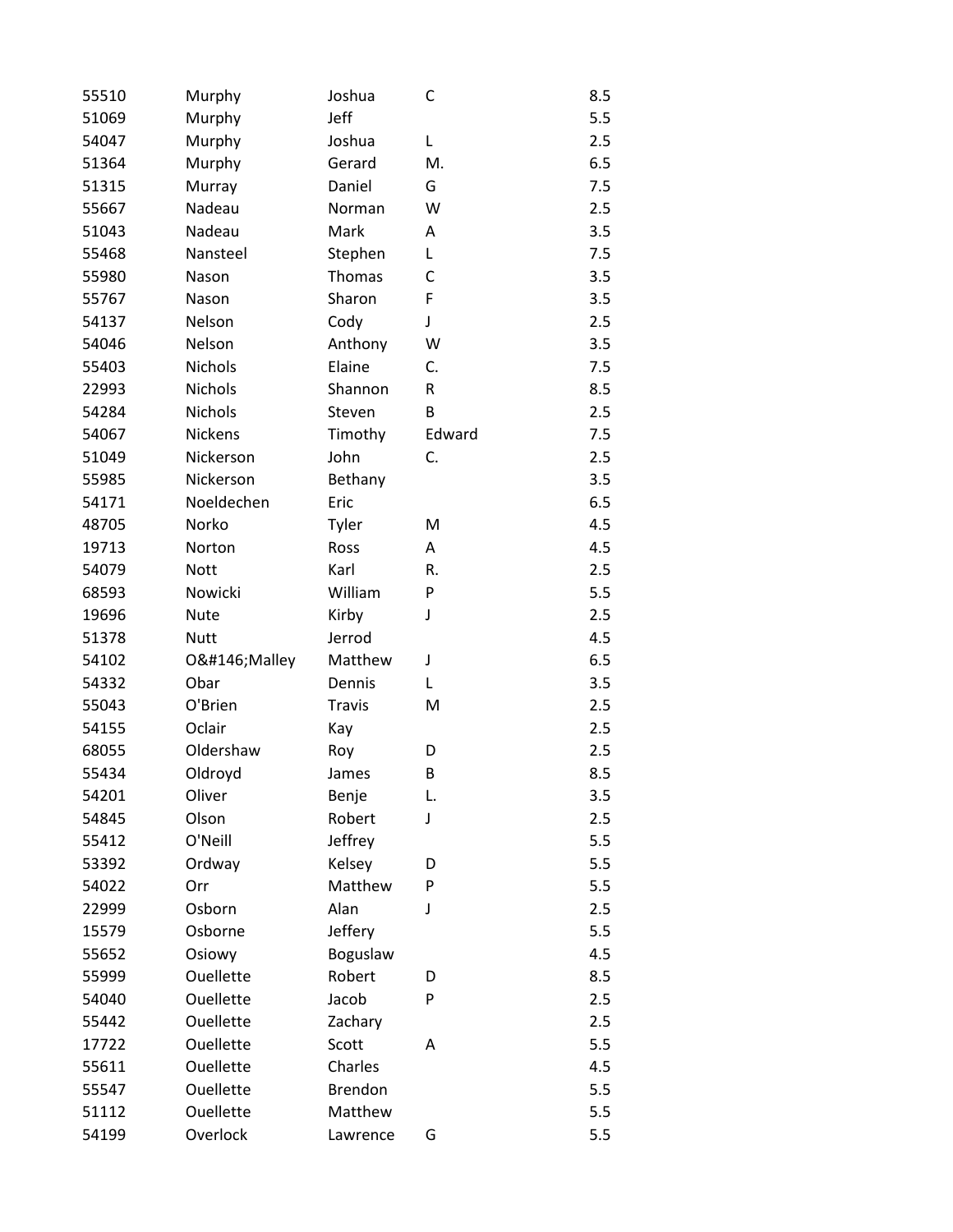| 51511 | Overlock   | Robert      | M         | 2.5  |
|-------|------------|-------------|-----------|------|
| 55492 | Overmiller | Catharine   |           | 13.5 |
| 54153 | Owen       | Ray         | B         | 9.5  |
| 54225 | Oxley      | Benjamin    | P         | 2.5  |
| 54290 | Packard    | Robert      | R         | 3.5  |
| 51139 | Padera     | Jennifer    |           | 1.5  |
| 57064 | Padgett    | Tim         | E         | 2.5  |
| 51512 | Page       | Danny       | P         | 3.5  |
| 68844 | Palmer     | Scot        | O         | 1.5  |
| 54371 | Palmer     | James       | J M       | 5.5  |
| 54872 | Palmer     | James       | D         | 4.5  |
| 18355 | Pappas     | Christopher | R         | 7.5  |
| 55754 | Paradis    | Roland      | N         | 5.5  |
| 54103 | Paradis    | Samantha    | L         | 4.5  |
| 22982 | Paradis    | Craig       | А.        | 2.5  |
| 51317 | Park       | Andrew      | J         | 3.5  |
| 54057 | Parker     | Aaron       | В.        | 2.5  |
| 68594 | Parker     | Nicholas    | J         | 9.5  |
| 68827 | Passalaqua | Joshua      | P         | 3.5  |
| 52258 | Patchell   | Alex        | S         | 6.5  |
| 55590 | Patrick    | Adam        | Τ         | 2.5  |
| 53399 | Patterson  | Daniel      | S         | 3.5  |
| 24311 | Paul       | Frank       |           | 2.5  |
| 70038 | Paul       | Gordon      | А.        | 3.5  |
| 55549 | Paul       | Lloyd       | D         | 5.5  |
| 54220 | Peacock    | Logan       | G         | 5.5  |
| 55951 | Peacock    | lan         | ${\sf R}$ | 2.5  |
| 51366 | Pease      | Danielle    | D         | 2.5  |
| 48633 | Peaslee    | Tanner      | J         | 5.5  |
| 54020 | Peasley    | Berwyn      | M.        | 5.5  |
| 54231 | Peddle     | Eric        | N         | 2.5  |
| 35933 | Pedley     | William     | L         | 5.5  |
| 51070 | Pedro      | Pete        |           | 3.5  |
| 53998 | Peeler     | John        | Н         | 3.5  |
| 55732 | Pelkey     | Joseph      | D         | 2.5  |
| 55620 | Pelletier  | Harold      |           | 3.5  |
| 51090 | Pelletier  | Derek       | L         | 7.5  |
| 55491 | Pelletier  | Judith      |           | 3.5  |
| 70041 | Pelletier  | Heather     | M         | 2.5  |
| 68584 | Pelletier  | Robert      | P         | 3.5  |
| 54280 | Pelletier  | Scott       | D         | 4.5  |
| 55591 | Pelletier  | Joshua      |           | 3.5  |
| 55562 | Pelletier  | Robert      | E         | 3.5  |
| 51266 | Pelletier  | Justin      | D         | 2.5  |
| 55566 | Pelletier  | Raynold     | R         | 3.5  |
| 54348 | Pendleton  | Randall     | G         | 3.5  |
| 52249 | Pennell    | Wyatt       |           | 5.5  |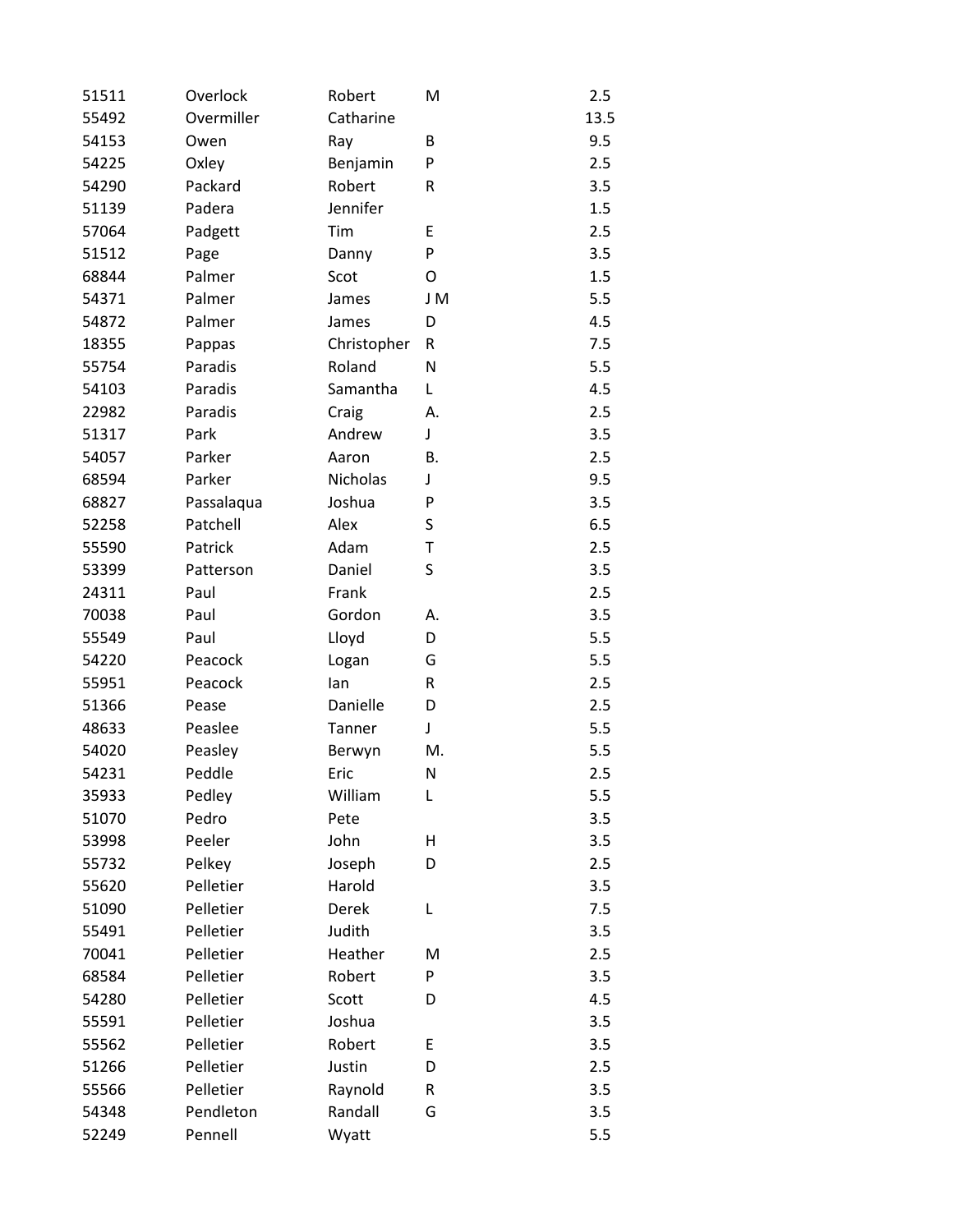| 51470 | Penney      | Mackenzie      | E            | 11.5 |
|-------|-------------|----------------|--------------|------|
| 55546 | Perkins     | <b>Bradley</b> | W            | 2.5  |
| 68837 | Perry       | Peter          | P            | 5.5  |
| 55777 | Perry       | Danny          | M            | 2.5  |
| 55714 | Perry       | Leslie         | $\mathsf{R}$ | 2.5  |
| 51365 | Perryman    | Terry          | M            | 5.5  |
| 51370 | Pestilli    | Vincent        | Ρ.           | 7.5  |
| 53396 | Peters      | Russell        | J            | 5.5  |
| 70034 | Peters      | Thomas         | W            | 7.5  |
| 57280 | Peterson    | Timothy        | C            | 1.5  |
| 51149 | Petroskey   | Wayne          | E            | 10.5 |
| 54126 | Philbrick   | Joseph         | А.           | 4.5  |
| 55687 | Pierce      | Peter          | D            | 9.5  |
| 54168 | Pierce      | Edward         | L            | 4.5  |
| 51494 | Pierce      | Newton         | C.           | 6.5  |
| 24301 | Pierskalla  | Robert         | D            | 5.5  |
| 54202 | Pike        | <b>Brian</b>   | E            | 4.5  |
| 51053 | Pilote      | Eugene         | N            | 2.5  |
| 68625 | Pinard      | Robert         | А.           | 4.5  |
| 51353 | Pineau      | Raymond        | G            | 2.5  |
| 35913 | Pinkham     | Hunter         | E            | 4.5  |
| 53372 | Pinkham     | Levi           | L            | 4.5  |
| 54870 | Pipes       | Wesley         | Leon         | 2.5  |
| 51937 | Plaisted    | Benjamin       | M            | 2.5  |
| 53990 | Plante      | William        | F            | 4.5  |
| 52256 | Plante      | Kenneth        | M            | 2.5  |
| 24303 | Plourde     | Eric           | J            | 4.5  |
| 70073 | Plourde     | Austin         |              | 3.5  |
| 52263 | Plummer     | Luke           | S            | 3.5  |
| 70029 | Plummer     | Kylee          | J            | 2.5  |
| 55490 | Poitras     | Normand        | D            | 3.5  |
| 55435 | Pollard     | Gerald         | M            | 2.5  |
| 51021 | Pollard     | David          | R            | 4.5  |
| 54113 | Pomerleau   | Preston        | P            | 5.5  |
| 54208 | Pomeroy     | Jeffrey        | D.           | 2.5  |
| 54869 | Pond        | Madison        | E.           | 11.5 |
| 51013 | Pond        | Josephine      | А.           | 2.5  |
| 54294 | Poray       | Cynthia        | L            | 12.5 |
| 68043 | Porter      | Christopher    | J            | 6.5  |
| 51073 | Porter      | Barry          | Н            | 3.5  |
| 51005 | Post        | Percy          | W            | 7.5  |
| 17708 | Postlewaite | Neil           | R            | 11.5 |
| 51971 | Potter      | William        | M            | 1.5  |
| 68845 | Pottle      | Christopher    |              | 5.5  |
| 51548 | Poulin      | Thomas         | L            | 2.5  |
| 55619 | Poussard    | Reginald       | L            | 6.5  |
| 18365 | Powers      | Jarred         | M            | 3.5  |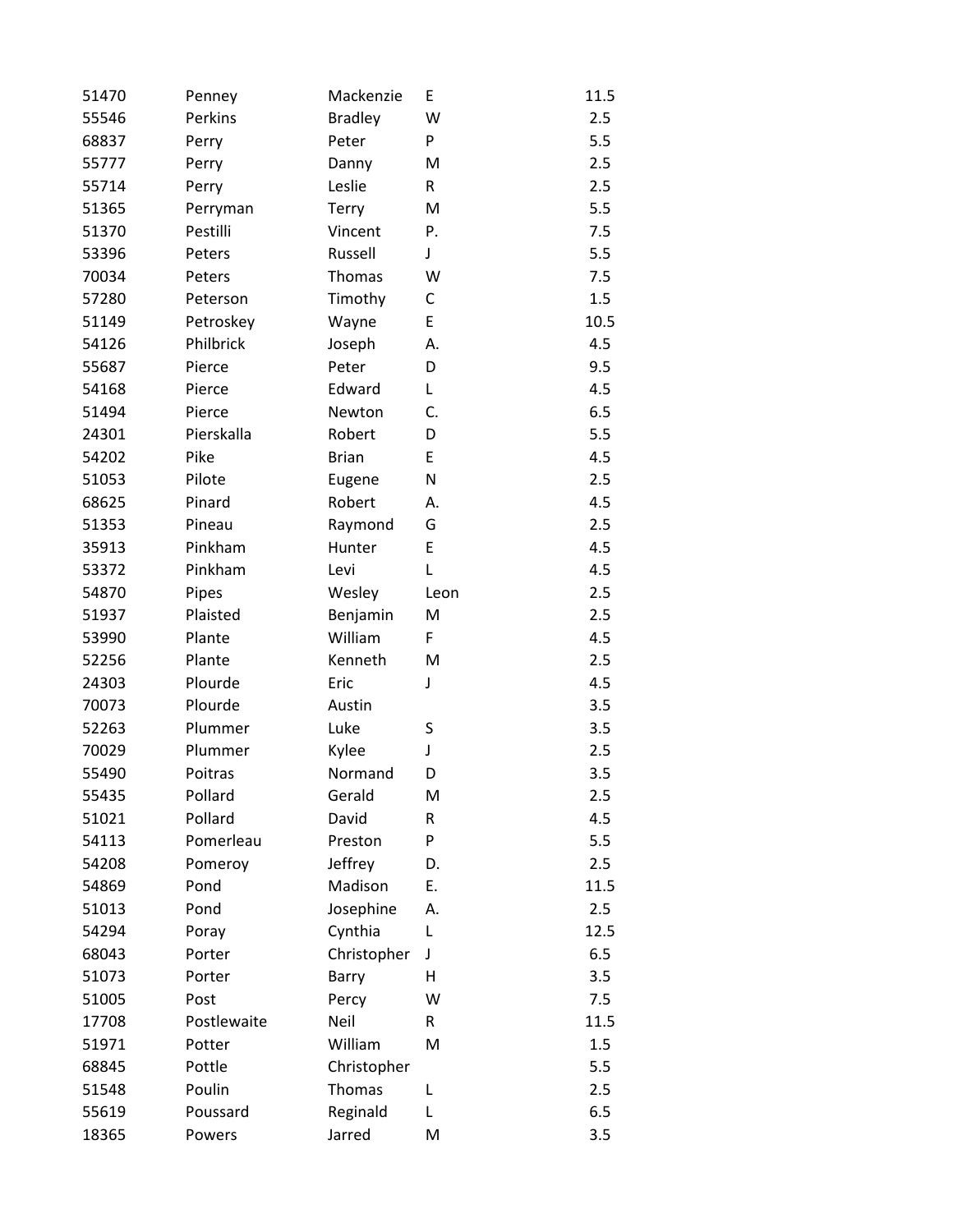| 55472 | Powers     | Thomas          | J       | 7.5  |
|-------|------------|-----------------|---------|------|
| 68591 | Pratt      | Rodney          | M.      | 7.5  |
| 54209 | Pratt      | <b>Brigitte</b> |         | 4.5  |
| 51047 | Pratte     | Michel          |         | 2.5  |
| 18385 | Presby     | Jonathan        | С       | 6.5  |
| 52226 | Presta     | Eugenio         |         | 9.5  |
| 57260 | Preston    | Jacob           | Andrew  | 7.5  |
| 54190 | Pribbenow  | Kevin           |         | 4.5  |
| 55478 | Prince     | Gail            | C       | 2.5  |
| 55661 | Purington  | Kyle            | W       | 7.5  |
| 55797 | Querze     | Shawn           | Scott   | 10.5 |
| 54309 | Quimby     | Robert          | P.      | 3.5  |
| 51501 | Quint      | Seth            |         | 3.5  |
| 24306 | Rackley    | Charles         | J       | 4.5  |
| 51362 | Radley     | Robert          | Τ       | 7.5  |
| 57243 | Rairdon    | Peter           | N       | 2.5  |
| 55725 | Ralston    | Kim             | Lynn    | 8.5  |
| 35922 | Ramsey     | David           | J       | 2.5  |
| 70064 | Randall    | Derrick         | W       | 5.5  |
| 51491 | Randall    | Anthony         | L       | 3.5  |
| 51271 | Rawnsley   | Kyle            | D       | 7.5  |
| 51960 | Ray        | David           | W       | 8.5  |
| 54295 | Ray        | Ronie           | К       | 5.5  |
| 54077 | Raye       | Gary            | W       | 2.5  |
| 54876 | Raymond    | David           | Ε.      | 2.5  |
| 54210 | Raymond    | Michael         | T       | 3.5  |
| 51084 | Raymond    | Bobby           | J       | 1.5  |
| 54074 | Redman     | Nicholas        | Michael | 3.5  |
| 68806 | Reed       | Jake            | К       | 9.5  |
| 18370 | Reed       | Larry           |         | 3.5  |
| 52228 | Reed       | Timothy         | M.      | 8.5  |
| 55659 | Reeves     | Michael         | В       | 2.5  |
| 54233 | Reinert    | Frank           | Η       | 3.5  |
| 54157 | Reynolds   | Mercedes        |         | 4.5  |
| 18349 | Reynolds   | Kenneth         | S       | 2.5  |
| 18344 | Reynolds   | Gavin           |         | 4.5  |
| 54062 | Reynolds   | Eric            | J       | 7.5  |
| 52274 | Reynolds   | Rick            | R       | 7.5  |
| 70024 | Ricci      | Jolaine         | Carol   | 6.5  |
| 55538 | Rich       | Kyle            | D       | 3.5  |
| 56956 | Richard    | Steven          | R       | 2.5  |
| 68829 | Richard    | Michael         | J       | 3.5  |
| 17709 | Richards   | Elizabeth       |         | 5.5  |
| 51355 | Richards   | Ronald          | L.      | 11.5 |
| 51481 | Richards   | Christopher     | M       | 4.5  |
| 54145 | Richardson | Nicholas        | R       | 5.5  |
| 56935 | Richardson | John            | G       | 7.5  |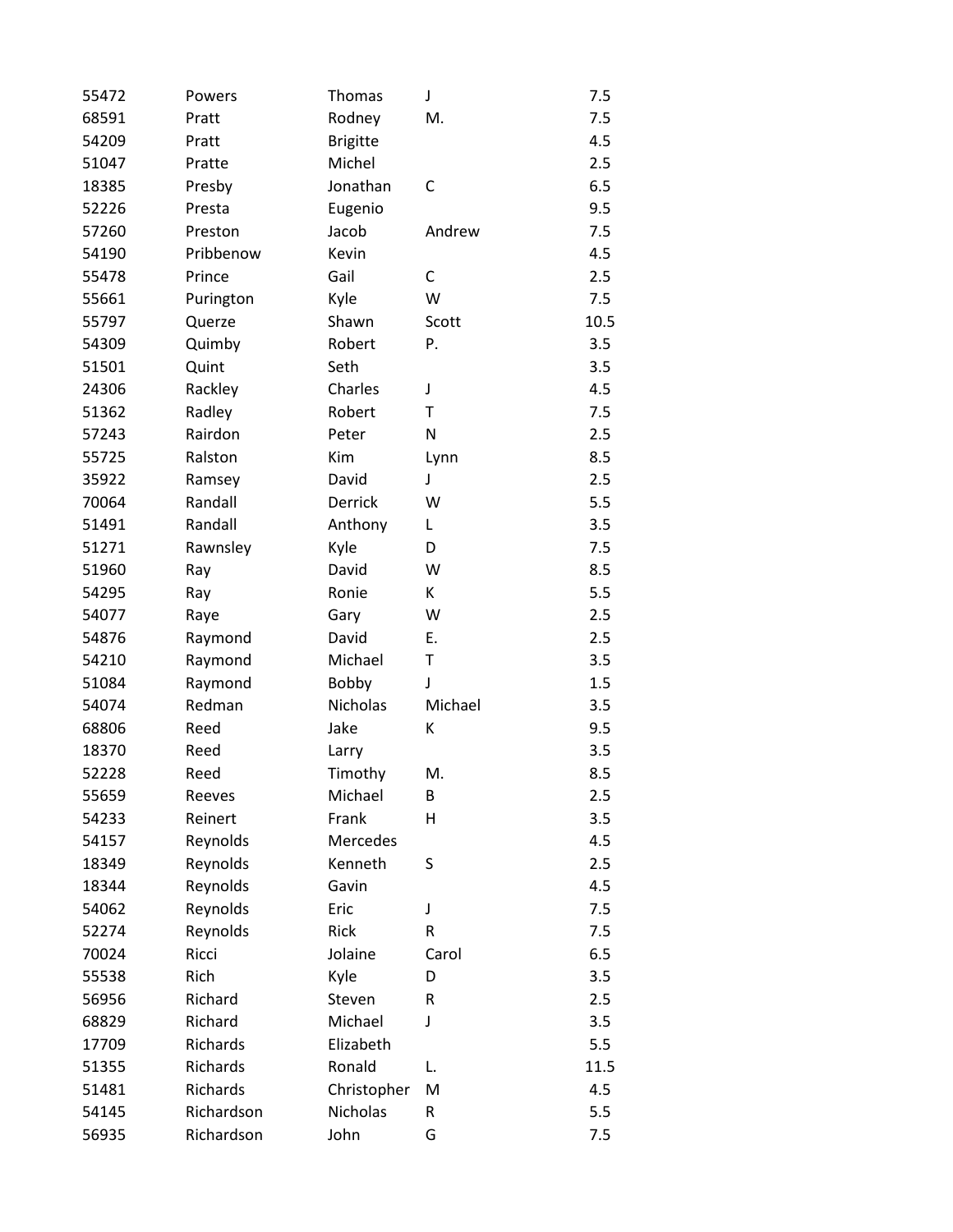| 68809 | Richmond       | Griffin      |    | 2.5 |
|-------|----------------|--------------|----|-----|
| 51958 | Ricker         | Shane        | W  | 4.5 |
| 51963 | Ricker         | Jared        |    | 1.5 |
| 51133 | Ridley         | <b>Brent</b> | т  | 2.5 |
| 56953 | Ridlon         | Ralph        | A  | 4.5 |
| 55603 | <b>Robbins</b> | William      | S  | 2.5 |
| 55778 | Robbins        | Jeffrey      | А  | 2.5 |
| 55449 | Robinson       | Kevin        | P  | 5.5 |
| 55598 | Robitaille     | Russell      |    | 3.5 |
| 68854 | Rodrigue       | Luke         | C  | 6.5 |
| 70058 | Rogers         | Mary         | L. | 8.5 |
| 55534 | Rogers         | Jeffrey      | D  | 7.5 |
| 68046 | Roghair        | Ronald       | G  | 4.5 |
| 55500 | Romano         | Jerry        |    | 2.5 |
| 51007 | Rosebush       | Matthew      | J  | 3.5 |
| 51110 | Rosebush       | Shawn        | R. | 2.5 |
| 35882 | Rosebush       | Dennis       | E  | 1.5 |
| 51052 | Rossi          | Robert       | L. | 3.5 |
| 56001 | Rossignol      | Donald       |    | 1.5 |
| 51114 | Rossignol      | Gilbert      | R  | 1.5 |
| 55474 | Rounds         | Earl         |    | 4.5 |
| 24318 | Rousseau       | Shelby       | Η. | 5.5 |
| 55703 | Roy            | Dave         | J. | 2.5 |
| 68838 | Roy            | Robert       | J  | 3.5 |
| 51283 | Ruby           | Jacob        | M. | 3.5 |
| 54200 | Ruhlin         | Roger        | P  | 2.5 |
| 55648 | Ruzzi          | Santo        | J  | 3.5 |
| 57256 | Ryan           | James        | P  | 3.5 |
| 54273 | Ryder          | Collin       | J  | 2.5 |
| 55704 | Saba           | Leonard      | J. | 2.5 |
| 54258 | Salley         | Dale         |    | 6.5 |
| 57242 | Sargent        | Joel         |    | 3.5 |
| 17747 | Saucier        | Jay          | M  | 2.5 |
| 68825 | Savage         | Kendrick     |    | 7.5 |
| 51529 | Savage         | Adam         | D  | 2.5 |
| 52265 | Savageau       | Dylan        | M. | 5.5 |
| 68597 | Savasuk        | Shannon      |    | 4.5 |
| 48681 | Savignano      | Sean         |    | 1.5 |
| 54052 | Sawyer         | Adam         | R  | 5.5 |
| 52227 | Sawyer         | Richard      | L  | 5.5 |
| 51954 | Scanlon        | Gary         | F. | 2.5 |
| 55488 | Schaffer       | Stephanie    |    | 7.5 |
| 51523 | Schanz         | Andrew       | S  | 8.5 |
| 55616 | Schmersal      | Kevin        | D  | 2.5 |
| 54861 | Schmertzler    | Norval       | R  | 2.5 |
| 54142 | Schoff         | Ryan         |    | 7.5 |
| 57265 | Schools        | Eric         | A  | 2.5 |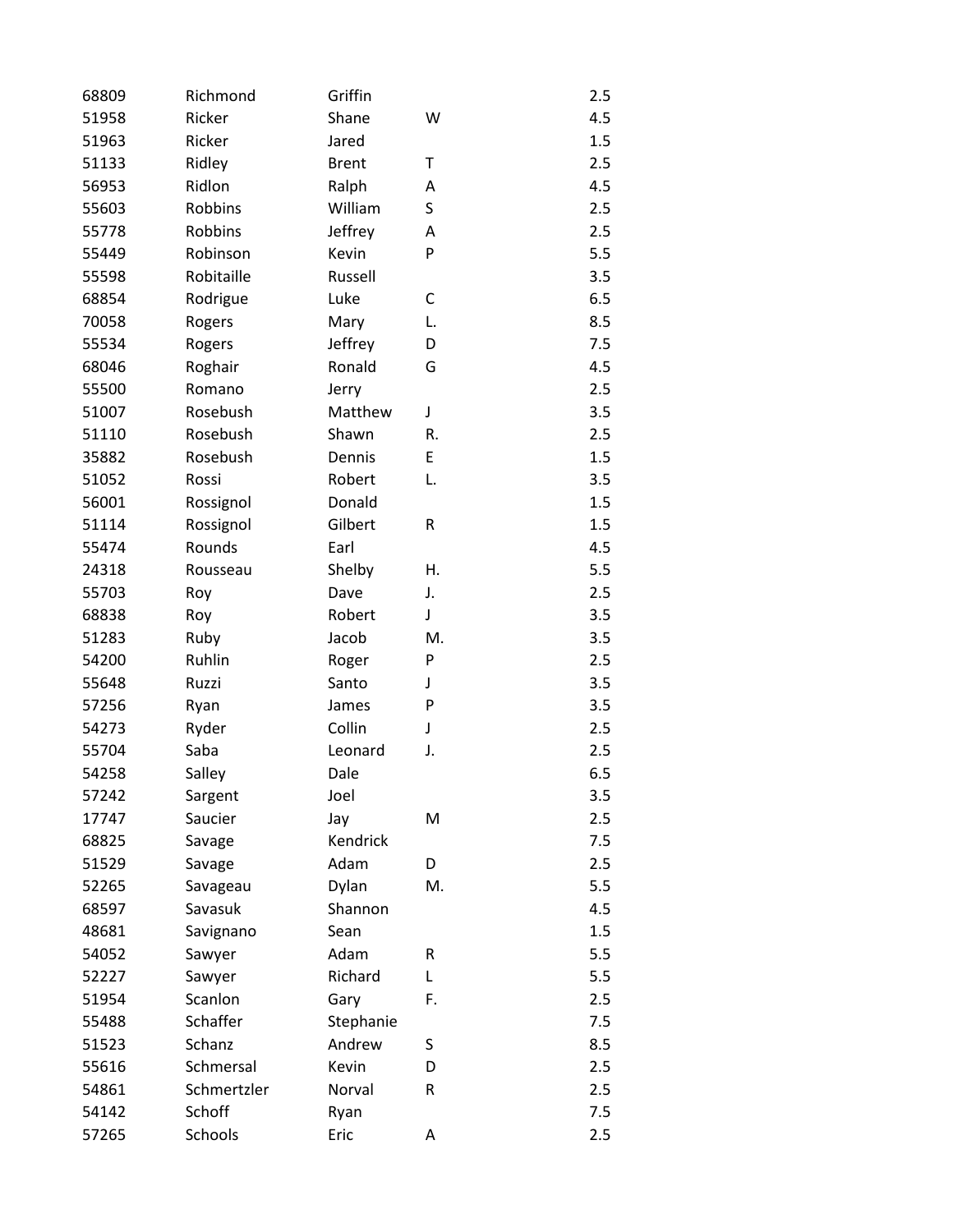| 55409 | Schroeder      | David        | Edward | 7.5  |
|-------|----------------|--------------|--------|------|
| 70062 | Scott          | Ryan         | D      | 8.5  |
| 51466 | Scott          | Clifford     | R      | 9.5  |
| 54093 | Scott          | Trevor       | M      | 3.5  |
| 54343 | Scott          | Ryan         | J      | 4.5  |
| 53401 | Scribner       | Jesse        | Ε.     | 4.5  |
| 54213 | Searles        | Hunter       |        | 5.5  |
| 51528 | <b>Seekins</b> | Spencer      | G      | 3.5  |
| 55415 | Segars         | Charles      | R.     | 3.5  |
| 52245 | Semenchuk      | Trevor       |        | 3.5  |
| 18372 | Severance      | Daniel       | W      | 8.5  |
| 18369 | Sewell         | Lucas        | R      | 3.5  |
| 57251 | Seymour        | Michael      | С      | 2.5  |
| 54024 | Seymour        | Brayden      | Α      | 3.5  |
| 54843 | Shackford      | Teresa       | L      | 3.5  |
| 54195 | Sharpe         | <b>Bruce</b> | C.     | 4.5  |
| 18364 | Shaw           | Larry        | R      | 4.5  |
| 68047 | Shay           | Jamie        | W      | 7.5  |
| 52272 | Shepard        | Angela       | E      | 10.5 |
| 55522 | Shorey         | Graydon      | G      | 4.5  |
| 55576 | Shorey         | Seth         | E      | 2.5  |
| 22990 | Shorey         | Justin       | Α      | 4.5  |
| 18366 | Shrier         | Michael      | А.     | 11.5 |
| 24312 | Shufeldt       | James        | C      | 7.5  |
| 51142 | <b>Sickles</b> | David        | L      | 2.5  |
| 54339 | Silke          | John         | B      | 1.5  |
| 51107 | Silva          | Norman       | G      | 4.5  |
| 54163 | Simard         | <b>Bert</b>  | J      | 9.5  |
| 22980 | Simmons        | Ronald       | А.     | 2.5  |
| 52253 | Simoneau       | Jesse        | R.     | 2.5  |
| 54300 | Simpson        | <b>Brian</b> | К      | 3.5  |
| 55487 | Sinclair       | Matthew      | J      | 10.5 |
| 55555 | Sirois         | Philip       |        | 2.5  |
| 51973 | Skelton        | Perry        | В      | 3.5  |
| 51970 | Skinner        | David        | W.     | 3.5  |
| 52248 | Skvorak        | Joseph       | M      | 8.5  |
| 70037 | Slater         | Ralph        | E      | 3.5  |
| 51025 | Sloma          | Robert       | В.     | 2.5  |
| 55600 | Slonaker       | Arnold       | L      | 6.5  |
| 18347 | Smith          | Marc         | W      | 6.5  |
| 55646 | Smith          | Hayden       | R      | 2.5  |
| 70581 | Smith          | Linda        | В      | 4.5  |
| 54061 | Smith          | Mark         | Α      | 2.5  |
| 18391 | Smith          | William      | Η.     | 2.5  |
| 55736 | Smith          | Keith        | Η.     | 7.5  |
| 51955 | Smith          | Steven       | G.     | 2.5  |
| 55676 | Smith          | Peter        | D.     | 4.5  |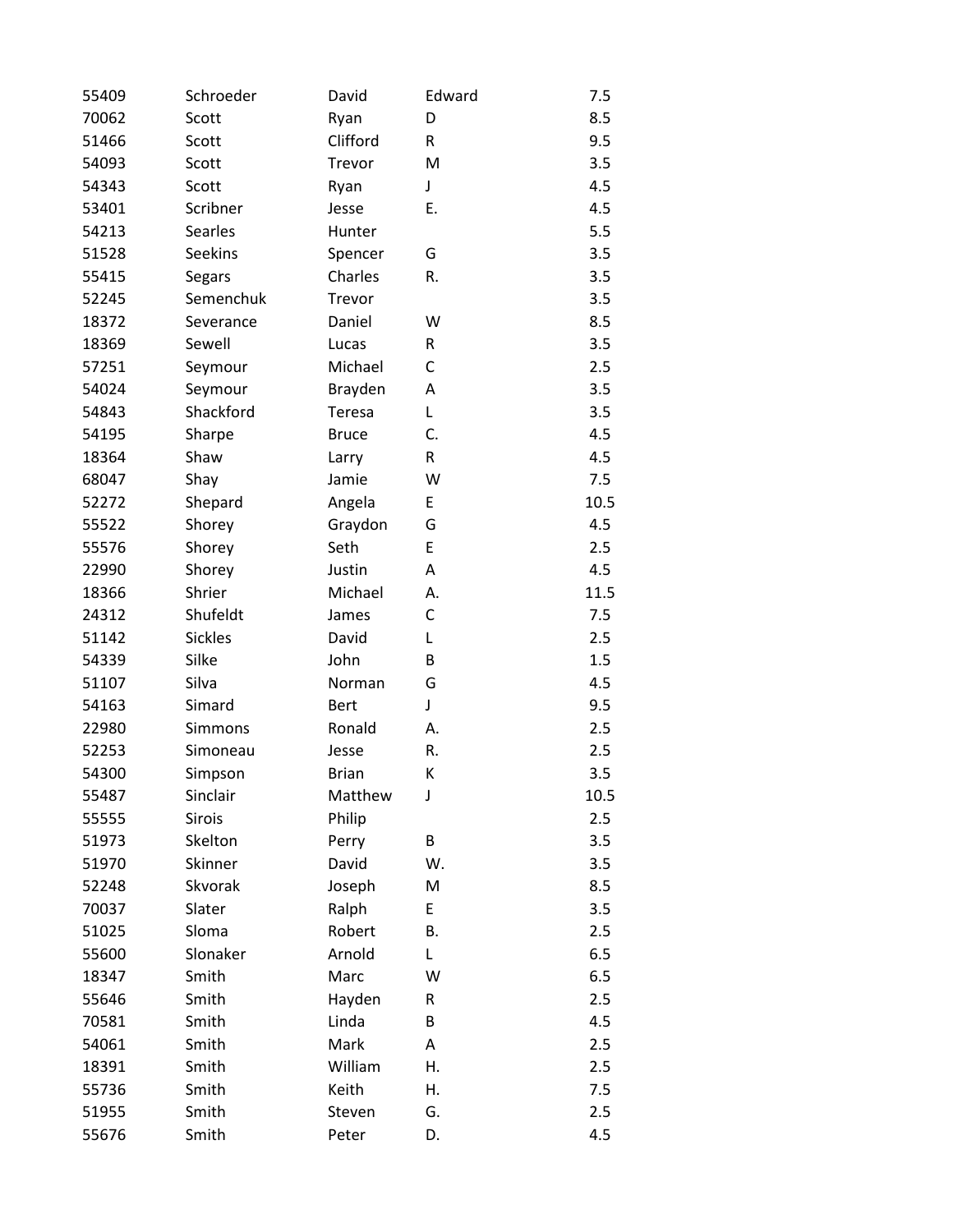| 48645 | Smith          | Donald       | B       | 6.5  |
|-------|----------------|--------------|---------|------|
| 55032 | Smith          | Rhonda       |         | 8.5  |
| 51938 | Smith          | Jordan       |         | 2.5  |
| 51357 | Smith          | Melody       | A       | 2.5  |
| 18340 | Snow           | Horace       | А.      | 2.5  |
| 55563 | Soares         | <b>Brian</b> | С       | 9.5  |
| 55759 | Soucy          | Ryan         |         | 2.5  |
| 51290 | Soule          | William      | Τ       | 2.5  |
| 51077 | Sousa          | Logan        | M.      | 2.5  |
| 51485 | Spack          | Forrest      | P       | 3.5  |
| 54183 | Spaulding      | Jonathan     | Douglas | 3.5  |
| 54945 | Spear          | Alyssa       |         | 9.5  |
| 54023 | Sperrey        | Monica       | В       | 3.5  |
| 54848 | St Amand       | Dina         | M       | 7.5  |
| 56947 | St Amand       | Mark         | Α       | 5.5  |
| 55996 | St Amant       | Joseph       | V       | 2.5  |
| 51375 | St Cyr         | Cody         | А.      | 3.5  |
| 51965 | <b>Stack</b>   | Gary         |         | 5.5  |
| 35932 | Stanchfield    | Philip       | D.      | 2.5  |
| 51067 | Stanley        | Chad         | M.      | 2.5  |
| 55428 | Stanley        | Delton       | L.      | 6.5  |
| 57257 | Stanley        | Jacob        |         | 2.5  |
| 55762 | Stanley        | Joey         | Α       | 5.5  |
| 51156 | <b>Staples</b> | Forest       | D       | 2.5  |
| 54235 | <b>Staples</b> | Ephraim      | R       | 5.5  |
| 55988 | <b>Staples</b> | Daniel       | E       | 10.5 |
| 51534 | <b>Staples</b> | Harvey       |         | 7.5  |
| 51968 | Starbird       | Mark         | А.      | 2.5  |
| 54243 | Starbird       | Arianna      |         | 2.5  |
| 51354 | Sterling       | Jameson      | С       | 3.5  |
| 54866 | Sterling       | John         | К       | 2.5  |
| 54862 | Stevens        | Ryan         | C.      | 2.5  |
| 55679 | Stevens        | Natea        |         | 2.5  |
| 54216 | Stevens        | Tyler        | R       | 9.5  |
| 55443 | Stevens        | Charles      | L       | 2.5  |
| 18390 | Stevens        | Jayden       |         | 3.5  |
| 55587 | Stevens        | Wilbur       | Philip  | 3.5  |
| 51026 | Stevens        | Colleen      | M       | 1.5  |
| 68045 | Stevens        | Roger        | Г       | 5.5  |
| 54879 | Steward        | Danny        | L.      | 4.5  |
| 54261 | Stewart        | Ellinda      | Dm      | 7.5  |
| 55793 | Stewart        | Gregg        | А.      | 2.5  |
| 54043 | Stewart-Ring   | Melanie      |         | 8.5  |
| 55583 | <b>Stiles</b>  | Gary         | Τ       | 4.5  |
| 54177 | Stilphen       | Richard      | E       | 2.5  |
| 55613 | Stinson        | Walter       |         | 7.5  |
| 68595 | Stone          | <b>Brent</b> | R       | 7.5  |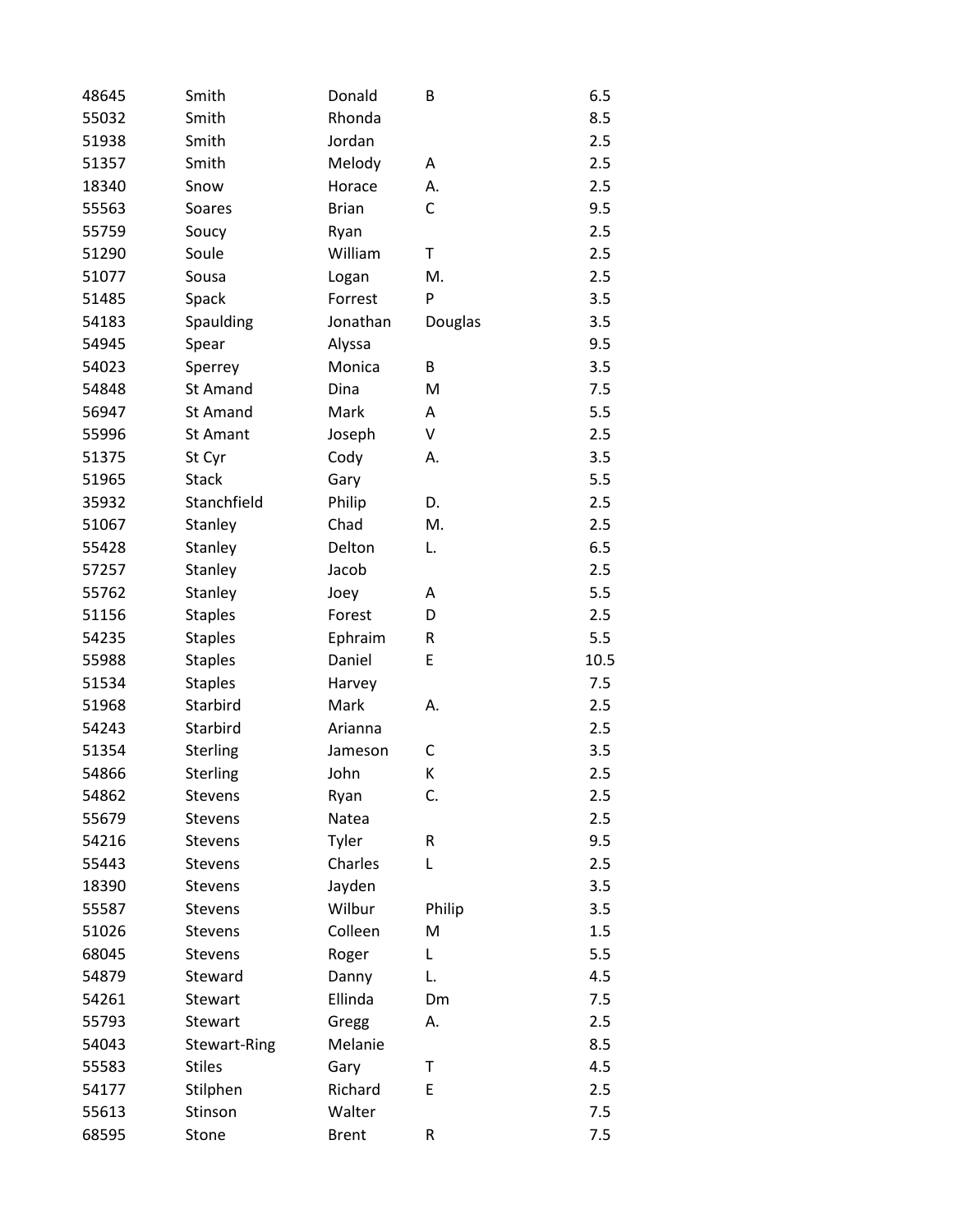| 55596 | Storer         | Amanda       | J       | 7.5  |
|-------|----------------|--------------|---------|------|
| 54283 | Stover         | <b>Brian</b> |         | 11.5 |
| 52262 | Strattard      | <b>Brian</b> | R.      | 12.5 |
| 54850 | Stratton       | Reginald     | D       | 2.5  |
| 68053 | Strauch        | Kurt         | D       | 5.5  |
| 54863 | Streib         | Kenneth      | John    | 6.5  |
| 55445 | Strout         | Jason        | I       | 1.5  |
| 54306 | <b>Struck</b>  | Mark         | А.      | 1.5  |
| 54162 | Suire          | Michael      | F       | 1.5  |
| 54293 | Sullivan       | <b>Brady</b> | F       | 8.5  |
| 51524 | Sullivan       | Ryan         | C       | 3.5  |
| 54256 | Swallow        | Logan        | L       | 9.5  |
| 52281 | Swan           | Dennis       | Anthony | 4.5  |
| 54124 | Swenson        | Duane        | I       | 7.5  |
| 55060 | Swett          | Prentiss     | F       | 4.5  |
| 52302 | Swidrak        | Paul         |         | 2.5  |
| 55758 | Sylvain        | Lisa         | С       | 3.5  |
| 51372 | Symes          | David        | Α       | 1.5  |
| 55537 | <b>Talbert</b> | John         | R       | 7.5  |
| 55666 | Tallerico      | <b>Brian</b> |         | 3.5  |
| 51099 | Tallman        | William      | C       | 3.5  |
| 54301 | Tanguay        | Joshua       |         | 3.5  |
| 55748 | Tanguay        | Jena         |         | 2.5  |
| 57250 | <b>Tapley</b>  | Logan        | M       | 3.5  |
| 54136 | Tarbox         | Jeffrey      | C       | 8.5  |
| 55577 | Tardif         | Rodney       | Α       | 4.5  |
| 55525 | Tardif         | Joshua       | J       | 3.5  |
| 51520 | Tash           | Trevor       | Thomas  | 6.5  |
| 51279 | Taylor         | Dakota       | J       | 1.5  |
| 55536 | Taylor         | Ralph        |         | 2.5  |
| 54021 | Taylor         | Lawrence     | Η       | 6.5  |
| 51465 | Temple         | Tucker       | J       | 2.5  |
| 70030 | Templin        | John         | W       | 6.5  |
| 55452 | Tenney         | Hanna        | S.      | 2.5  |
| 23000 | Testa          | James        | M       | 3.5  |
| 17707 | Thayer         | Timothy      | M.      | 5.5  |
| 55444 | Thayer         | Robert       | C       | 3.5  |
| 48642 | Thebarge       | Chase        | lan     | 4.5  |
| 55454 | Theriault      | Carroll      |         | 3.5  |
| 55554 | Theriault      | Maxime       | M       | 3.5  |
| 55482 | Thibeault      | Tyler        | J       | 2.5  |
| 51947 | Thibodeau      | Todd         | Α       | 3.5  |
| 51098 | Thibodeau      | Casey        | N       | 2.5  |
| 53982 | Thibodeau      | Eric         | R       | 11.5 |
| 54275 | Thibodeau      | <b>Bruce</b> | А.      | 4.5  |
| 51138 | Thomas         | Scott        | Α       | 1.5  |
| 54205 | Thomas         | Fred         | L       | 7.5  |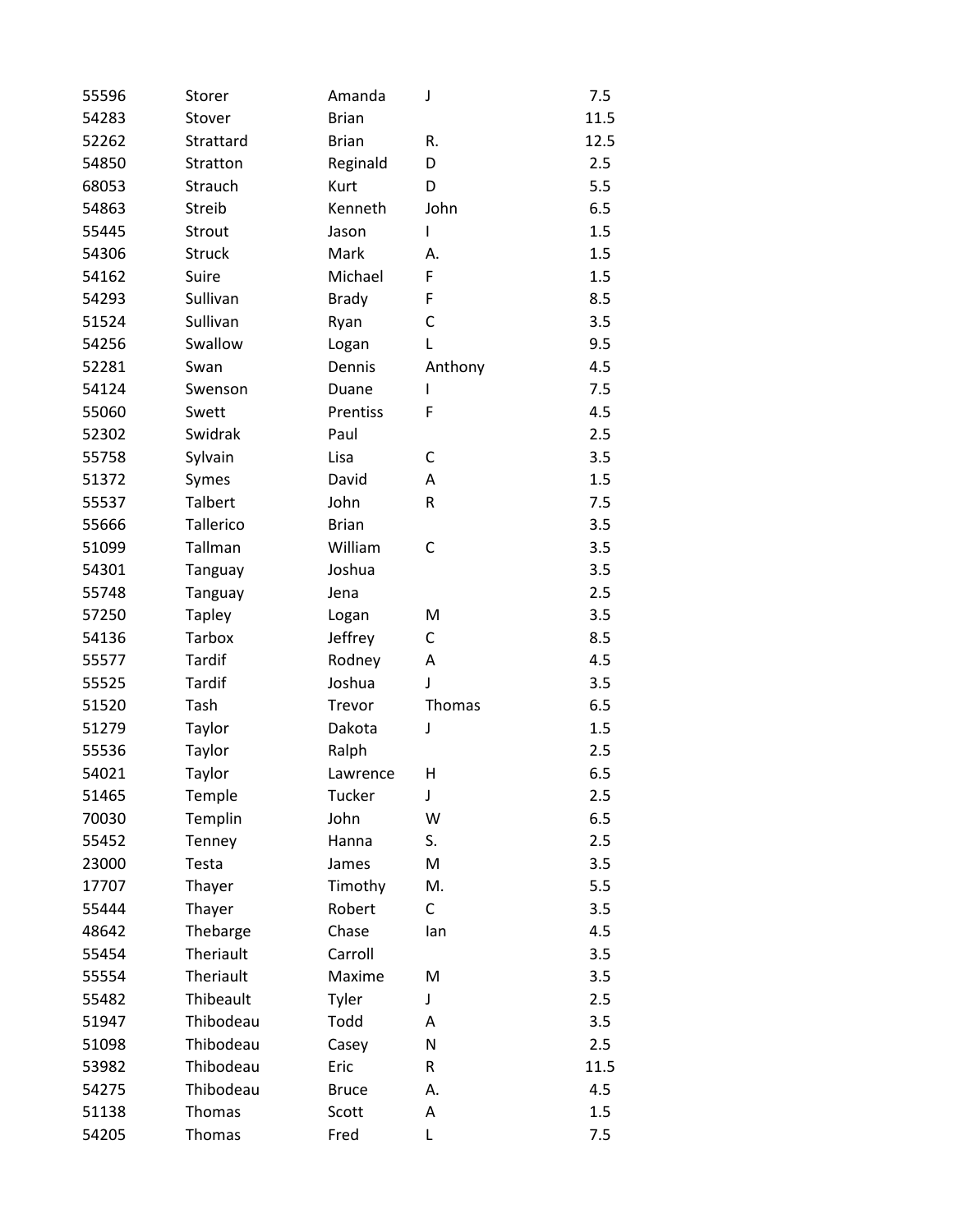| 58477 | Thomas         | Toby          | S     | 4.5  |
|-------|----------------|---------------|-------|------|
| 54852 | Thomas         | <b>Brent</b>  | Α     | 1.5  |
| 54188 | Thompson       | Kyle          | S     | 2.5  |
| 57261 | Thoms          | Andrew        | В     | 3.5  |
| 55744 | Thorell        | Dennis        | C     | 2.5  |
| 18356 | Thurston       | Alyssa        | Dawn  | 2.5  |
| 51273 | Tillson        | Donald        | E     | 1.5  |
| 70048 | Tirrell        | Jeffery       |       | 3.5  |
| 53373 | Tobey          | Channing      | I.    | 3.5  |
| 54855 | <b>Tokus</b>   | Michael       | E     | 2.5  |
| 70585 | Tomah          | Charles       | В     | 4.5  |
| 54141 | Tonlino        | John          |       | 7.5  |
| 52252 | Topham         | Benjamin      |       | 1.5  |
| 55634 | Tourtelotte    | Robert        | Α     | 2.5  |
| 70056 | Townsend       | Dawson        | T.    | 2.5  |
| 54249 | Townsend       | Darrell       | F     | 2.5  |
| 56941 | <b>Tracy</b>   | Lewis         | N     | 2.5  |
| 22991 | <b>Tracy</b>   | Megan         | Α     | 10.5 |
| 51024 | Tranten        | Ralph         | Ε.    | 6.5  |
| 54010 | True           | Sarah         | D     | 2.5  |
| 52287 | Tucci          | Stephen       | M.    | 2.5  |
| 52269 | Tucci          | Stephen       | M.    | 2.5  |
| 55697 | Tupper         | Tiffany       | А.    | 1.5  |
| 51307 | Turgeon        | Marc          | P     | 7.5  |
| 51299 | Turmel         | Ivon          | G     | 7.5  |
| 54174 | Turner         | Randy         | F     | 3.5  |
| 55535 | Turner         | Michael       | Ε.    | 2.5  |
| 51008 | Tweedie        | <b>Thomas</b> | V     | 3.5  |
| 19702 | Twitchell      | Taber         | Jack  | 2.5  |
| 56940 | Udarnauth      | Jayden        | Χ     | 6.5  |
| 35886 | Uliana         | Peter         | M     | 5.5  |
| 18386 | Upton          | Deborah       | L     | 2.5  |
| 57235 | Upton          | Vernon        | R     | 4.5  |
| 55644 | Vacchiano      | Anthony       | J     | 6.5  |
| 55438 | Vachon         | <b>Derek</b>  | J     | 2.5  |
| 55460 | Vaillancourt   | Sean          | M     | 4.5  |
| 55716 | Valenti        | Alex          |       | 6.5  |
| 54364 | Vanmaaren      | Vincent       |       | 3.5  |
| 51526 | Vanvalkenburgh | Kevin         | Т.    | 2.5  |
| 51515 | Vanwinkler     | David         | В     | 7.5  |
| 51316 | Varney         | <b>Brad</b>   | E     | 2.5  |
| 51967 | Veilleux       | Steven        | Α     | 7.5  |
| 55475 | Vetter         | Keith         | E     | 7.5  |
| 54314 | Vettese        | Victoria      | M     | 5.5  |
| 51295 | Vicnaire       | Maynard       | E     | 3.5  |
| 55470 | Voisine        | Shane         | Allen | 4.5  |
| 51030 | Voisine        | Roland        |       | 6.5  |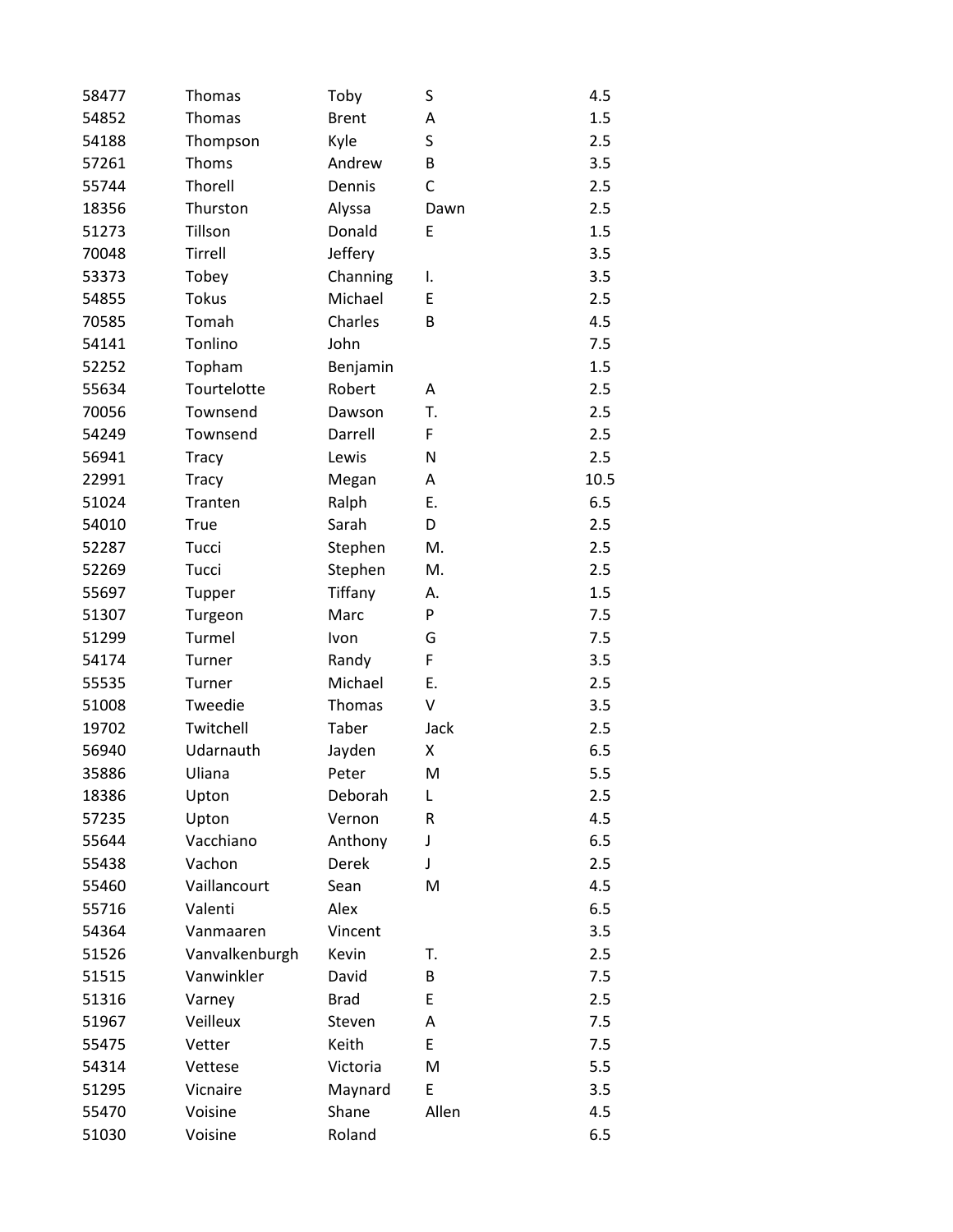| 51095 | Von Oesen   | Taylor      | J        | 3.5  |
|-------|-------------|-------------|----------|------|
| 54186 | Wacienga    | Richard     | M        | 5.5  |
| 54853 | Wacome      | Rachel      | E        | 2.5  |
| 54198 | Wade        | Craig       | J        | 5.5  |
| 68598 | Wade        | Karen       | M.       | 14.5 |
| 55513 | Wade        | John        | M        | 2.5  |
| 51281 | Walker      | Michael     | R        | 4.5  |
| 70039 | Walker      | Marshall    | P        | 5.5  |
| 70065 | Wallace     | John        | W        | 2.5  |
| 54239 | Wallace     | Roy         | D        | 3.5  |
| 52278 | Wallace     | Libbi       | M        | 7.5  |
| 51014 | Wallace     | Ronald      | L        | 2.5  |
| 54026 | Wallace     | Julia       |          | 2.5  |
| 54148 | Wallace     | Jessica     | J        | 5.5  |
| 51549 | Wallingford | Craig       | R        | 2.5  |
| 53993 | Walsh       | John        | M.       | 2.5  |
| 53364 | Waniski     | Dave        |          | 10.5 |
| 35916 | Warbin      | Douglas     | J        | 1.5  |
| 54238 | Ward        | Myrene      | D        | 2.5  |
| 51064 | Ward        | Justin      | B        | 5.5  |
| 51477 | Ward        | Devin       | L        | 7.5  |
| 55462 | Ward        | Michael     | J        | 3.5  |
| 35876 | Ward        | Andrew      | Α        | 7.5  |
| 55439 | Ward        | Hunter      | J        | 5.5  |
| 51042 | Ware        | Benjamin    | Talbot   | 7.5  |
| 18343 | Warren      | Kelley      |          | 5.5  |
| 54072 | Washburn    | Michael     | Τ        | 2.5  |
| 54260 | Washburn    | <b>Rick</b> | W        | 1.5  |
| 51505 | Washburn    | Benjamin    | Douglass | 3.5  |
| 22989 | Watson      | Christopher | L.       | 9.5  |
| 54131 | Watts       | Austin      | Η.       | 3.5  |
| 54215 | Webber      | Andrew      | O        | 11.5 |
| 35881 | Webber      | Jonathan    | L.       | 1.5  |
| 24308 | Weeks       | Noah        | S        | 2.5  |
| 51056 | Weeks       | Michele     | L        | 5.5  |
| 54144 | Wellman     | Kiana       | E        | 3.5  |
| 51078 | Wentworth   | Alton       | R        | 6.5  |
| 51522 | Wentzell    | Michael     | W        | 2.5  |
| 55033 | Wenzel      | Glenn       | R        | 10.5 |
| 18387 | Werner      | Jason       | R        | 6.5  |
| 51351 | West        | Jeremy      | P        | 4.5  |
| 54338 | Weston      | Hubert      | D.       | 1.5  |
| 52259 | Wheasler    | Richard     | C        | 9.5  |
| 35938 | Wheaton     | Lance       | Τ        | 1.5  |
| 55035 | Wheeler     | Jason       | Α        | 4.5  |
| 51104 | Wheelock    | Damon       | Η        | 7.5  |
| 53995 | Whitcomb    | Sandra      | L.       | 3.5  |